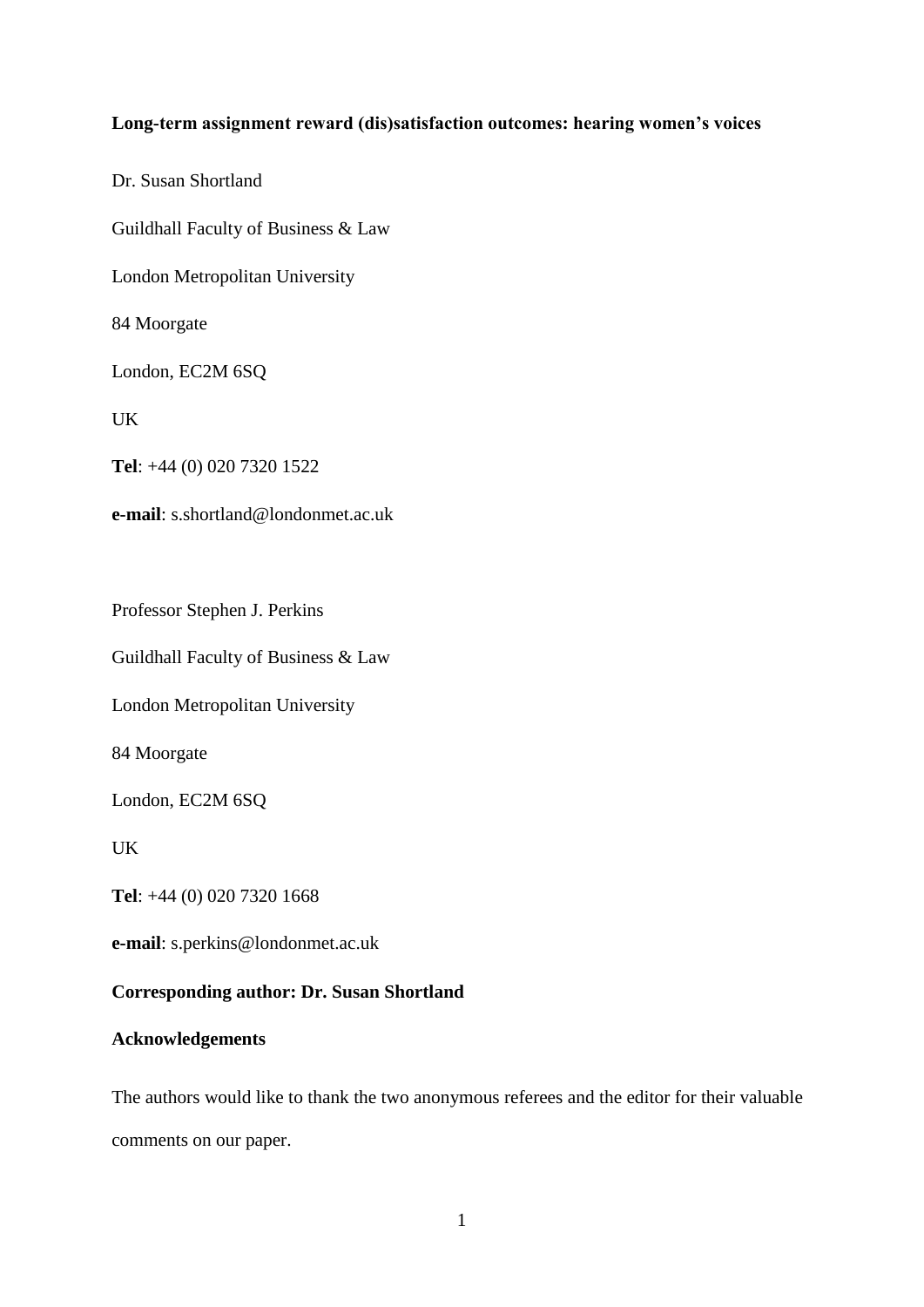# **Long-term assignment reward (dis)satisfaction outcomes: hearing women's voices**

#### **Abstract**

#### *Purpose*

Drawing upon compensating differentials, equity theory and the psychological contract, women's voices illustrate how organisational policy dissemination, implementation and change can lead to unintended assignee dissatisfaction with reward. Implications arise for organisational justice which can affect women's future expatriation decisions.

# *Design/methodology/approach*

A qualitative case study methodology was employed. Reward policies for long-term international assignments were analysed. In-depth semi-structured interviews were conducted confidentially with 21 female long-term assignees selected using stratified sampling, and with two managers responsible for international reward policy design/implementation.

#### *Findings*

Policy transparency is required. Women perceive inequity when allowances based on grade are distorted by family status. Women in dual career/co-working couples expect reward to reflect their expatriate status. Reward inequity is reported linked to specific home/host country transfers. Policy change reducing housing and children's education are major causes of reward dissatisfaction.

#### *Research limitations*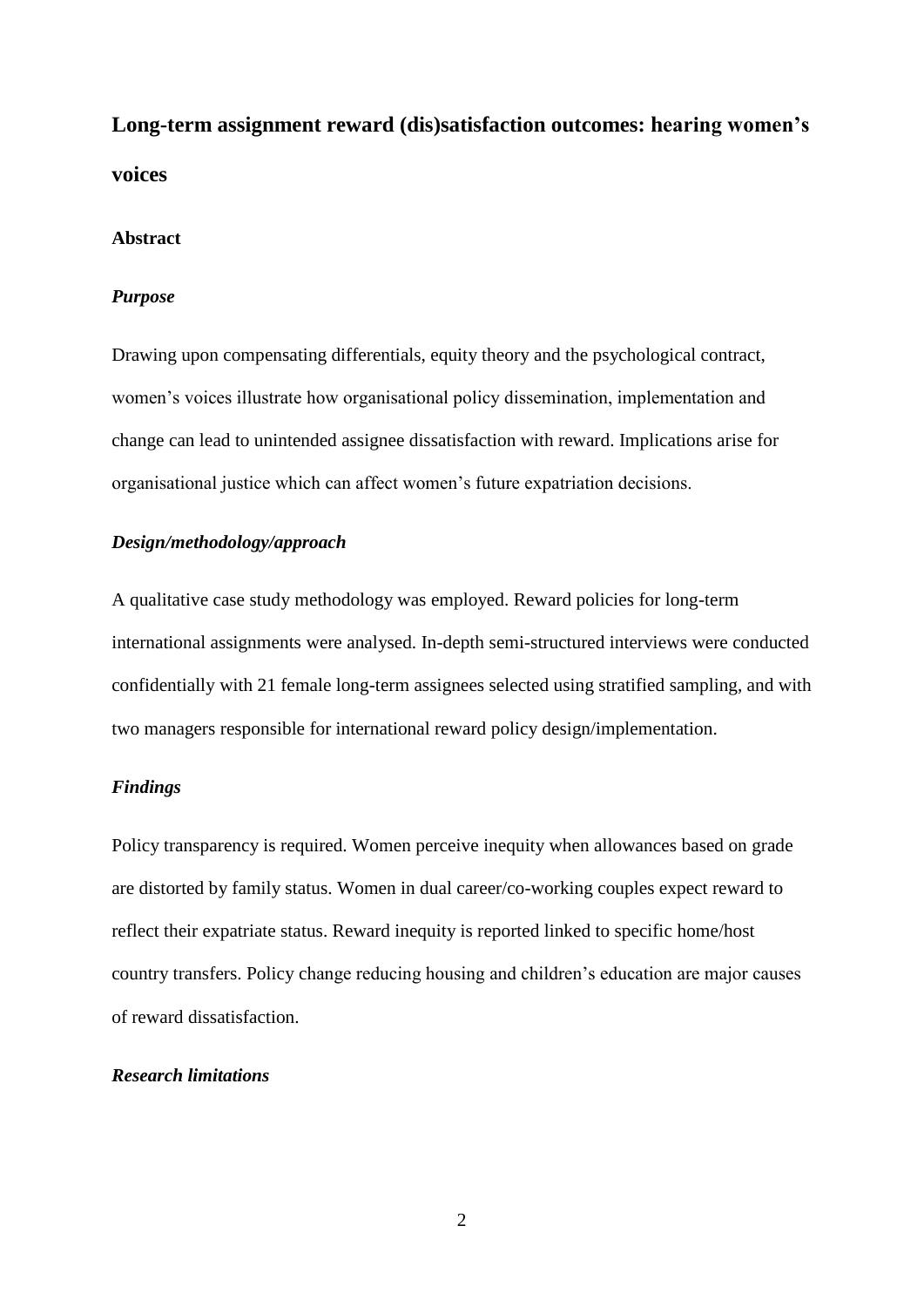This case study research was cross-sectional and set within one industry. It addressed reward outcomes only for long-term international assignments from the perspectives of women who had accepted expatriation in two oil and gas firms.

#### *Practical implications*

Reward policy should be transparent. Practitioners might consider the inter-relationship between policy elements depending on grade and accompanied status, location pairings, and the effects of policy content delivery to dual career/co-working couples.

#### *Originality/value*

This paper advances the field of international assignment reward by examining compensating differentials, equity and the psychological contract and takes these forward via implications for organisational justice. It identifies reward elements that support women's expatriation and address their low share of expatriate roles, thereby fostering gender diversity. Future research themes are presented.

# **Introduction**

Mindful of women's relatively low international assignment representation over the years combined with organisational desire to increase expatriate gender diversity (Altman and Shortland, 2008), this article aims to identify relevant theory and provide a practical contribution to help foster women's expatriation through the analysis of the content and communication of organisational long-term assignment reward policy. To this end it examines how organisational dissemination of expatriate 'balance sheet' policy and its practical implementation can affect assignee satisfaction, which has implications for women's future expatriate participation decisions. It takes as its focus the reward policy elements which female expatriates in the oil and gas exploration and production industry (a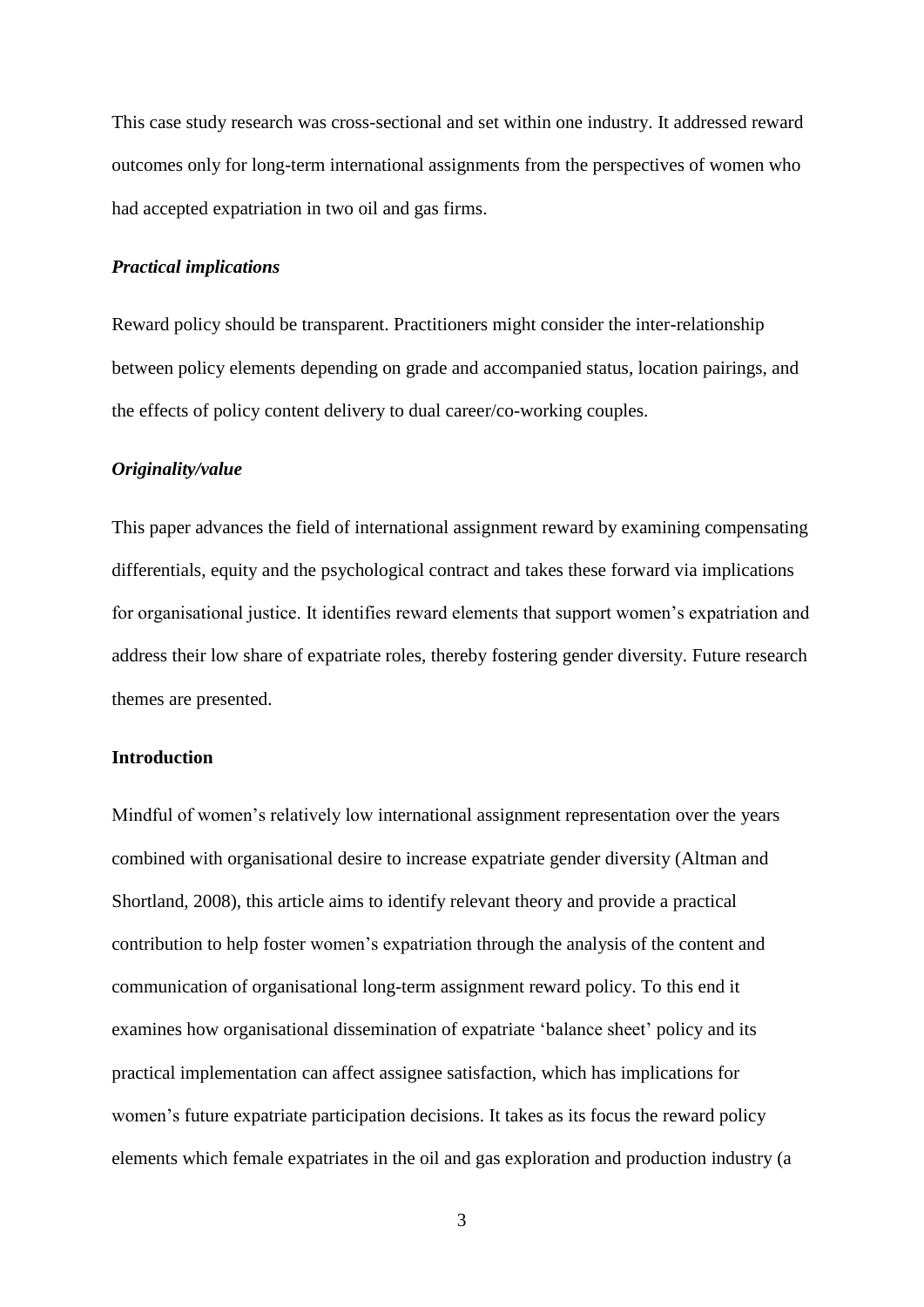traditionally male-dominated and expatriate-heavy industry) report as crucial to their longterm assignment acceptance. It also examines policy changes and how these affect women assignees. These issues are illustrated through the first-hand perspectives of these expatriates themselves: with women's voices.

While the extant literature acknowledges that money is not the primary motivator for assignment acceptance (Pate and Scullion, 2010; McNulty, 2014), rather career and family considerations and job development are most typically key drivers behind employees' expatriation decisions (Dickmann, Doherty, Mills and Brewster, 2008; Hippler, 2009), this does not negate the importance of reward policy and practice for those undertaking global careers (Suutari, Tornikoski and Mäkelä, 2012). Expatriates expect their compensation and benefits to be fair and equitable and for their families to reap some benefits financially (Welch, 1994). The most frequently mentioned elements of relevance to the assignment participation decision are financial in nature (salary, housing, location bonus, flights home and children's education), with salary and housing most likely to result in assignment refusal if they are not addressed appropriately (Warneke and Schneider, 2011). Cost of living payments and healthcare are also cited as crucial (Sims and Schraeder, 2005) and assistance given to spouses also influences willingness to go (Borstorff, Harris, Feild and Giles, 1997). The top five reward elements that are causes of dissatisfaction once on assignment are identified as being the total salary, travel costs, insurance benefits, repatriation, and spouserelated issues (Suutari and Tornikoski, 2001).

Women have traditionally held only a small share of expatriate roles. Early studies, such as those of Adler (1984) indicate that women comprised a mere 3% of expatriates at that time. Over the years their employment in organisational expatriate positions has gradually increased but it still falls far short of men's (Shortland, 2014a). Today, women only hold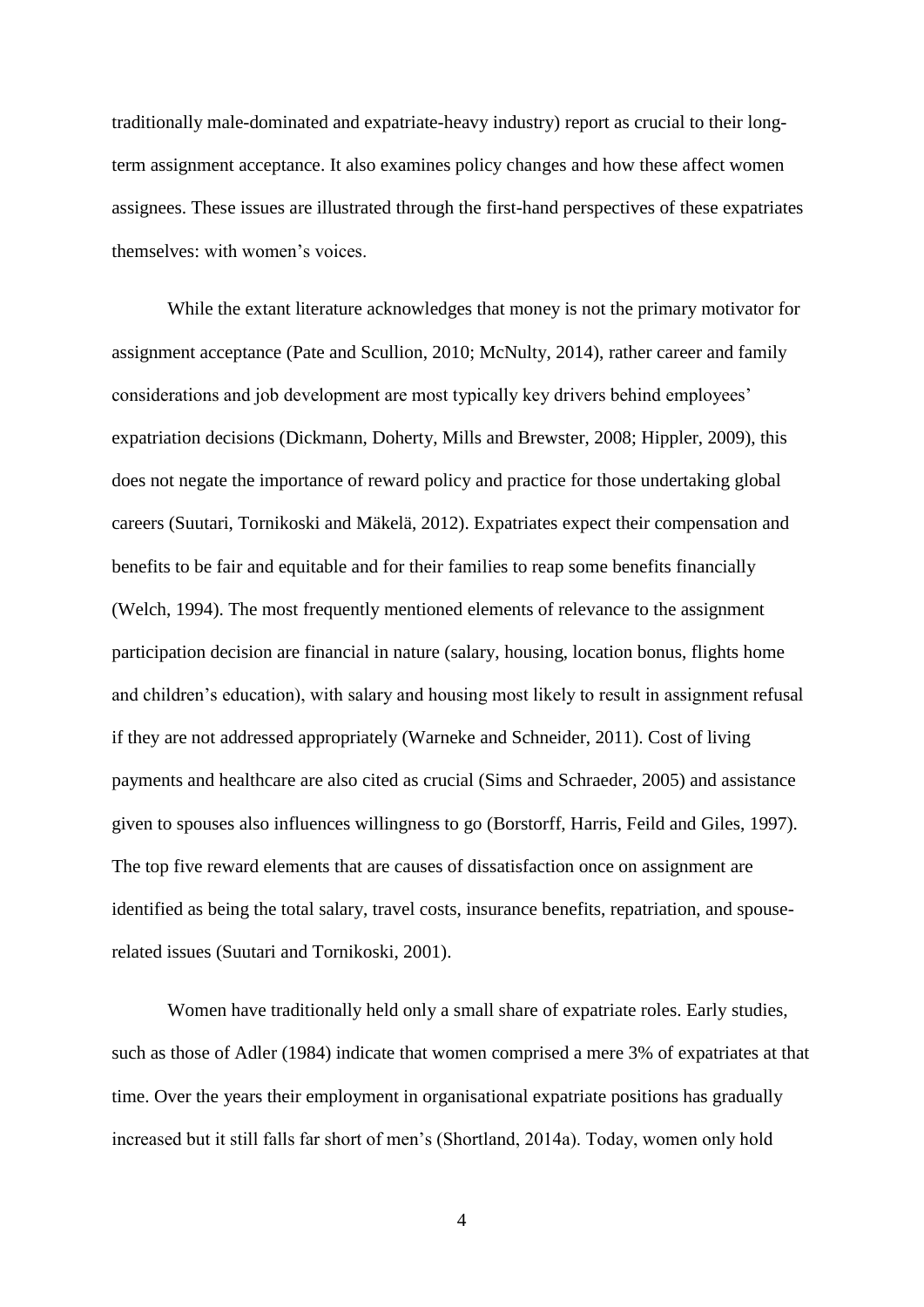around 19% of organisation-assigned expatriate roles across industry (Brookfield Global Relocation Services, 2015).

With respect to women, we know that career outcomes surpass money as their primary motivator for assignment acceptance but that the remuneration potential to be gained through working abroad (Tharenou, 2014) and the financial attraction of expatriate packages (Shortland, 2015) do play a part in their decision-making. However, we do not know how women view the importance of specific elements of expatriate reward, how these are communicated to them, and their effects on women's long-term assignment participation and upon their relationship with their employers.

This qualitative research study set out to address the following question: how is women's long-term assignment participation affected by international assignment reward policy and its practical implementation? The study was set within the theoretical frameworks of compensating differentials (Rosen, 1986), equity (Adams, 1963) and the psychological contract (Rousseau, 1989). This article provides a theoretical contribution to the field of expatriate compensation by demonstrating implications for organisational justice and by presenting themes for future research. It also makes a practical contribution through the identification of employer actions with respect to reward policy communication and implementation that can enhance women's assignment participation.

#### **Literature review**

#### *The value of expatriation and of expatriate gender diversity*

Expatriation is known to provide international experience and competency development for individuals, and expatriates generally perceive career opportunities will flow from their assignments. While there is some evidence to suggest that despite assignees' positive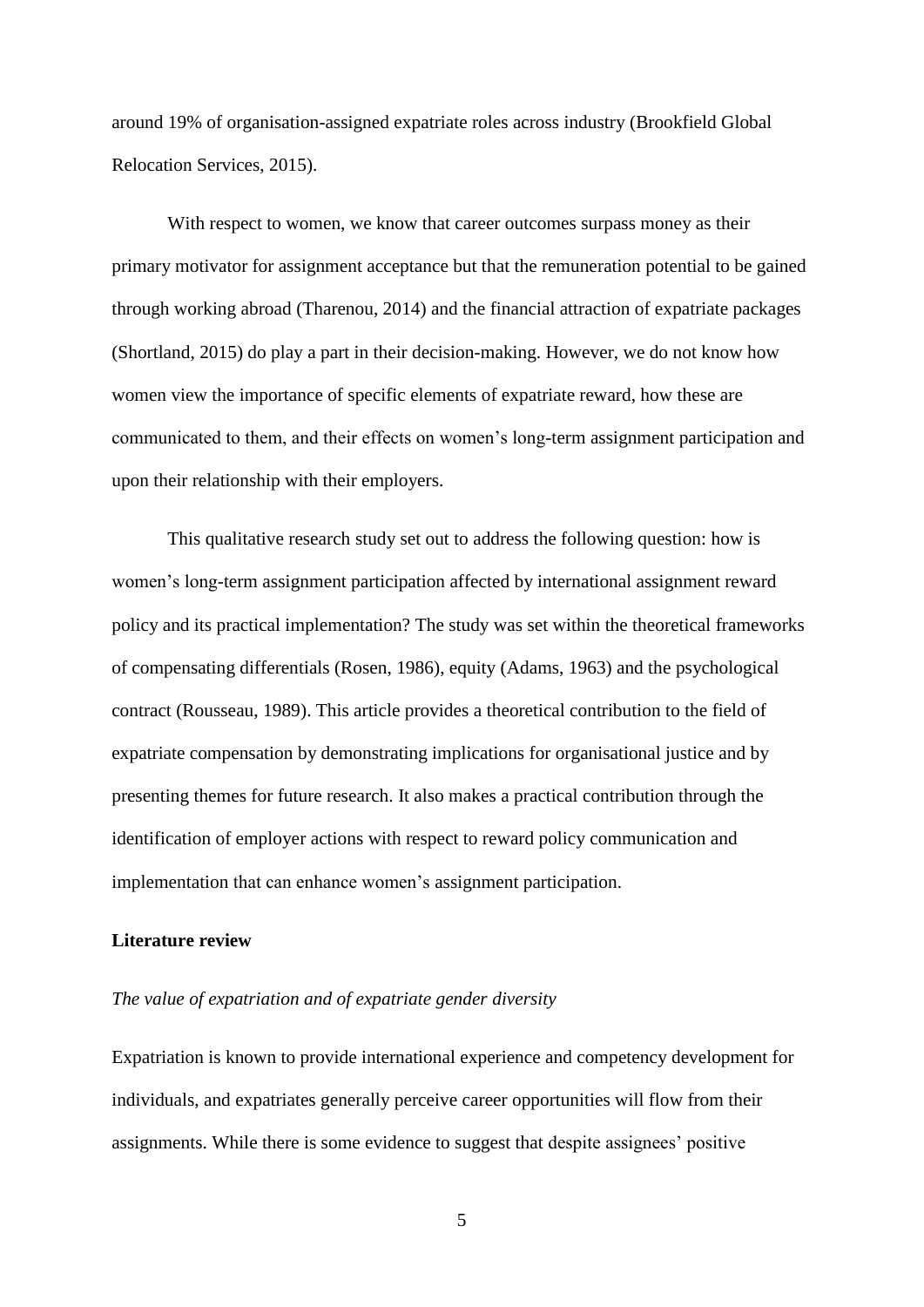perceptions, working abroad can reduce contacts that lead to new work opportunities (Benson and Pattie, 2008), expatriation is generally considered to result in career growth and leadership opportunities (Caligiuri and Colakoglu, 2007; Carpenter, Sanders and Gregersen, 2001; Dickmann and Baruch, 2011; Orser and Leck, 2010; Thomas, Lazarova and Inkson, 2005). Organisations rely on assigning expatriates to fill skills gaps, train and develop local people and disseminate corporate culture and values. They also use expatriation to build their global talent pool (Haslberger and Brewster, 2009; Hocking, Brown and Harzing, 2004; McNulty and Brice, 2014). Hence, encouraging talented individuals to accept an international assignment and ensuring that they remain motivated while undertaking it are critical to organisational success in the global arena.

Researchers have examined many aspects of women's expatriation in an attempt to explain their under-representation. These have included: women's choices, dual career and family constraints on their international mobility; organisational decision-making and potentially biased selection processes; societal cultural effects and often false negative perceptions of how host nationals will receive women affecting employer decisions to deploy them; and institutional effects such as gendered labour market structures and organisational standardisation of policy, practice and role professionalization that reinforce women's minority position (Shortland, 2014a). Set against women's under-representation as organisation-assigned expatriates, women have progressed their international careers via frequent travel and home country-based roles with international responsibilities to gain exposure to global work opportunities (Hutchings, Lirio and Metcalfe, 2012). However, these do not provide the depth of cultural experience and development found in undertaking longterm international postings (Adler and Bartholomew, 1992). Women have also gained positive career experiences through self-initiated expatriation (Muir, Wallace and McMurray, 2014). It is notable that women's participation in self-initiated expatriation equals men's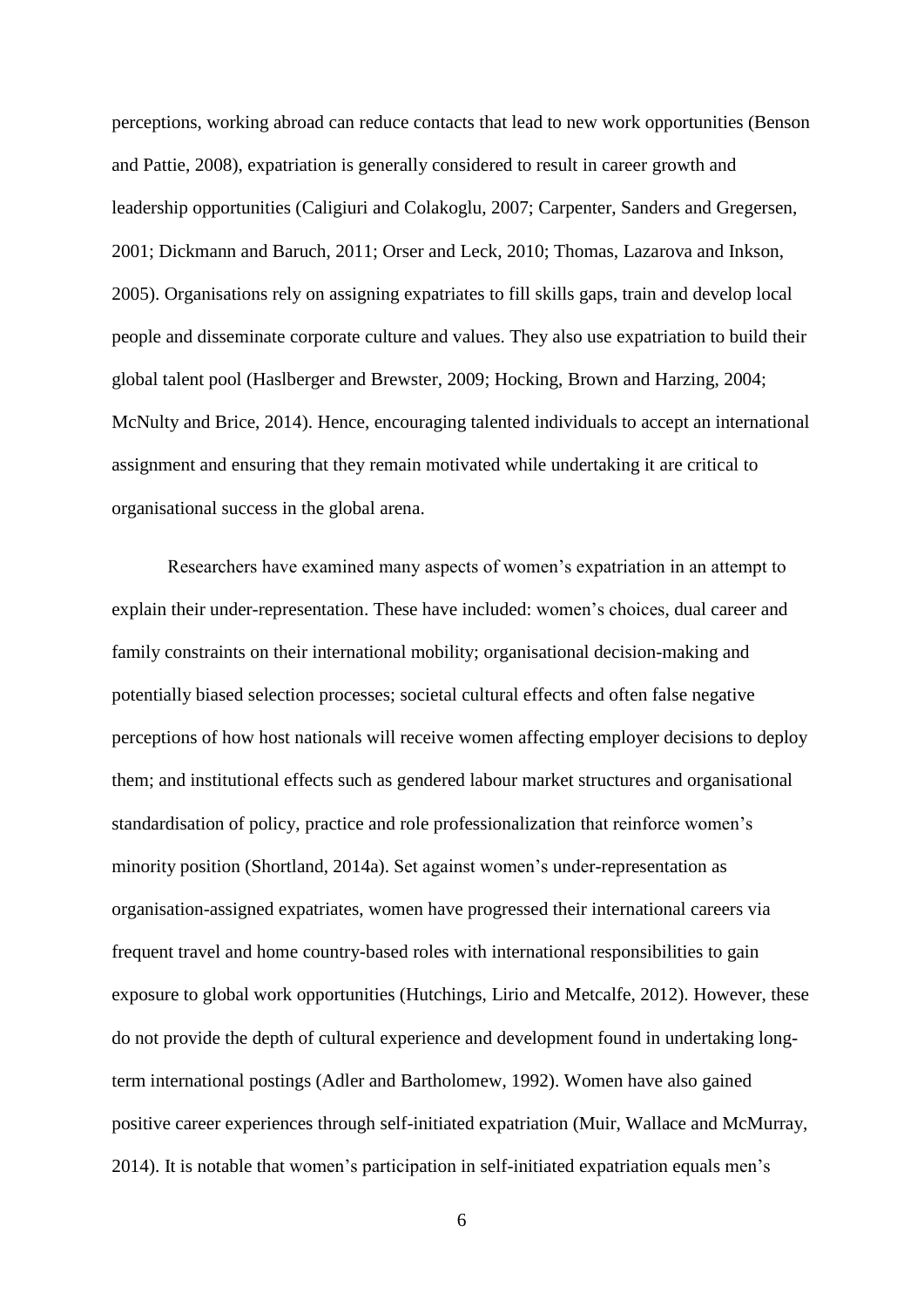possibly because it provides career opportunities that women are unable to access via organisation-assigned expatriation (Tharenou, 2009). Nonetheless, organisation-assigned expatriation using long-term assignments is known to be the primary business driver of global leadership through planned career development (PricewaterhouseCoopers/Cranfield, 2006).

The current picture with respect to organisation-assigned expatriate gender diversity thus not only hinders women's career progression but also constrains employers' efforts to address global talent requirements. This is especially significant as women not only value the chance to work abroad (Gripenberg, Niemistö and Alapeteri, 2013), but are very successful when undertaking expatriation, even surpassing men in terms of assignment outcomes (Adler, 1987; Cole and McNulty, 2011; Dallalfar and Movahedi, 1996; Harrison and Michailova, 2012; Tung, 2004; Varma, Toh and Budhwar, 2006). Organisational interventions to increase expatriate gender diversity are thus valuable to employers and women alike.

#### *The role of reward policy in international assignment acceptance*

To understand and predict the effects of organisational decisions on expatriate reward policies on assignment acceptance, satisfaction and motivation outcomes, we need theory to guide us. Regrettably, there is overall paucity in theory, and empirical research is underdeveloped in relation to expatriate compensation (Bonache, 2006; Harvey and Moeller, 2009). Nonetheless, we do have some studies and theoretical frameworks that are helpful and can be applied to research into women's perceptions of international rewards and how these influence their assignment participation. For example, compensating differentials theory (Rosen, 1986) helps us to understand the nature of the differential between expatriate reward and home-based pay to assess the added value that the 'balance sheet' approach to expatriate compensation brings to long-term assignment compensation. Equity theory (Adams, 1963)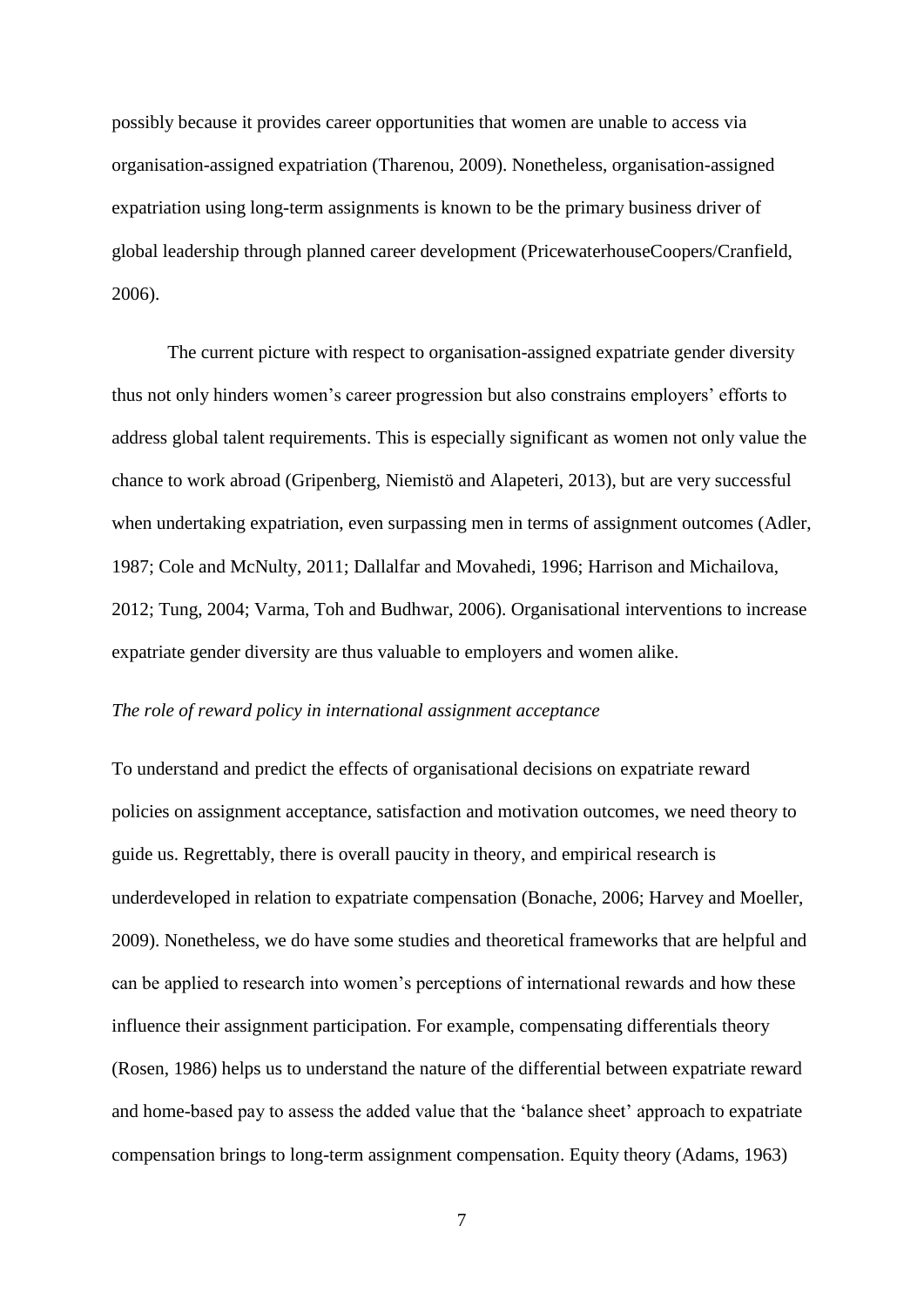assists us with our understanding of whether, and if so how, individuals perceive these reward packages as fair, while Rousseau's (1989) theory of the psychological contract helps us to understand assignees' relationships with their employers and their potential assignment participation decisions based on their perceptions of reward equity.

Compensating differentials theory posits that additional income is required if a worker is to accept a job that is deemed undesirable relative to other jobs that he or she might carry out (Rosen, 1986). This persistent wage difference is known as a compensating differential and acts to encourage or motivate the individual to take up the job. Although organisationassigned expatriation provides attractive career prospects (Dickmann and Baruch, 2011), having to relocate internationally and undertake work in a different country (potentially in an insecure or remote location away from family and friends) suggests that additional financial and non-financial compensation/benefits would be required. If these are not addressed via a compensating differential, this will most likely jeopardise assignment satisfaction and commitment. Thus, international assignment policies typically provide elements to address the special circumstances that relate to expatriates' lives.

The philosophy of the balance sheet approach is to keep expatriates 'whole' which means they neither lose nor gain financially from their assignment (Oemig, 1999). Their salaries are aligned with home country peers with additional allowances such as housing, cost of living, children's education, foreign service and 'hardship' premiums and so on added on (Bonache, 2006; Dowling and Welch, 2004; Perkins and Shortland, 2006; Tarique, Briscoe and Schuler, 2016). These additions generate a compensating differential and thereby encourage expatriates to take an assignment. The *quid pro quo* is that this differential can create perceptions of unfairness amongst host-country nationals (Bonache, Sanchez and Zárraga-Oberty, 2009). In addition, the compensating differential conflicts with objectives such as controlling expatriate costs and the ability to repatriate assignees (Bonache, 2006).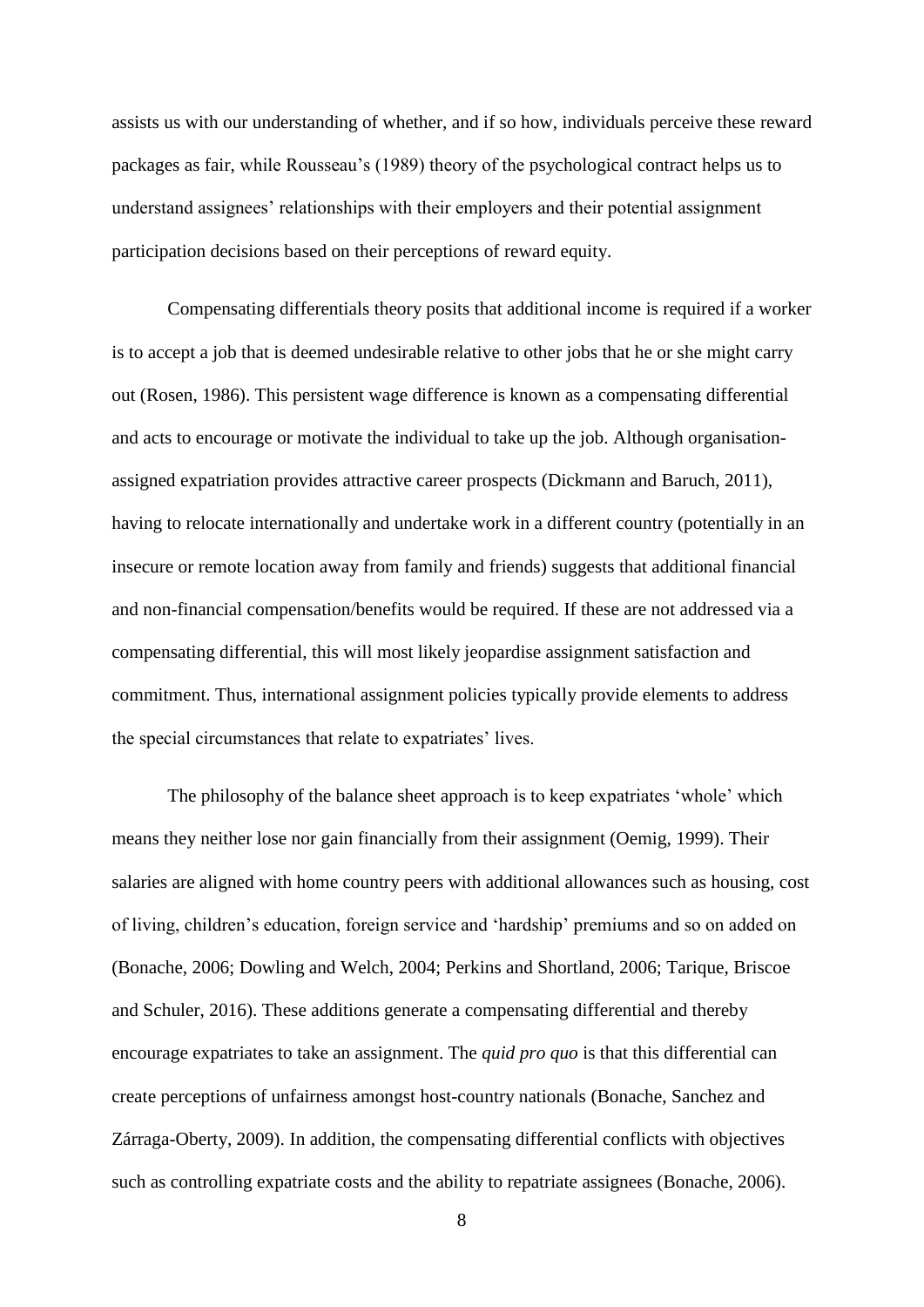Anker (2001) applies compensating differentials theory to women's work and, recognising their acknowledgement of the need to combine or interrupt their careers with childbearing, suggests that women 'prefer' occupations that provide good working conditions and/or to take some of their 'pay' as fringe benefits. So, following this assertion, for women undertaking long-term expatriation, this would suggest they would particularly value benefits such as work-life balance arrangements and family assistance, placing greater emphasis on these policy aspects rather than on base salary, pay for performance, bonuses and other monetary elements. Although research is limited, Scott *et al.* (2015) find in their study of graduate students' pay preferences that men prefer performance-based (variable) pay over women but that there are no significant differences between men and women's preferences for bonuses, pay transparency and pay differences based on individual skills/capability. Research into how female expatriates view reward elements is thus a useful contribution to understanding their role in supporting women's expatriation.

Equity theory (Adams, 1963) helps us to understand the effects of the application and dissemination of international reward policy content and changes made to it by organisations on women's perceptions of fair treatment. This leads us to consider how policy implementation may affect women's psychological contracts (Rousseau, 1989) to help us interpret organisational reward practice in the context of the assignee-employer relationship and thereby identify implications for women's international mobility.

Adams' equity theory (1963) is more precisely about inequity. Adams states that pay leads to employee satisfaction only to the extent that it is viewed as fair and equitable. When an exchange takes place (for example between an assignee and the organisation), there is the potential for either or both parties to view the exchange as inequitable, taking into account the inputs made by each side to the relationship. The value of the input depends, for instance, on perceptions of relevance to the exchange. Also involved in the exchange are outcomes, such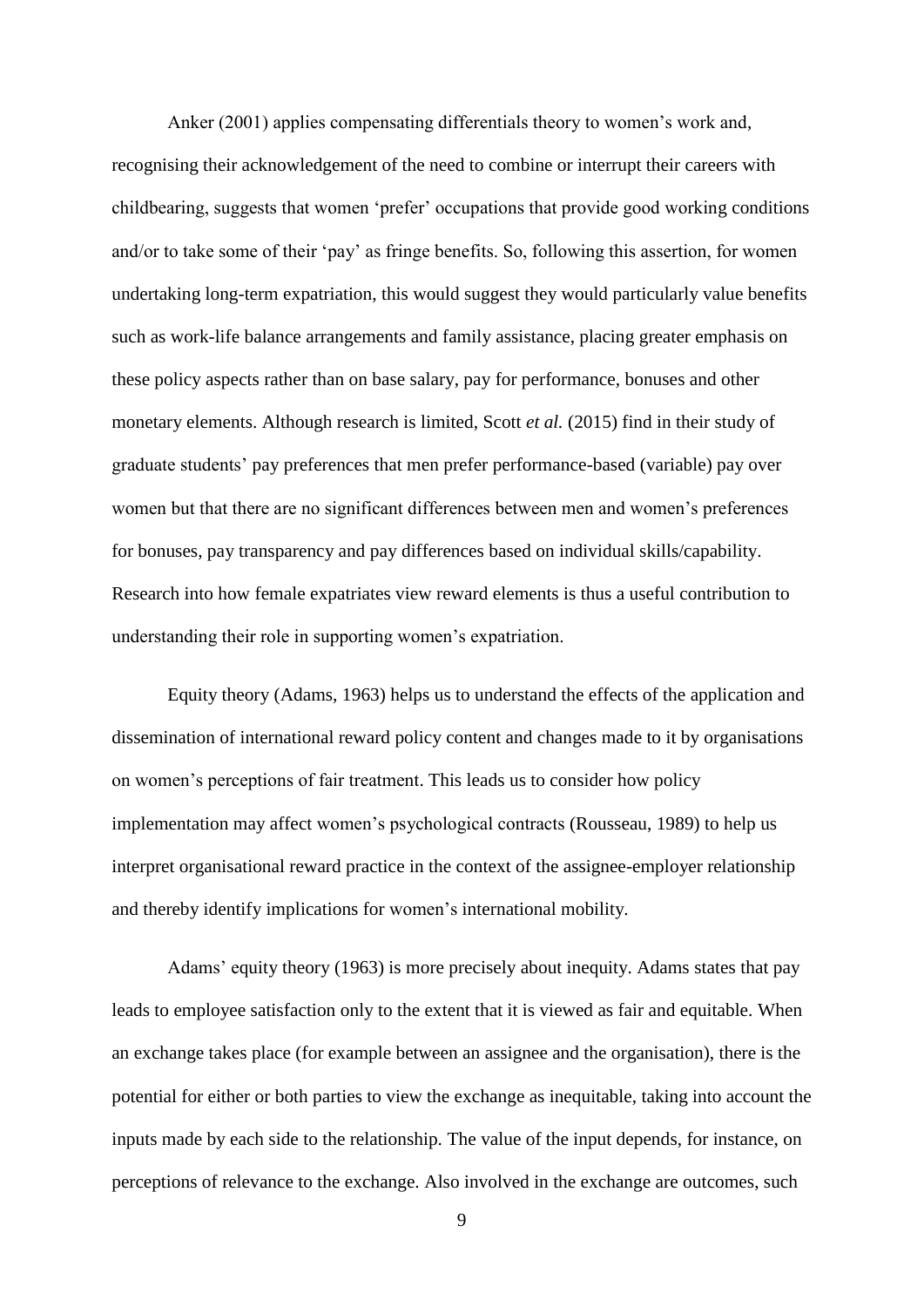as rewards received by assignees for their expatriate duties. The value of the outcomes is also perceived, for example, in terms of relevance. Thus, for example, certain aspects of the expatriate package, such as payment for children's education, may have no relevance to childless assignees. This can affect an individual's perceptions of the equitable nature of expatriate rewards because Adams (1963) proposes that employees compare themselves with co-workers and it is this social comparison of inputs and outcomes in the exchange relationship that can lead to perceptions of inequity. In the case of expatriates such comparisons can be made with local nationals and/or other expatriates in their work location, other organisational locations of operation and indeed other firms. With so many referents, perceived inequity becomes highly likely and assignee dissatisfaction with reward packages a strong possibility (Bonache, 2006).

Adams (1963) notes that to understand and predict when an individual will perceive inequity under given conditions of inputs and outcomes, the employer would need to know about the individual's values. While this is potentially possible at a cultural level drawing upon expected attitudes and beliefs, this becomes very difficult at an individual level. If an employee perceives inequity this creates tension which can lead, for example, to individuals increasing or decreasing their inputs (e.g. effort) and/or outcomes (e.g. seeking changes to pay). Individuals may also leave their organisations as a more radical means of reacting to inequity.

Expatriate satisfaction with their reward packages is a crucial issue to organisations if they are to develop and maintain productive employment relationships with - and not lose these highly paid and valuable individuals (Bonache, 2006). Hence, it is important that employers address policy design and its implementation in such a way as to reduce perceptions of inequity. This links closely to the psychological contract which reflects individuals' beliefs about perceived promises made to them by their employers in return for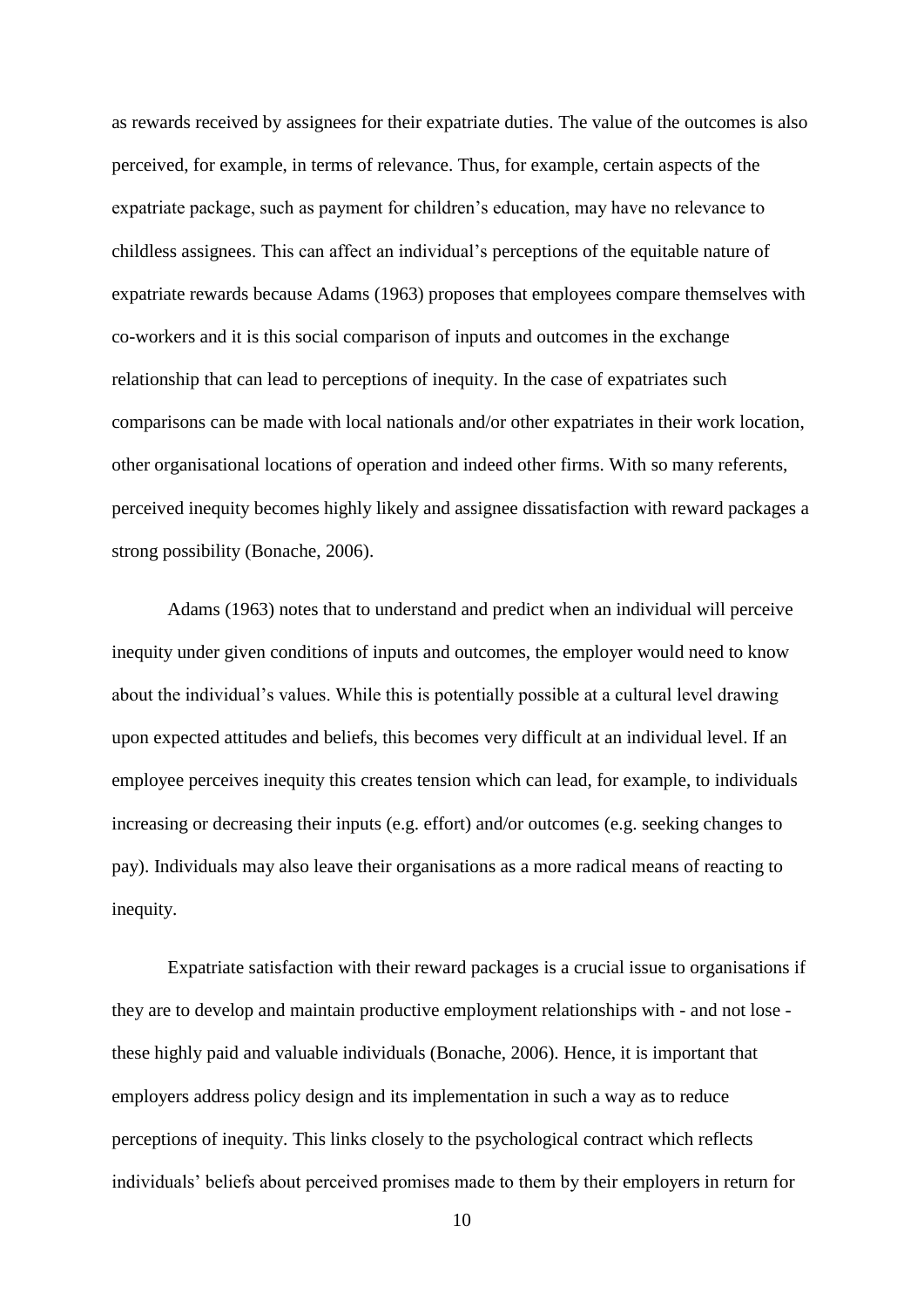reciprocal actions (Rousseau, 1989). This contract underpins the employment relationship (Guest and Conway, 2002; Rousseau, 1995). If organisations do not meet their perceived obligations in a way that employees expect, the employment relationship is damaged through loss of employee trust. The breach of an employee's psychological contract can lead to frustration, disappointment and anger. That said, the psychological contract is subjective and thus how employees perceive any organisational explanation for a breach determines the level of damage to their psychological contract and the actions they may take as a result (Rousseau, 1989).

Contracts within organisations vary in their nature. As Guzzo, Noonan and Elron (1994) explain transactional contracts address specific issues, are narrow in scope and can be limited in time, whereas relational contracts are wider, less structured and change over time. They point out that relational contracts can have transactional elements within them which can be monetarised. Expatriates are particularly sensitive to employer actions as relocating abroad affects both the individuals themselves and also their family members and home lives. For expatriates, relational aspects including employer support for family life are encapsulated within international assignment reward policies as these typically encompass a wide range of benefits that address family needs such as housing, children's education, home leave, medical care, security services and so on. While these policy aspects do have a monetary value, they also have a key function in supporting assignees and their families outside of the context of direct employment in the job. As such, how employers manage these reward elements, which although ostensibly transactional in form have significant relational implications, is highly significant to assignment satisfaction. The management of expatriate and family mobility is therefore critical to levels of trust, organisational commitment and turnover intentions (Pate and Scullion, 2010). Besides a focus on the expatriation and repatriation points (Haslberger and Brewster, 2009), damage to assignees' psychological contracts can also lead to turnover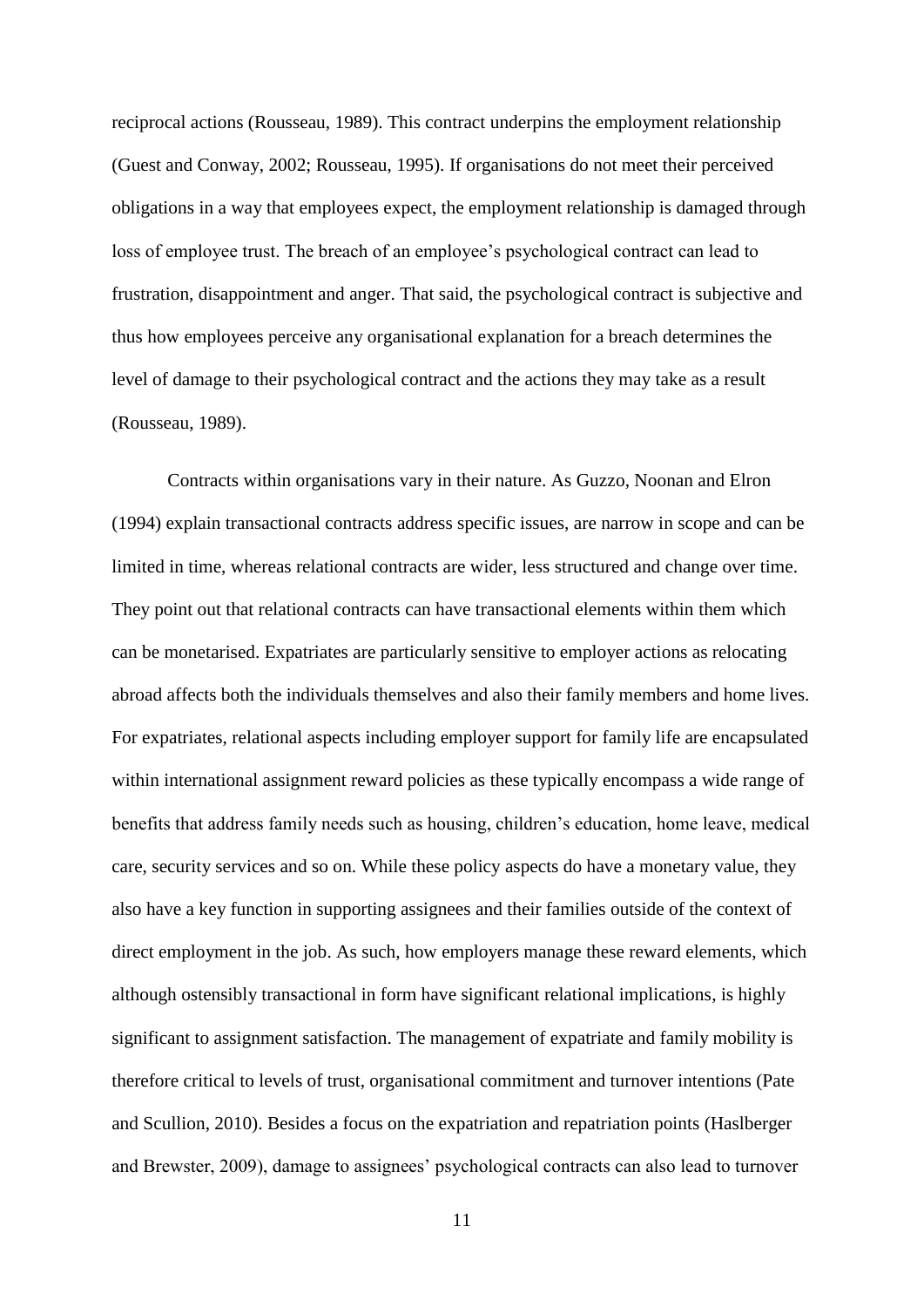while on assignment (McNulty, De Cieri and Hutchings, 2013). Thus, organisations need to pay attention to both transactional and relational contracts to encourage assignment acceptance, and maintain the employment relationship during the assignment and on return. The intent behind organisational actions is crucial to assignee engagement and motivation (McNulty, 2014).

Guest and Conway (2002) draw attention to the need for clear and consistent personal, job-related and recruitment-related communication and reinforcing the role of Human Resources (HR) practitioners in ensuring this takes place. Tornikoski's (2011a and b) research into expatriates' commitment and attachment to their organisations gives us some key insights set within the context of total reward packages and the psychological contract. It is notable that she finds tangible rewards assist in attracting expatriates to accept certain assignments but are inadequate for assignee retention. Employers need to foster social exchange relationships with expatriates before, during and after their assignments to maintain their trust and commitment. Taking this forward, this study examines the reward elements of importance to female assignees and how these are implemented and communicated to explore their effects on women's expatriate participation.

#### **Methodology**

This section outlines the industry context and research design, the case study context and the methods employed in data collection.

#### *Industry context and research design*

The oil and gas exploration and production sector is well-known for the origination and development of the 'balance sheet' approach to expatriate reward (Chesters, 1998), one of the oldest and most commonly used expatriate pay systems worldwide (Perkins and White, 2011; Sims and Schraeder, 2005). This industry is also known to provide generous expatriate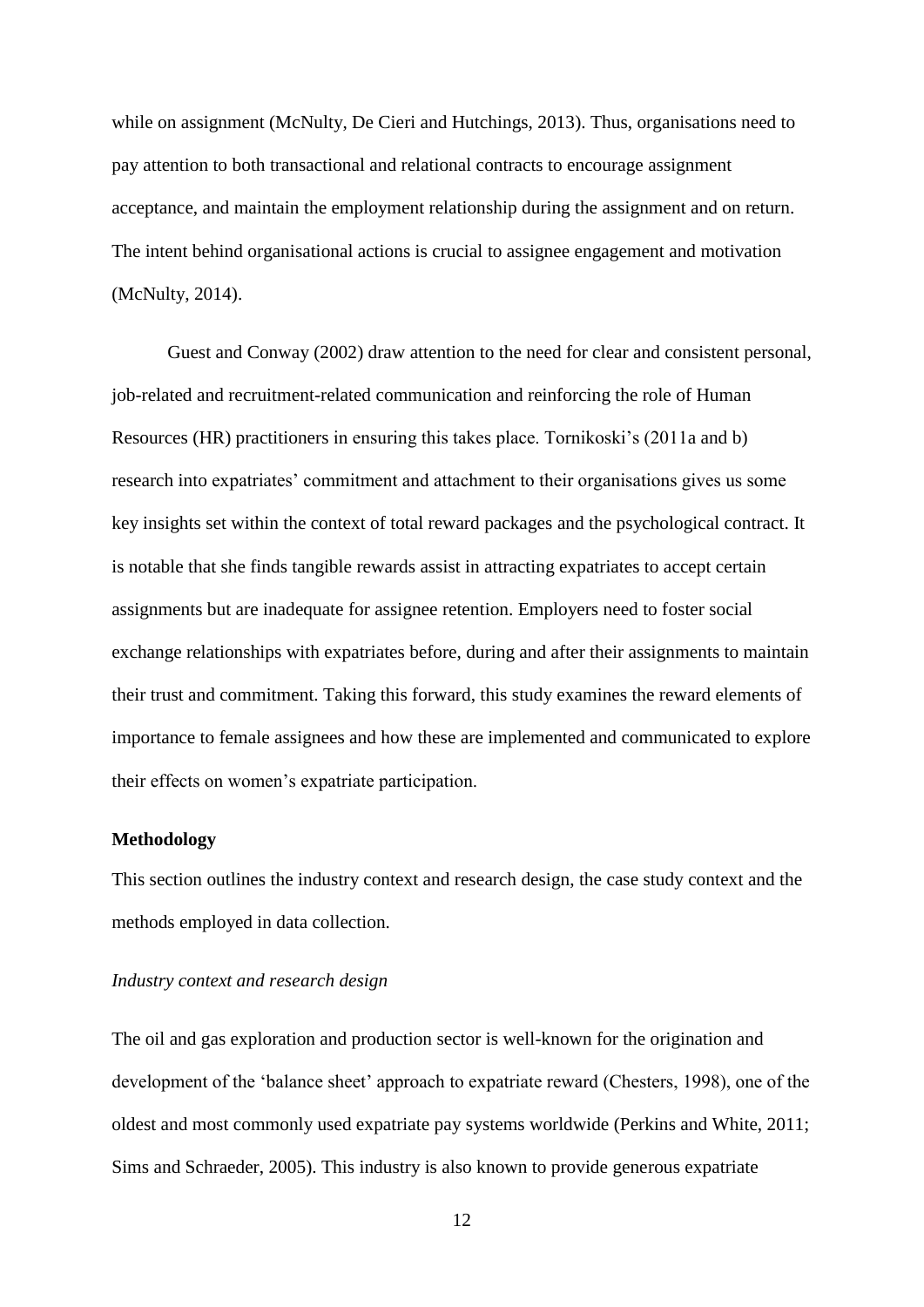compensation and benefits (IDS, 2002) reflecting rising worldwide demand for oil and gas and the sector's increasing reliance on expatriation to service this (Brookfield Global Relocation Services, 2009). In addition, it is a particularly interesting industry in which to examine reward policy, especially given many of its locations of operation are in remote, difficult and dangerous locations, with some affected by major political uprisings (Markus, 2015) leading to high levels of financial recompense. The industry also experiences waxing and waning fortunes as oil and gas prices fluctuate, for example as recent extensive and successful shale exploitation in the USA has resulted in depression of world oil prices (Johnson, 2015). It is therefore a relevant industry in which to examine the effects of reward policy changes when these are implemented by employers. With respect to gender diversity, it is notable that in sectors that deploy the largest volumes of expatriates - such as oil exploration, engineering and mining (ORC Worldwide, 2007; Richardson, McKenna and Dickie, 2014) - women's share of expatriation is considerably lower than the all-industry average: at approximately 7-10% (ORC Worldwide, 2007; Shortland, 2014b). Oil and gas exploration and production therefore presents a highly relevant sector to study the influence of reward policy on women's expatriate participation.

This study formed one strand of a major project on female expatriation conducted in two firms in the oil and gas exploration and production industry. Given the exploratory nature of this research, with its objective to clarify our understanding of whether - and if so how women's long-term expatriation may be affected by organisational reward policies, a case study research design was employed. Case study research is particularly appropriate in researching new topics (Eisenhardt, 1989) and, as Yin (2009) explains, case studies provide a rich understanding of context. Case study research also enables the use of multiple sources of evidence and data collection techniques. Thus, a case study design was considered to have the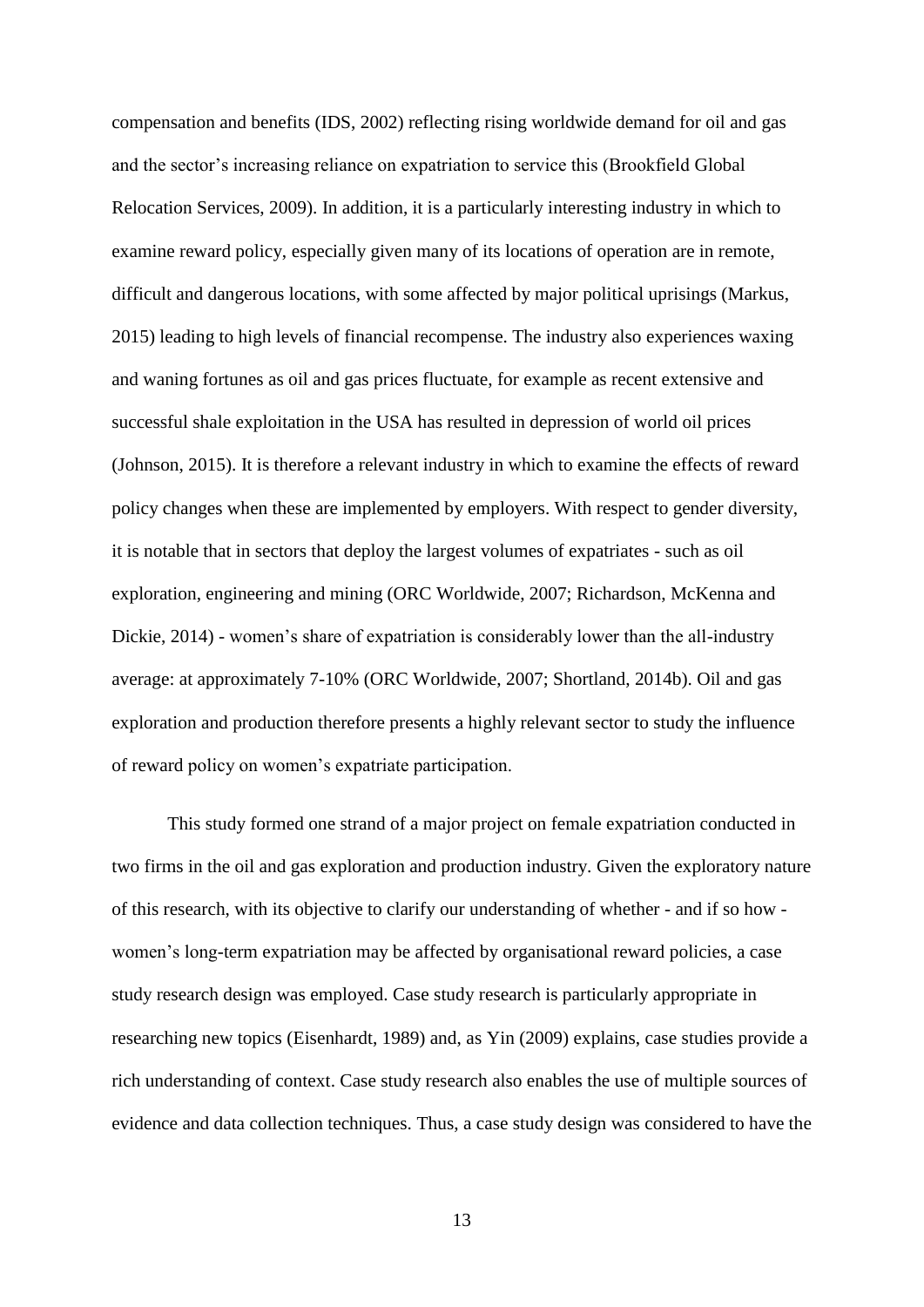potential to address questions such as 'why' and explain 'how' reward may affect women's long-term assignment participation.

In this study, a triangulated, in-depth, qualitative research design was employed drawing upon independent data sources (Saunders, Lewis and Thornhill, 2009). These comprised: analysis of organisational policy on long-term international assignment reward; confidential in-depth, semi-structured interviews with female assignees undertaking longterm assignments; and in-depth, semi-structured interviews with the International Assignments (IA) Managers in each firm, held privately and separately from the assignee interviews. These IA specialists were responsible for long-term international assignment reward policy design and its practical implementation. The semi-structured interview questions used in this study were framed by compensating differentials and perceived equity considerations.

#### *Case study context*

Company A, headquartered in North America, employed approximately 12,000 people. It had operations in 20 countries. Expatriates working in exploration and production comprised 3% of the workforce. There were 27 women expatriates (8% of the expatriate population) working in nine different countries. Eighteen women were undertaking long-term assignments based in seven countries. The remainder were on short-term, rotational or extended transfers.

Company B, headquartered in Western Europe, employed around 6,000 people. Its operations were based in 27 countries. Its exploration and production expatriate population comprised 10% of the workforce. It employed 66 female expatriates (11% of its expatriate population) working in 18 countries. Forty-seven women were undertaking long-term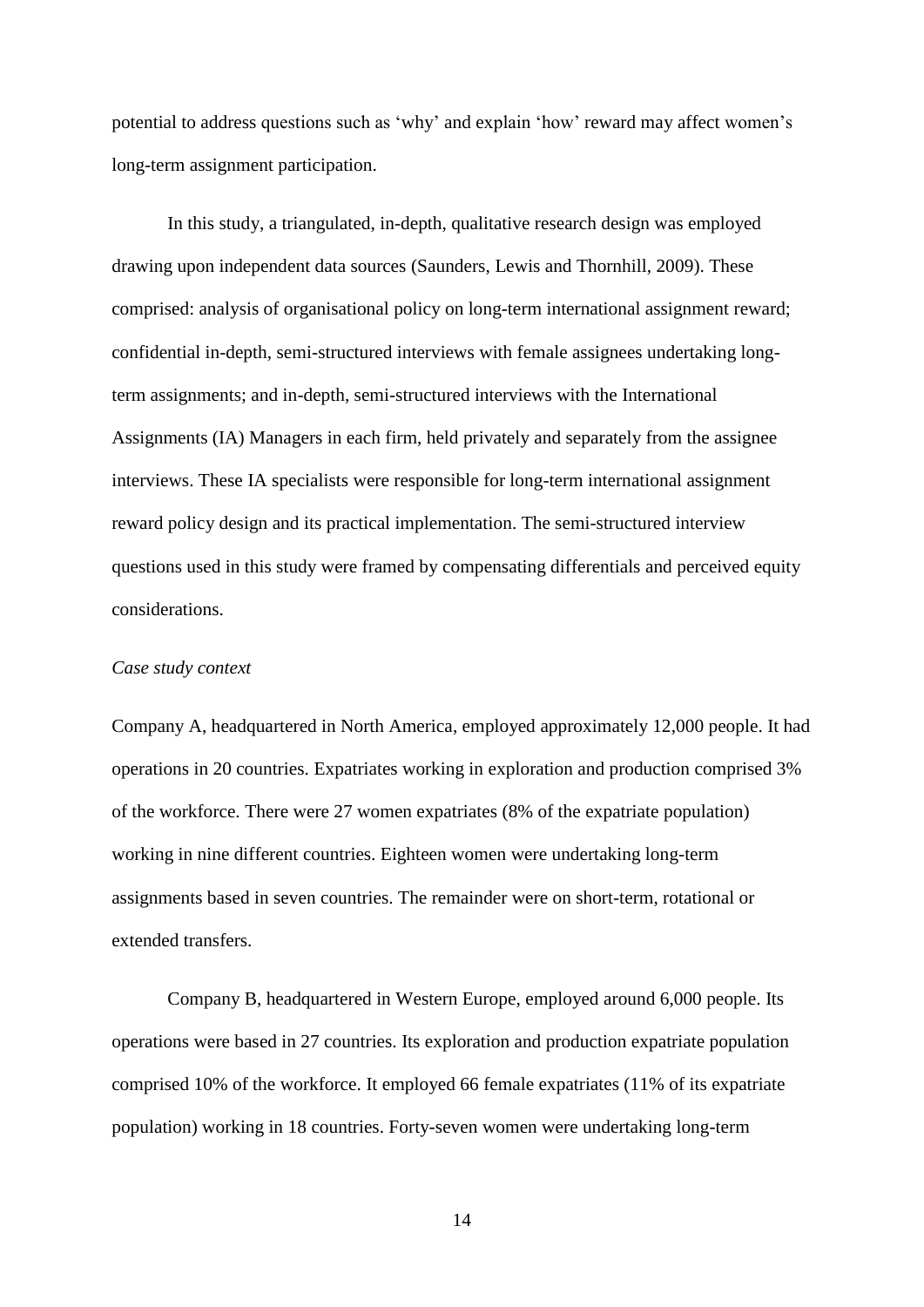assignments based in 17 countries. The remainder were on short-term, graduate trainee or rotational assignments.

#### *Data collection and analysis*

For the purpose of this part of the oil and gas female expatriate project, the case study firms both granted access to their international long-term assignment balance-sheet reward policies. They also gave access to the two specialist IA Managers (one in each organisation) who designed and implemented these and to the female expatriate policy recipients. Access to line managers and male expatriates was not given due to time and resource constraints. All 65 female long-term assignees were contacted by the IA Managers to request their participation in the research; 51 agreed to take part – 14 from Company A and 37 from Company B. Background data were supplied by the IA Managers in relation to the profile of the research participants. From these 51 women, 21 (seven in Company A and 14 in Company B) were selected using stratified sampling (Collis and Hussey, 2009) to be interviewed in-depth. This ensured appropriate representation taking into account assignment experience, home and host regions, accompanying family and assignment type. Table 1 sets out the profile of female expatriates interviewed. Pseudonyms are used here and throughout the paper. Confidentiality was assured and hence the data are presented by region rather than specific country and personal details such as ages of children are not reported. The majority of the women interviewed were married or partnered, with accompanying children. The most prevalent sending location was Western Europe. One-third of the women had relocated to East or Central Asia.

The balance-sheet policies in both organisations were read carefully. A note was made of each compensation and benefits component therein and these are summarised for each firm in Table 2. Company A had two separate policies addressing long-term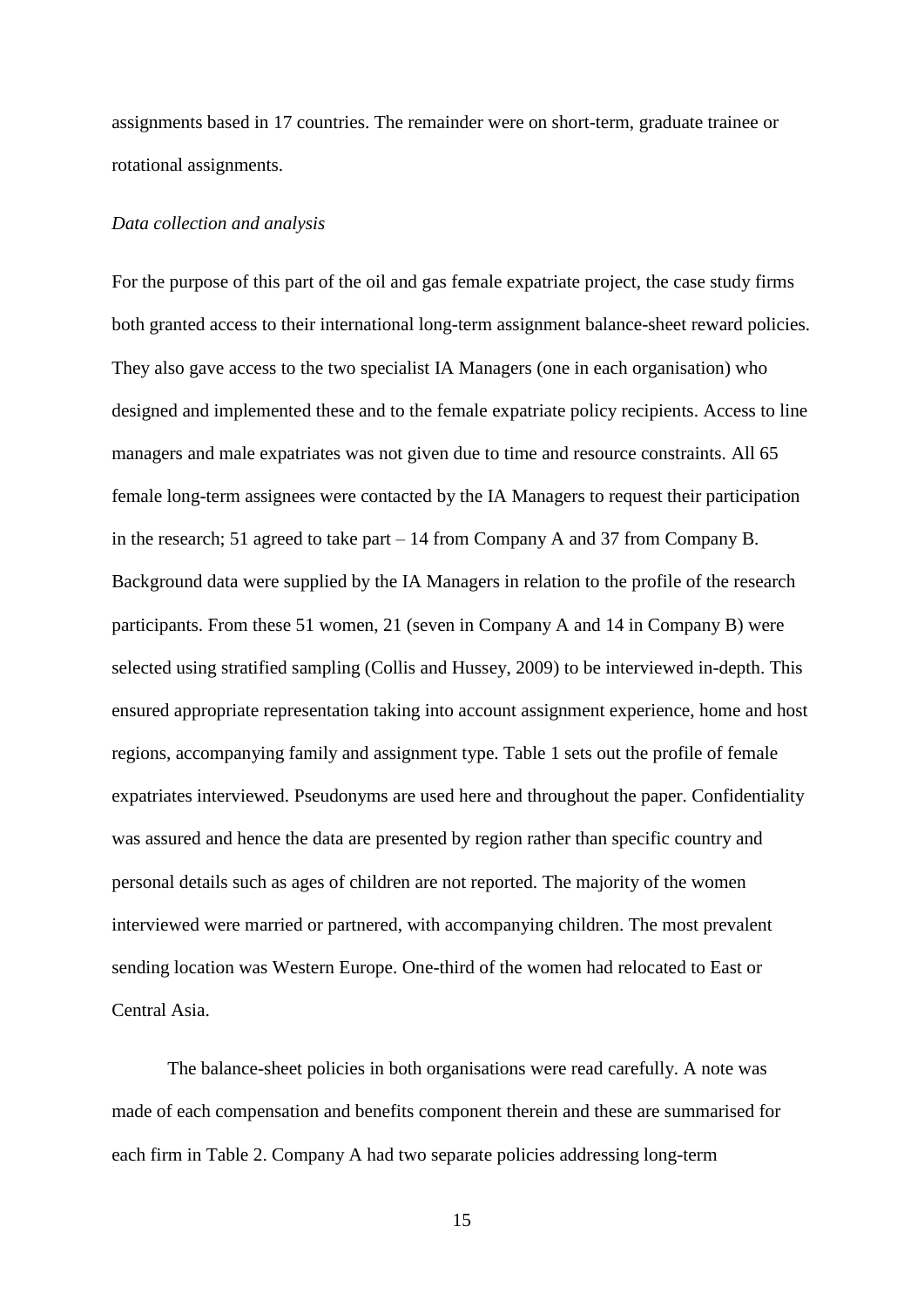assignments (one covering assignments to Europe and North America, the other covering other locations) while Company B had one world-wide policy. Policy content for both firms was standard for the industry.

- Tables 1 and 2 here -

The semi-structured interviews carried out with the 21 women assignees were conducted either by telephone if the woman was abroad or face-to-face if she was in the UK (on vacation or on business). Regardless of their whereabouts, all of the women assignees were asked the same questions following the assignee interview schedule given in the Appendix. Interviews were conducted confidentially in a private room and took, on average, between 60-90 minutes. They were taped and transcribed with permission. The interviews aimed to gain insight as to why women viewed particular reward policy elements as crucial to their assignment acceptance. They also explored the importance of policy transparency, its dissemination and the effects of policy changes that had either taken place or were being introduced on women's expatriate participation. Interviews were conducted separately with the IA specialists, one in each firm. Conducted face-to-face, confidentially in a private room, each lasted 90 minutes and again were taped and transcribed with permission. These focused on policy implementation, development and change, following the IA staff interview schedule given in the Appendix.

All interview data were transcribed, coded and analysed using NVivo 8. The coding formed the underpinning to a template analysis (King, 2004). The transcripts were analysed using policy elements as the key themes. Issues identified were then grouped and aligned to the research questions. Analysis demonstrated consensus and difference between written policy, its practical implementation, and assignee experience. Emergent themes were identified and highlighted. As Yin (2009) notes such rival explanations help to support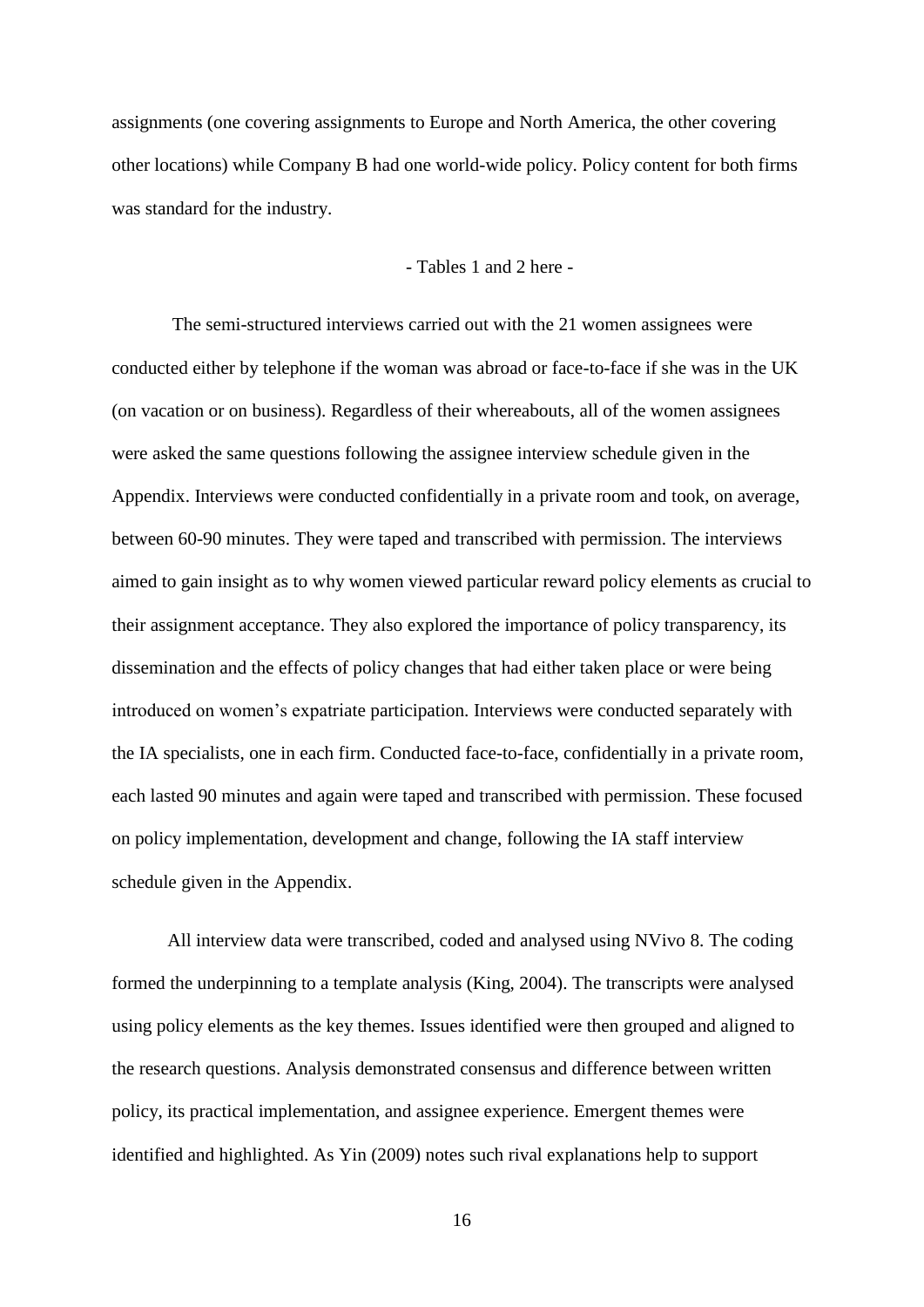internal research validity. Contrasting company contexts and reward approaches were examined with representative quotations selected, thereby drawing upon the rich data to provide insights into the effects of international reward on female expatriates' long-term assignment participation.

#### **Findings**

This section highlights the reward policy elements that women assignees identified as crucial to their long-term assignment participation. It then reports on how policy dissemination and implementation affected their satisfaction with assignment rewards, and the effects on their relationship with their employer and future expatriation decisions. The findings are framed by compensating differentials (Rosen, 1986), equity theory (Adams, 1963) and the psychological contract (Rousseau, 1989).

#### *Reward elements critical to women's long-term assignment participation*

Aligned with the principle of compensating differentials (Rosen, 1986), the female assignees in both firms expected to receive significant compensation in recognition of the demands placed upon them and their families as a result of expatriating abroad:

*"I guess there are only three reasons you go on an international assignment or posting. One is work, which can be more interesting. Two is to experience life in another country and without doubt … the cash to do it because at the end of the day you forfeit an awful lot by leaving." (Izzy, Caribbean)* 

All assignees interviewed placed a high degree of importance on receiving an appropriate housing allowance that enabled them to live to a standard commensurate with their expatriate status. If housing was considered inappropriate it would preclude assignment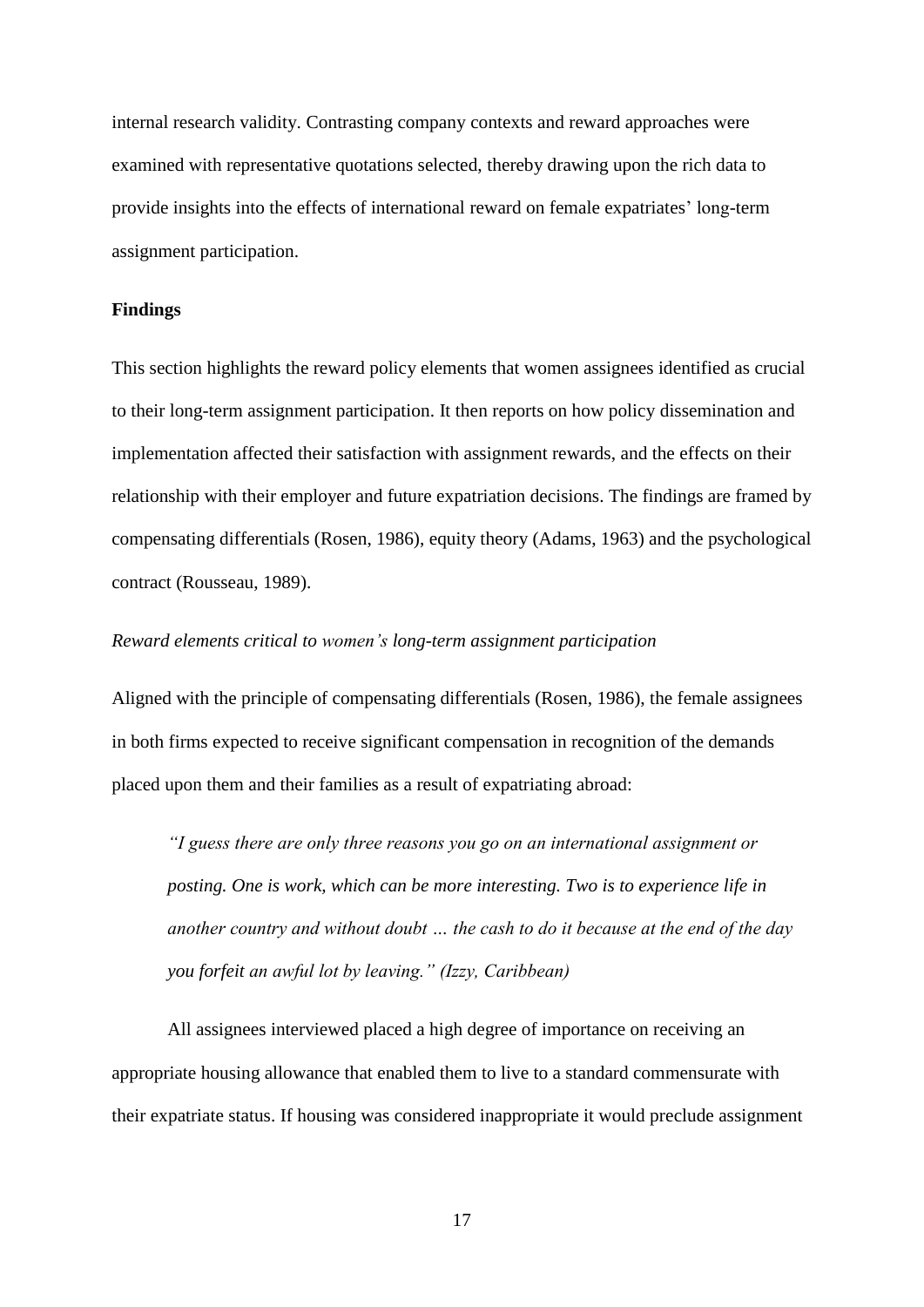acceptance (*"…the main thing… which would really mean whether you accept, or don't, is … housing." Esther, Western Europe*).

The other main financial policy element identified as highly important to women's long-term assignment acceptance was the Foreign Service Premium (FSP). This provided a financial 'uplift' to salary, calculated as a percentage of basic pay, with the level determined by the difficulty posed by the host location:

*"It is the whole package. Getting free accommodation and getting your bills paid is enormously useful as well as we get a lot of free flights. And we get an uplift here in (West Africa), and it is particularly good." (Karen, West Africa).*

*"Financially, I don't think I would be interested in taking an assignment … if I didn't have a tax-free uplift or some kind of financial reward … coupled with the fact you get free accommodation." (Linda, Australasia)*

The women assignees also identified the Cost of Living Allowance (COLA) paid when assignees move to locations where goods and services were more expensive as another crucial element that was required to be addressed before assignment acceptance. *("I need to make sure that I can live with that amount of that money that I'm going to get." Gina, North America*). Mothers placed particular emphasis on children's education allowances if they were to accept a long-term international assignment.

#### *Policy transparency, dissemination and implementation*

Although the long-term assignment policy content was similar in both of the two case study firms (Table 2), there was a clear difference in approach in relation to its transparency and dissemination. In the North American headquartered Company A, the policy was not published and the terms were not made readily available even when an assignment role was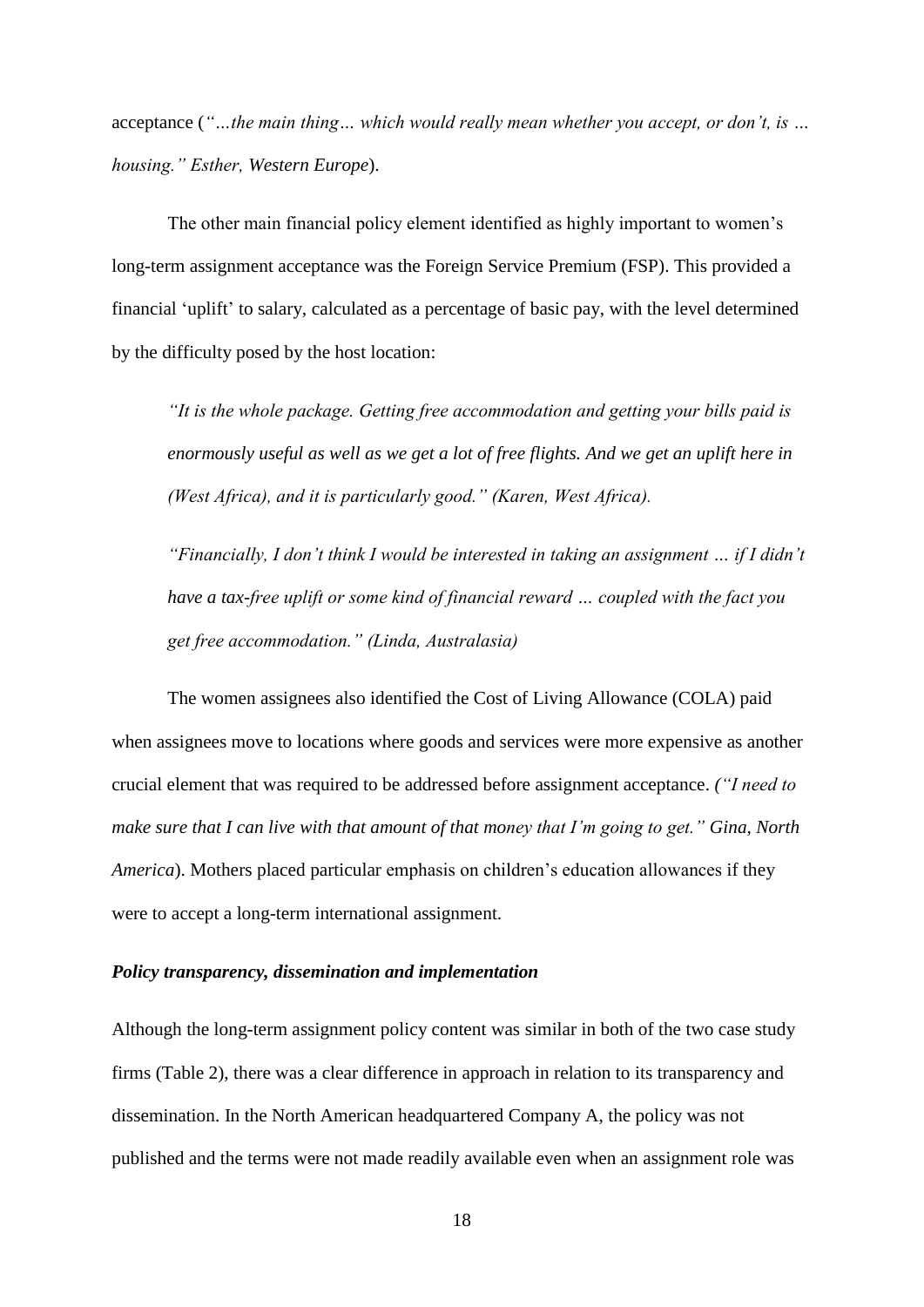offered. Company A's IA manager reported that her team tried to be *"strict with the policy"*. The team's aim was to accommodate requests as far as possible within existing policy on a case-by-case basis, tailoring as necessary *("if it's not going to cause everybody to say I want that as well, then we will look at it favourably. But if … I give it to you, I have to give it to everybody else … we have to adhere to policy … and so we like to feel that we are flexible, but within the policy")*.

Although Company A's HR team attempted to manage policy application flexibly with good intentions but within their known parameters, the female expatriates were unhappy with this lack of transparency. They said that it hindered their participation decision. This seemed to be particularly notable for those women relocating to East Asia:

*"Our expat policies and our assignment terms and conditions are not particularly visible within the corporation … they are not available publicly … okay, it is nice being offered the job, but I want to know what level of support I am going to get, I want to know what that uplift is that you are talking about, I want to know what level of housing I'm going to get and what that is going to get me ... I want to know how my family is going to be treated … until you see that package put together in front of you, you can't make a full decision." (Di, East Asia)*

*"… you have a discussion about the assignment and then it is offered … and they seemed to be surprised when you ask about the terms, as if you would just accept the role before you understood what the terms were … It is almost like you are expected to make it on trust." (Abby, East Asia)*

*"I didn't get that … booklet until I was over here … and someone there said there's a booklet, a document, and I said 'what!' And they said 'well, I don't know if I'm*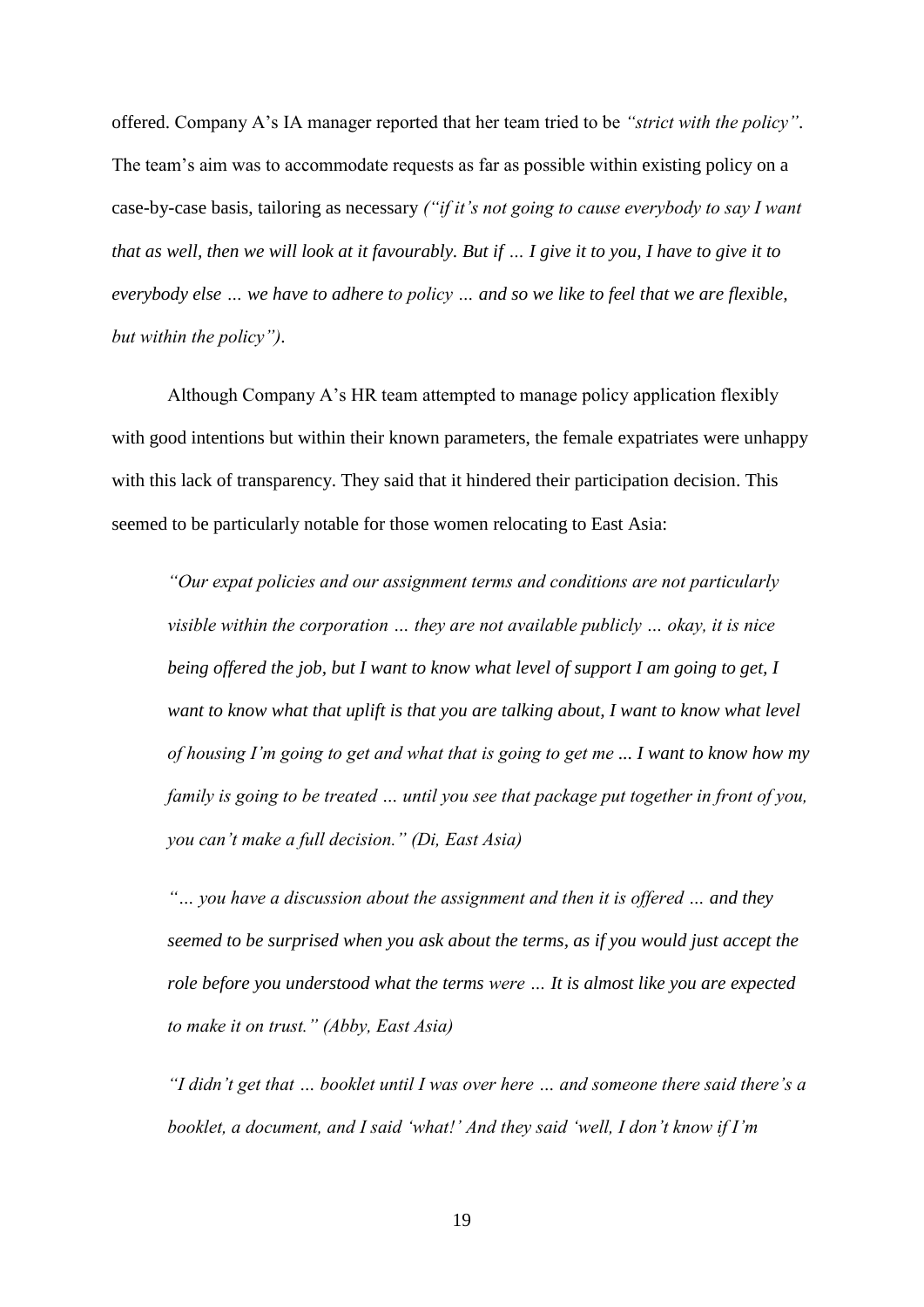*supposed to have it … I'll give it to you but don't tell anybody I gave it to you'. Well it is crazy! We want to know the policy." (Fiona, East Asia)*

In the Western European headquartered Company B, international assignment reward policies were posted on the intranet and issued on request. The IA manager noted that officially, the policy was *"applied strictly"* with an exceptions management process in operation to handle *"special requests"*. However, at local level line managers were conscious of *"the tight resources pool and the fact that they all know their market value"* and so accommodated *"excess demands … 'to keep them sweet'"* and, as a result, interpretation of policy was *"not transparent"*.

Company B's assignees liked the ready availability of the policy, but they confirmed that provision of certain elements was still subject to request:

*"There is a copy of the policy on the intranet … you will know the key requirements. Most of the stuff, I think is clear, but … I know there were one or two things that you could have had this or that. I wasn't aware but … (if) you ask a question, then you get an answer." (Xanthe, West Africa)* 

Aligned with their IA manager, the women reported that reward policy could be subject to negotiation or local interpretation. This effectively undermined the intended transparency:

*"Well, I don't know if interpretation is the right word, but they will have different housing budgets and you arrive and they say, you can't have that because of this, that and the other and you are not allowed the car because of this, that and the other and quite often they don't necessarily tell you the truth and then when you talk to lots of other expats, the goalposts are continually changing … you are very much at the mercy of what they are interpreting the policy to be at that point." (Izzy, Caribbean)*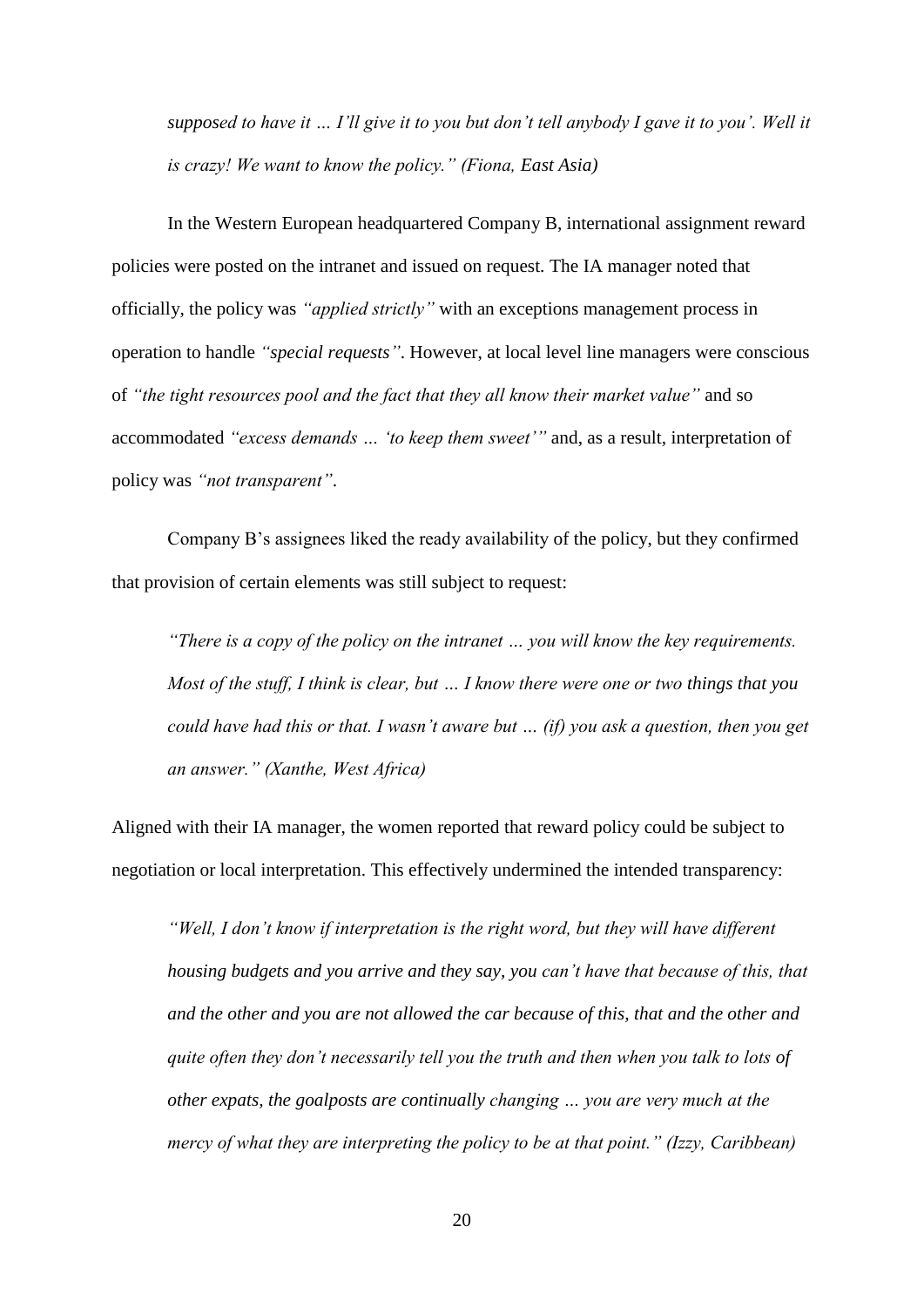*"… this is … still lacking and they have got their standard procedures that they want to stick to, but they are not basically, because then when you later find out several colleagues are being paid in (currency) without being related to that contract." (Nina, Middle East)*

#### *Inequity in policy implementation*

Even when the international assignment reward policy was applied as written, the delivery of its elements had the potential to create inequity and dissatisfaction in both firms. For example, housing allowances were based upon salary grade. In practice, when the policy was implemented, married/partnered assignees and those with children received accommodation commensurate with their family size which was perceived as far better than that received by similar and higher graded individuals who had undertaken expatriation on single status:

*"I am … a high (grade) level person. I am performing the same job as any people who have got, say, a husband and child, or a wife, and … even though they are on the same … salary level as me at the same grade, the housing that they are afforded by the company … is of a completely different quality … I have fought this tooth and nail when I got out here, because the delta between the two was ridiculous." (Linda, Australasia)* 

This quotation demonstrates that expatriates can misinterpret policy intention resulting in damage to their relationship with their employer. Even if policy detail is readily available, if the rationale linking allowances to family status is not explained clearly by the organisation, as in Linda's case, perceptions of inequity arise. As a consequence, assignee satisfaction with the reward package is likely to be jeopardised and, as equity theory (Adams, 1963) predicts, perceived inequity *vis-à-vis* expatriate colleagues may generate discontent.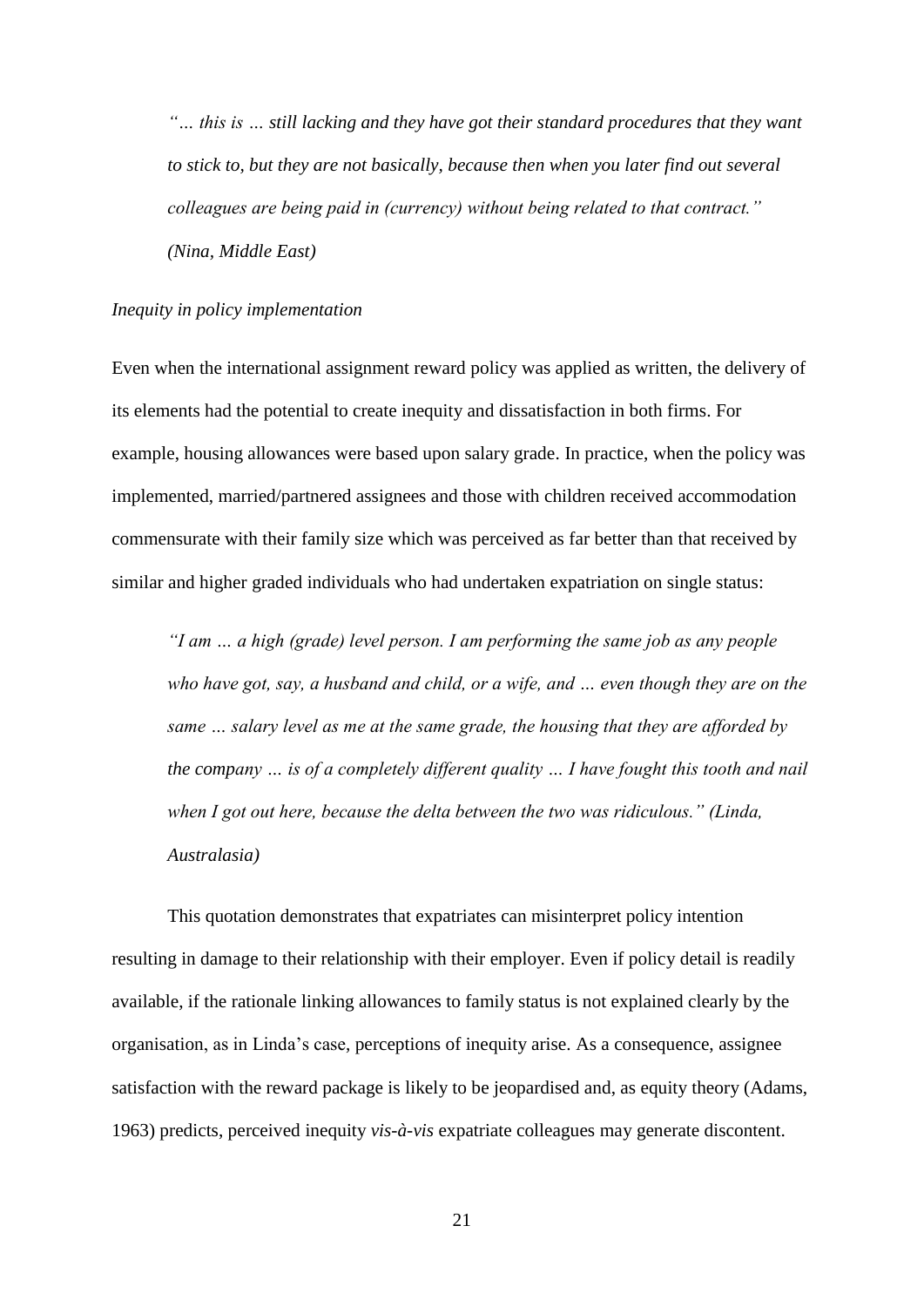Further examples of perceived unfairness concerned the application of salary uplifts such as the Foreign Service Premium (FSP). The FSP typically compensates for 'hardship' or difficulties in living conditions with the highest premiums paid in dangerous places. The IA Managers understood that FSPs paid to expatriates might suggest erroneously that the organisation valued assignees more highly than locals (*"what are we actually saying to those local staff about what we think about their home?" IA Manager, Company B*). However, the IA Managers had not anticipated how expatriates might interpret and react to the location differentials set out in policy, their resulting dissatisfaction with reward outcomes flowing from home/host country pairings, or the detrimental message that the policy sent on how employee diversity generally was valued. The expatriates reported that FSPs calculated on home/host country pairings led to a perception that expatriates from different home countries were valued differentially by their firms:

*"So let's say we acknowledge that (West Africa) is a difficult place, it is dangerous and so on, (but) to say that somebody who comes from the (Western Europe) salary base is entitled to 60% … to say that the actual uplift that you get … depends on whether you come from a developed country or not, I think this is unfortunate … You have policies about valuing your people and respect and corporate principles and so how can you look someone in the face and say it is less dangerous for you in (West African city) than for me? There is something wrong about the message." (Val, North America)*

The expatriates also reported that FSPs calculated on an expatriate home/host country matrix basis resulted in unfair financial consequences for them depending on their sending location:

*"All the expatriate allowances to developed countries (are) 10%. So if I went from (Caribbean) … to (Western Europe) I would get an uplift of 10%, and this is a*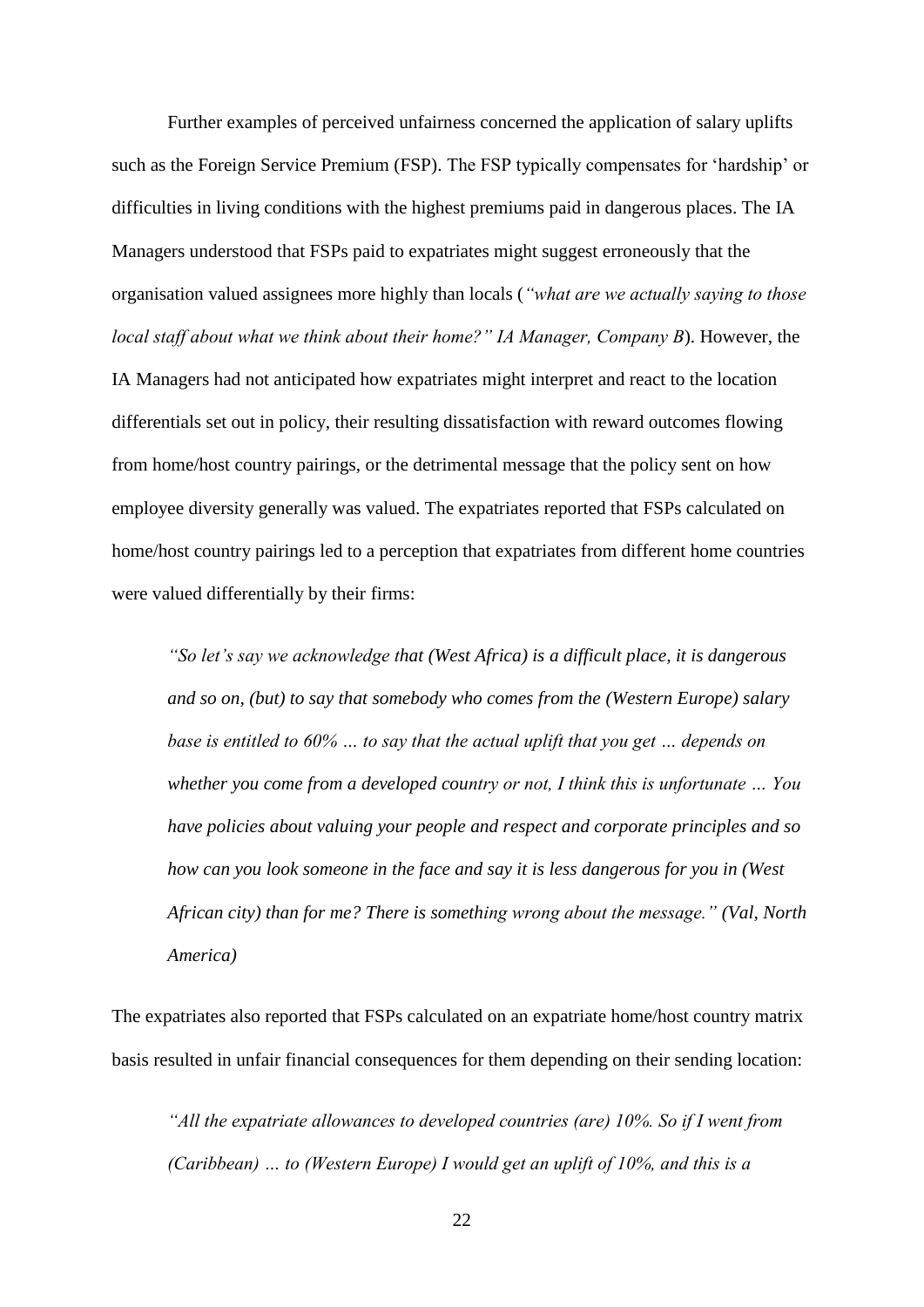*relatively expensive place, whereas, if somebody from (Western Europe) went to (Caribbean) and really live like a king … you can have a gardener, a driver, a maid, you know what I mean if you are getting a 25% uplift". (Val, North America)*

When policy elements are misunderstood this can lead to dissatisfaction and affect future expatriation acceptance. Val erroneously related the payment of the FSP to living costs, whereas these would normally be addressed via the Cost of Living Allowance (COLA). Interestingly, Company B had a peer equity allowance within its international assignment reward policy. This aimed to compensate long-term assignees who were relocated from low salary economies to countries where local peers were paid higher base salaries. Val did not receive this, raising further questions about transparency, explanation and communication of policy content and intent. As expatriate careers that involve relocating from developing to developed economies increase, so does the likelihood that inequitable reward differentials will flow from non-traditional home/host pairings, highlighting the need for employer action.

### *Inequity flowing from policy change*

Once the female expatriates had committed to their long-term assignment, organisational changes made to reward policy caused dissatisfaction:

*"Your decision before you go is based on what the policy is. But I think it is difficult when they change the policy in the middle of anything." (Milly, Central Asia)*

In Company A cost cutting efforts led to damage to the employment relationship between affected expatriates and their organisation:

*"…we moved our exploration group … to (North America) … moving about 50 expats … I was nothing to do with that … but I … got caught up in this group … and after about three or four months they … started to look at the bills … and told us …*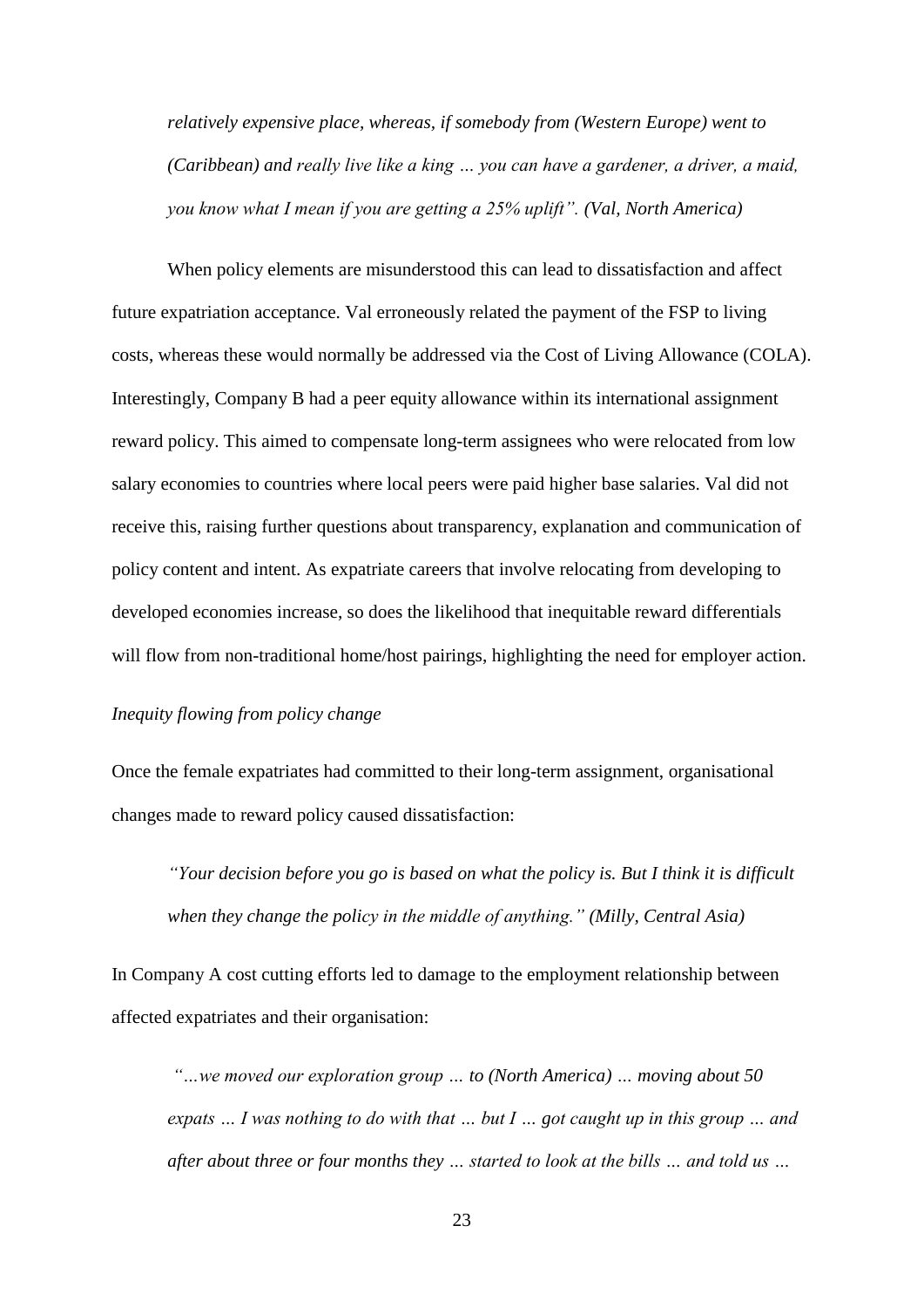*they were going to put us on localised type deals. For my husband this was a huge thing, because the only thing that made this move good for him was that a) it was good for my career and b) we would get paid a bit more to do it. So I had this huge family issue to deal with … but to be perfectly honest from my perspective… that whole issue of localisation … I didn't necessarily have a problem with it. But what I had a problem with was the way that it was implemented. And … when you are going through these things it affects morale and it taints the way you look at the job and it taints your experience and it really doesn't make you feel really great about the company you work for to be honest. (Di, East Asia)*

The female assignees in Company B pointed out that they believed that policy change always worked in the company's favour at the expense of the assignee:

*"When I came I was on unaccompanied status, and at the time, the local policy said that I was entitled to X dollars for housing … and I found a place, which was above that band, and I didn't mind paying the extra myself … Then the policy changed in that it was based on grade and I qualified for the grade where I would not have to fork out of my own pocket. So I made an application and I said, 'I see that this is now X dollars at this grade, is it okay?' And they said 'no carry on paying, because this policy is effective for employees coming in at this date, the date that the policy was published, and you were employed before'. So okay, fine. However, there was inconsistent application in that the reduction of some benefits … was applied to people that were there prior to it coming in. So where it benefited the company it applied." (Una, North Africa)*

Una's comment was supported by many others interviewed in Company B as cost cutting exercises took their toll on the payment of established allowances. Reductions to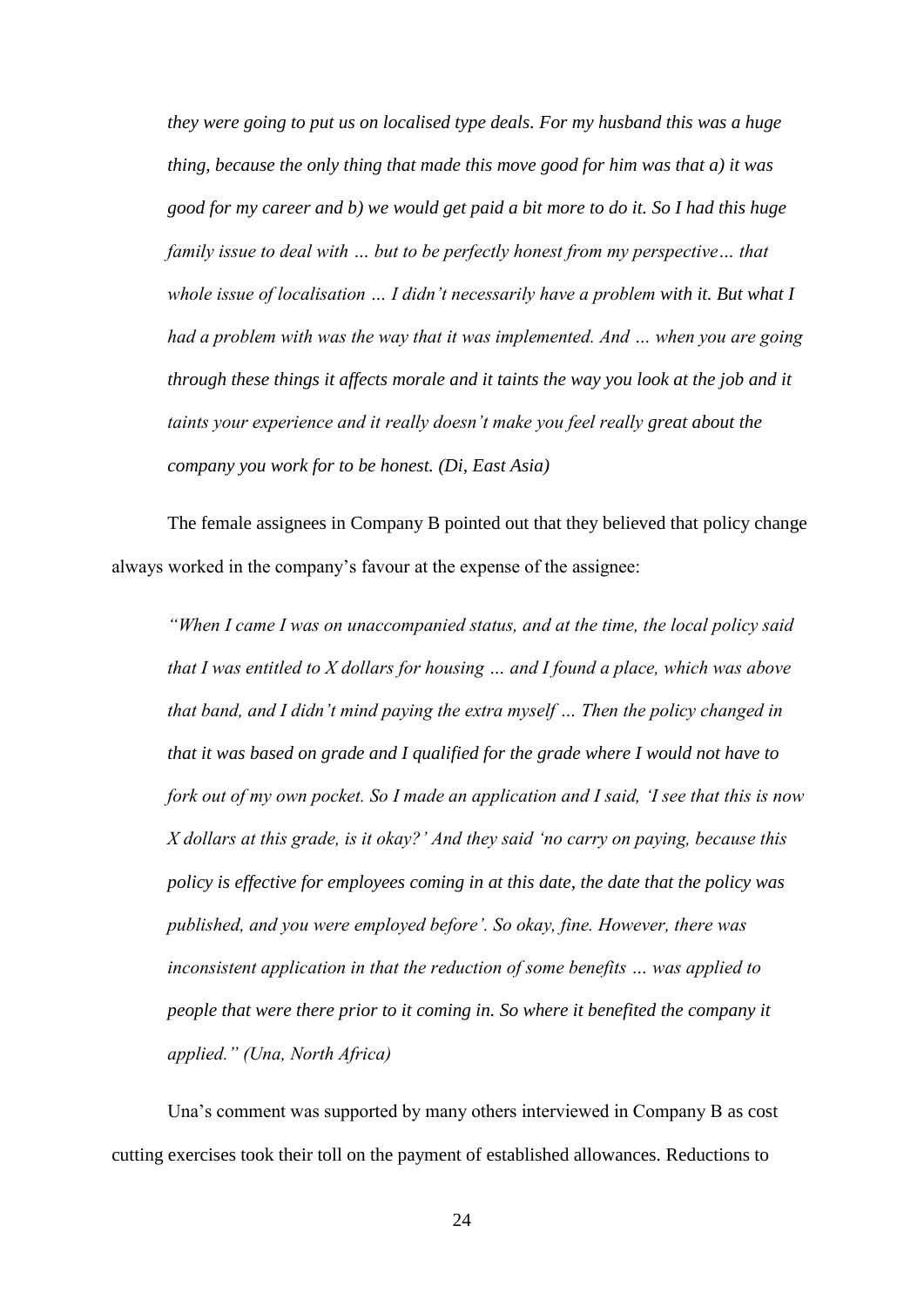housing allowances *("they are proposing … capping the housing allowance … I think we would be living in a shoebox." Susan, North Africa*) and cost of living allowances were specifically highlighted as problematic *("I think it was actually unfair. The way they explained it, it is just a change in the exchange rate … but for us and our (country) dollar is tied to the US dollar, so an exchange-rate change between the US dollar and the pound will have absolutely no bearing on us." Val, North America*). Proposed cutbacks to children's education fees for families with young children were identified by the women assignees as being potentially so serious as to jeopardise assignment extensions and future participation *("they may well vote with their feet … you are prejudicing people now with kids under the age of 11…" Susan, North Africa)*.

These examples demonstrate that while organisational communication of policy change focused on reducing the compensating differential between expatriates and locals to meet the organisational objective of reducing the cost of expatriation, this action did not take into account assignees' existing commitments or expectations. Pate and Scullion (2010) suggest that discontent can result from a lack of value placed on international experience. The organisations did not actively try to manage assignee expectations and so, by cutting rewards while the women were on assignment, their actions suggested devaluation of the assignees' worth. Unsurprisingly, organisational cost-cutting damaged assignees' perceptions of equity and fair treatment. It is thus crucial that upon identifying competitive pressures, organisations manage the change process effectively not only by creating and communicating the new reality but also by recognising assignees involved in the change process, articulating their contribution to organisational success and rewarding them appropriately (Kotter, 2007).

*De-duplication of reward elements for co-working and dual career couples*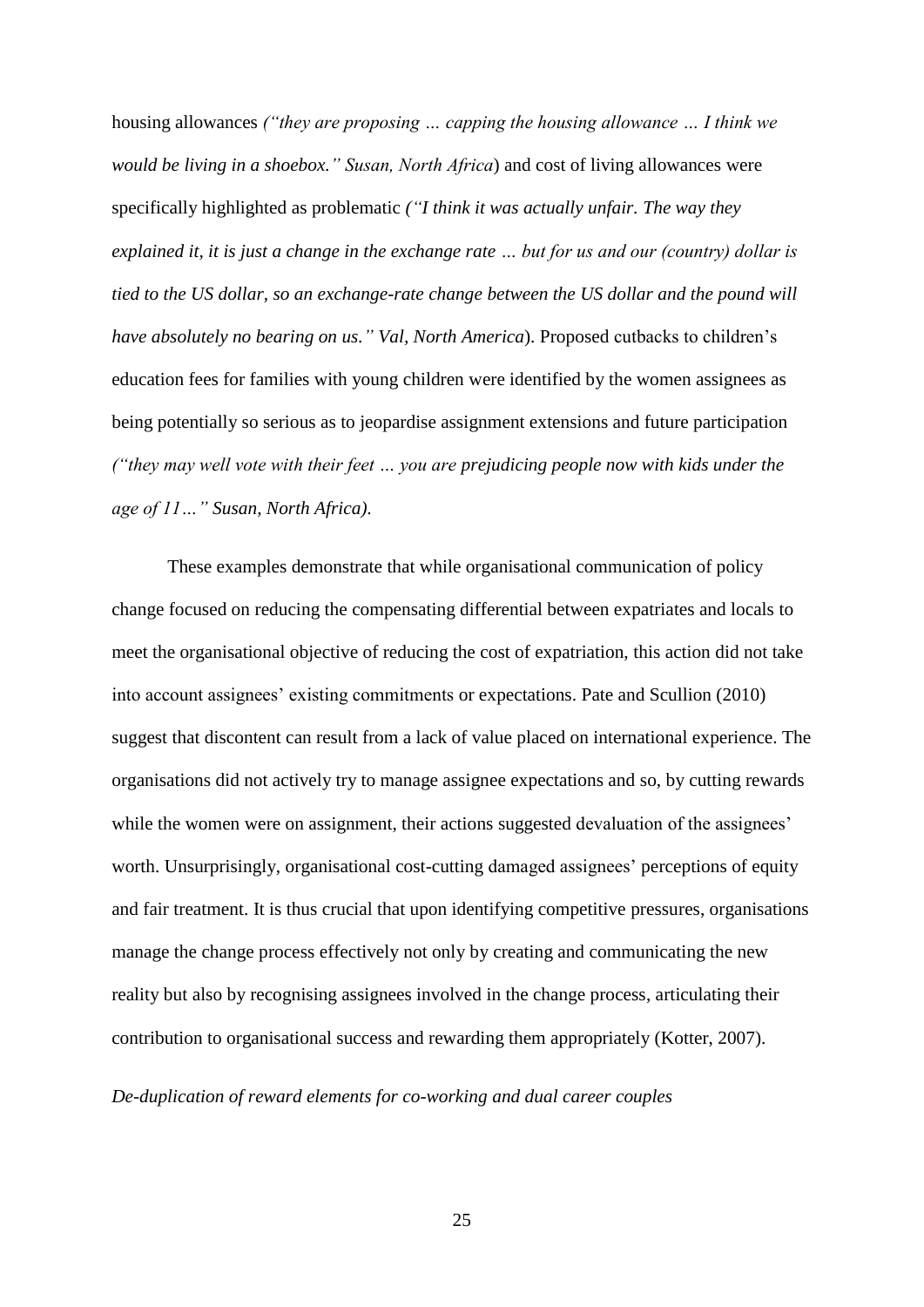Another major issue raised by the female assignees concerned their perceptions of how their organisations addressed compensating differentials and engendered equity when they relocated with their spouses/partners. This affected all of the women who were part of coworking couples (both partners were working as expatriates for the same firm) and those in dual career couples (both partners were working as expatriates but for different organisations). For example, the women expatriates reported considerable dissatisfaction with how their employing organisations took account of their husband's co-working expatriate status in the calculation of reward elements, such as settling-in allowances and COLA. Thus, when a co-working couple was posted together, their firms paid one COLA and one settlingin allowance to the couple rather than one to each partner. This was regarded as unfair as it was perceived not only to reduce the couple's living standards but was also viewed as inequitable given that expatriate couples with only one working partner also received one payment (*"Our standard of living is based on two incomes, and they only give it to one of us … that annoys me." Rhoda, Australasia)*

When dual career couples were posted, Companies A and B both co-ordinated the reward packages that they provided with the expatriate's partner's employing organisation. This reduced costs by de-duplicating benefits. However, the female expatriates perceived this treatment as inequitable:

*"To me, it is very, very important that I get everything that my husband gets. It doesn't matter who I'm married to, it matters that I am treated equally like any other employee. I just happen to be married to another person, who is an expat. (Company A) was pretty good about giving me everything my husband gets except we don't get double allowance for our accommodation … I asked … 'would you at least make me whole, can you give me parity with your policy as my husband is already carrying us*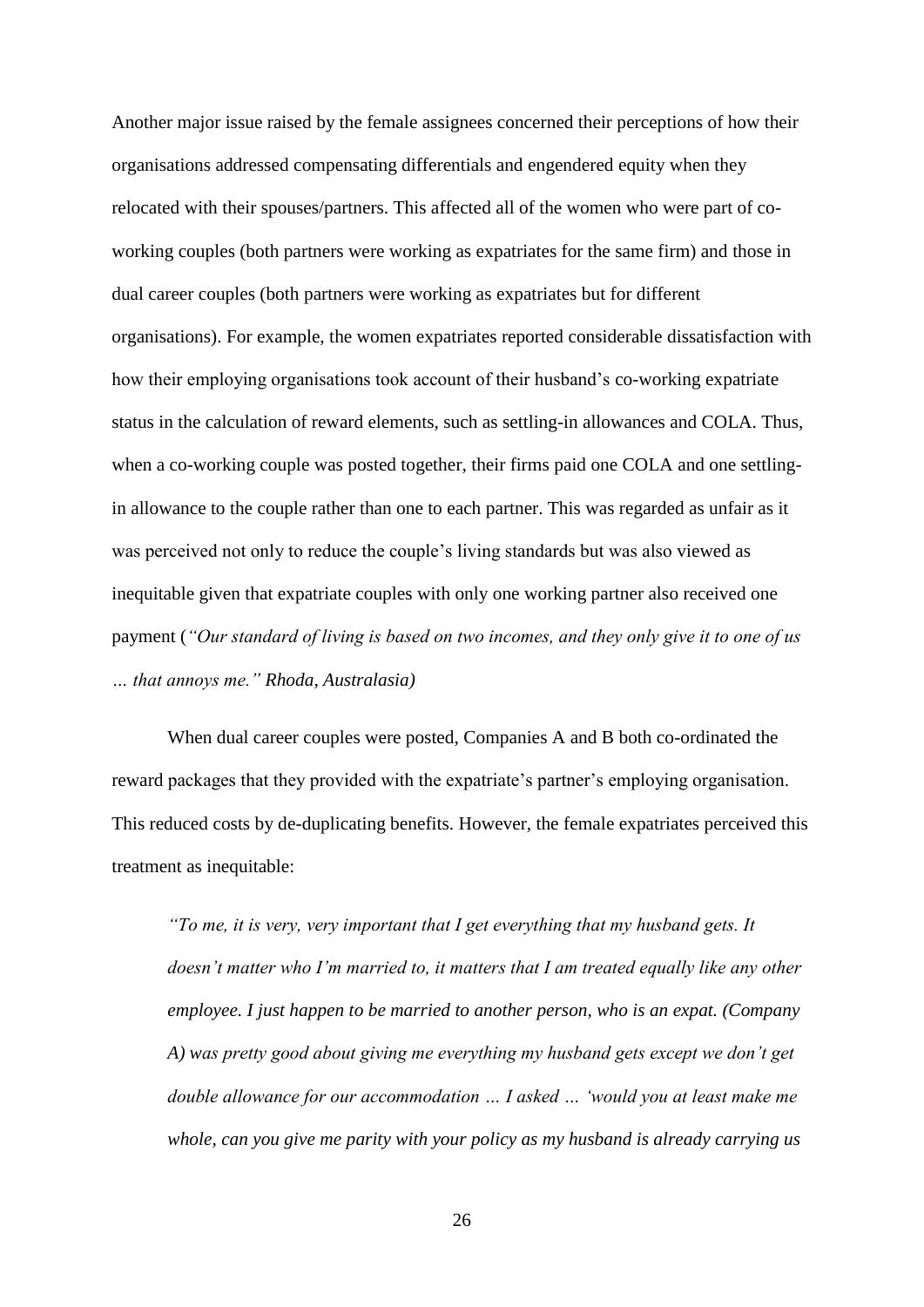*for \$3000 and can you make up the difference of what I would get if I was carrying us'." (Fiona, East Asia)* 

Female assignees do not expect to be treated differently from other expatriates in their firm when they relocate as part of a co-working or dual career couple. As with other reward elements reported in these findings, adjustments made in policy implementation that reduce their reward packages damage women's perceptions of equity and affect the employment relationship.

The effects of organisational transparency and communication of long-term assignment reward policy implementation on women's assignment participation are discussed in the following section. We draw upon these findings to inform our theoretical understanding, provide future research themes and suggest implications for practice.

#### **Discussion**

#### *Implications of the findings for theory building*

Female expatriates clearly exhibit concerns over organisational transparency and fairness in the provision of international assignment rewards. The compensating differentials (Rosen, 1986) applied make long-term international assignments financially attractive. Nonetheless perceptions of inequity (Adams, 1963) resulting from inadequate communications of the practicalities of policy implementation and change are articulated as feelings of disappointment, annoyance and anger. These suggest potential damage to women's psychological contracts (Rousseau, 1989) and these are translated into expressions of unwillingness to accept future assignments, refusals to extend current postings and intentions to leave. The literature makes clear that the application of compensating differentials to enhance expatriates' rewards creates negative implications for perceptions of justice within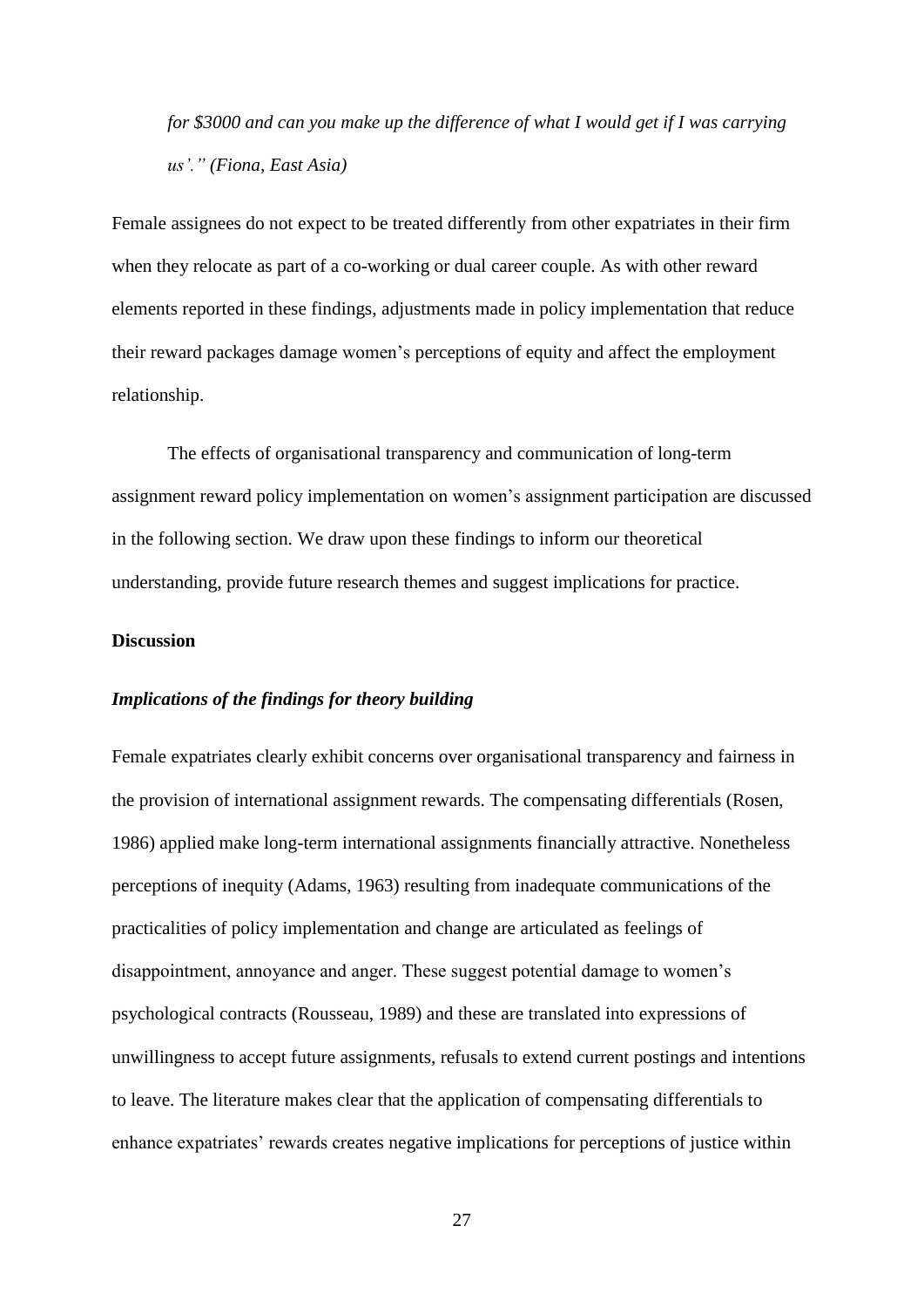organisations *vis-à-vis* locals (Bonache, 2006). While this research does not address the views of their male expatriate colleagues, women are under-represented as expatriates and hence the need to hear their voices. And there is evidence from listening to them to support the various components of organisational justice theory (Byrne and Cropanzano, 2001; Colquitt, Greenberg and Zapata-Phelan, 2005; Hansen, Byrne and Kiersch 2013; Gilliland, Gross and Hogler, 2014). This can be taken forward to build theory to underpin expatriate compensation research and practice for women, and in respect of both sexes.

The organisational justice literature focuses on the reasonableness, or lack of it, of outcomes, procedures, and the context surrounding those procedures (Byrne and Cropanzano, 2001; Colquitt *et al*., 2005; Hansen *et al*., 2013). These aspects of organisational justice together provide the antecedents to individuals' perceptions of equity and fairness in their interactions within organisations (Gilliland *et al*., 2014). Consequences have been described in the form of a 'ripple effect' (Maxham, Netemeyer and Lichtenstein, 2008). If someone feels fairly treated then, in turn, they tend to treat others similarly. And the reverse may follow: perceptions of a sense of inequity or unfairness. A negative ripple can roll into unintended HR outcomes: for instance, when individuals leave an employer during or after an international assignment incurring human capital loss (Harzing and Christensen, 2004); complain about their assignments on social media sites potentially affecting the willingness of others to undertake expatriation; and commercially such as in poor customer or partner satisfaction and retention. These considerations suggest there are strategic reasons for paying attention to organisational justice in determining compensation for employees undertaking long-term international assignments and, especially in organisations changing policy focus, being mindful of their feelings "not because of who they are, but according to what they are expected, and do, to achieve" (McNulty and Aldred, 2013:3).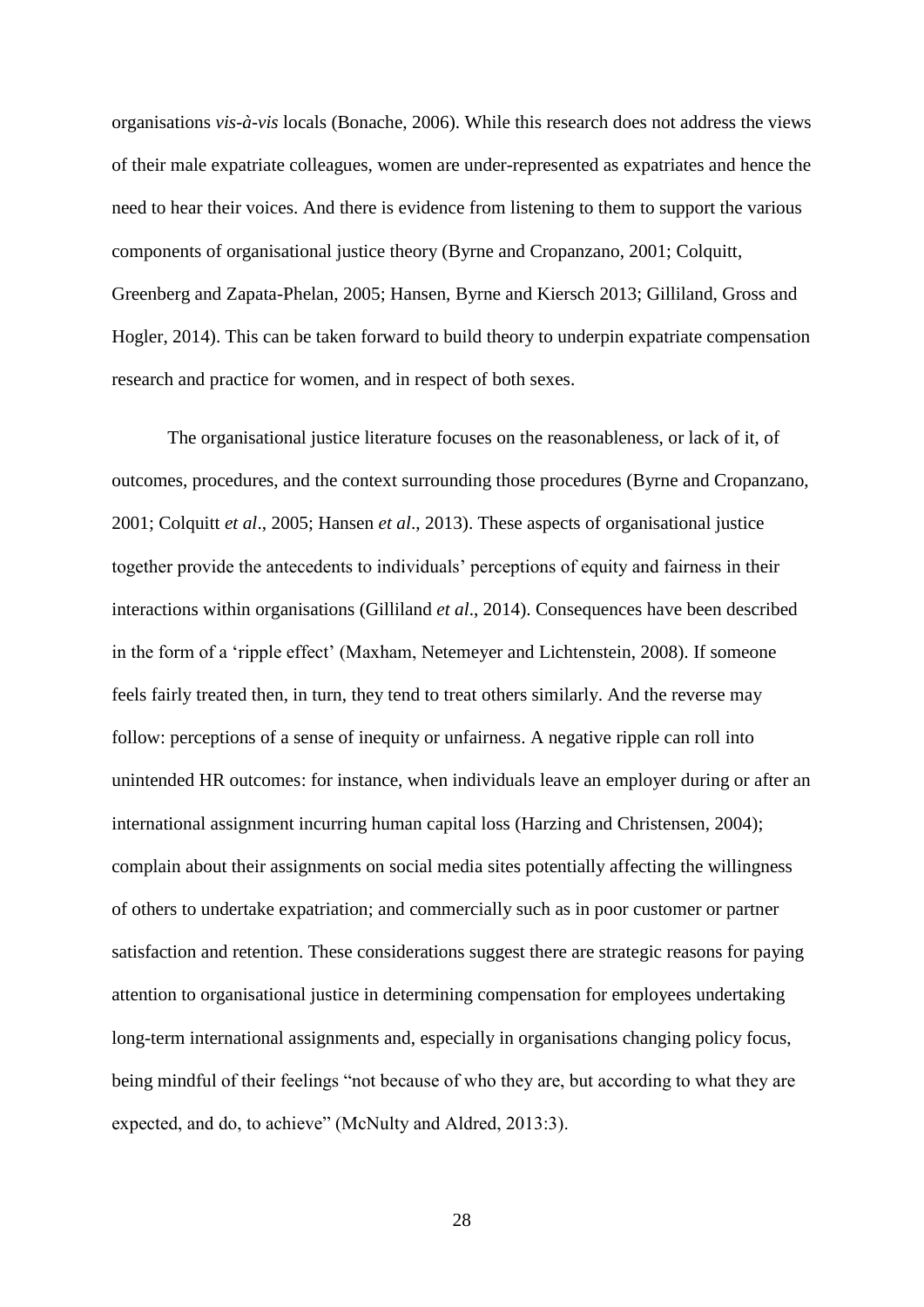Outcomes-related or 'distributive' justice (Chory and Kingsley Western, 2009; Homans, 1961) reflects an evaluation by individuals of what they receive in a given transaction compared with what others receive accounting for other factors held in common – demographic characteristics and amount of work undertaken, for example. The roots of distributive justice lie in work by Adams (1963) under the rubric of equity, or inequity, of outcomes from inputs (capabilities and effort) by individuals who assess these outcomes compared to rules and referents (past experiences and/or co-workers) chosen by themselves. Procedural justice refers to the fairness of processes used to determine how outcomes are allocated; that is how decisions are made (Palaiologos, Papazekos and Panayotopoulou, 2011). At the heart of procedural justice lies: consistency of decision standards across individuals and over time; accurate, unbiased decision criteria; and providing voice or representation in decision-making (Brown, Bemmels and Barclay, 2010, drawing on Leventhal, 1980). Context related 'interactional' justice covers the way in which decisions are communicated and implemented, combining interpersonal aspects (treating people with dignity and respect) and informational aspects (providing adequate explanation for decisions) (Gilliland *et al*., 2014; Brown *et al*., 2010). There is also a moral dimension, which relates to a guiding principle that people deserve to be treated fairly, mindful of both facts and nonnegotiable values (Cugueró-Escofet and Fortin, 2014; Folger, Cropanzano and Goldman, 2005).

Expatriate reward, together with the process and contexts for setting it, represent a form of communication indicating how the expatriate is perceived relative to others, potentially feeding-back a managerial view of the value of the individual to the organisation. Feedback that is viewed negatively by the recipient may risk responses whereby an individual seeks to rebalance the relationship with an employer by holding back on performance in terms of its core task components (Chory and Kingsley Westerman, 2009; Johnson, Holladay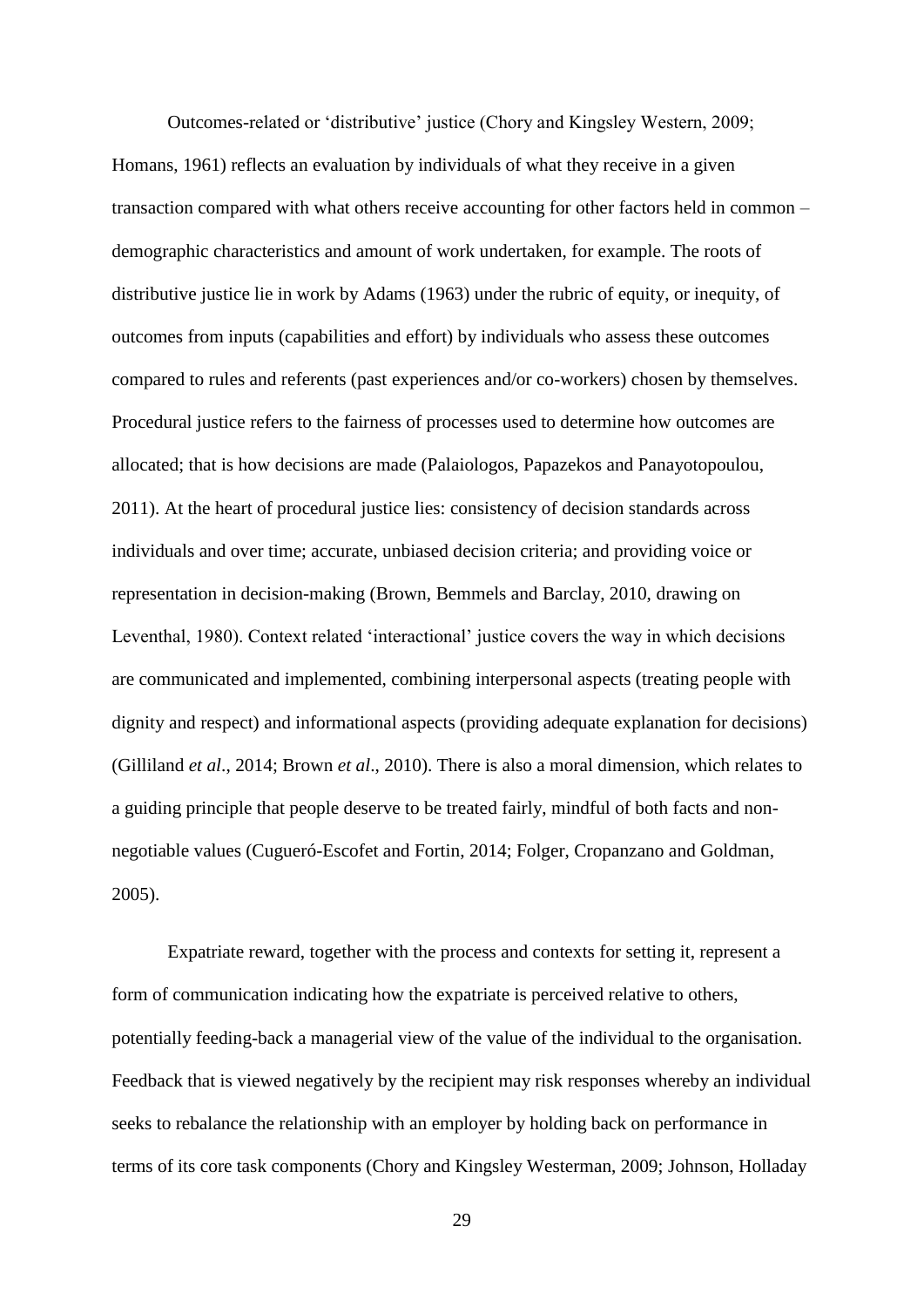and Quinones, 2009). Even where employees have been found not to go so far as to exhibit hostility towards the organisation (Fernandes and Awamleh, 2006), a sense of dissatisfaction may limit the 'organisational citizenship' aspects of performance as well as informal 'prosocial' acts benefitting organisational stakeholders (Johnson *et al*., 2009), and thus undermine achievement of the HR and commercial goals.

Organisations introduce policies to guard against the risk of inequitable treatment of individuals. But the act of doing so, Brown *et al*. (2010) argue, does not remove the possibility that employees will feel unjustly treated in any case, by having their circumstances related to a policy they regard as unfair. While recipients of the outcome of decisions on the application of policy may interpret those applications as just within the bounds of the policy, they may still regard themselves subject to inequitable treatment due to the nature of the policy itself. Policy represents an abstraction, judged in terms of how employees perceive it at a more general level of reference, whereas procedures for implementing policy focus on specific situations in which implementation occurs. For Brown *et al*. (2010) responses to policies depend on the decision criteria themselves (policy justice); the process to arrive at individual decisions is the focus of procedural justice assessments by those affected.

Women expatriates whose expectations are not met in having access to a reward balance sheet policy designed mindful of their priorities *vis-à-vis* others - for example focusing on housing representing their grade rather than single status or potentially on family assistance as suggested by Anker (2001) - may judge this as unreasonable. They may regard their voices in relation to such policy considerations as being unfairly constrained by an organisation seeking to deploy women expatriates, even if specific application of the policy itself is deemed equitable between male and female expatriates. The findings from this study also indicate women's sense of distributive inequity when expatriate compensation outcomes are perceived as failing to adhere to the balance sheet's 'keeping the individual whole'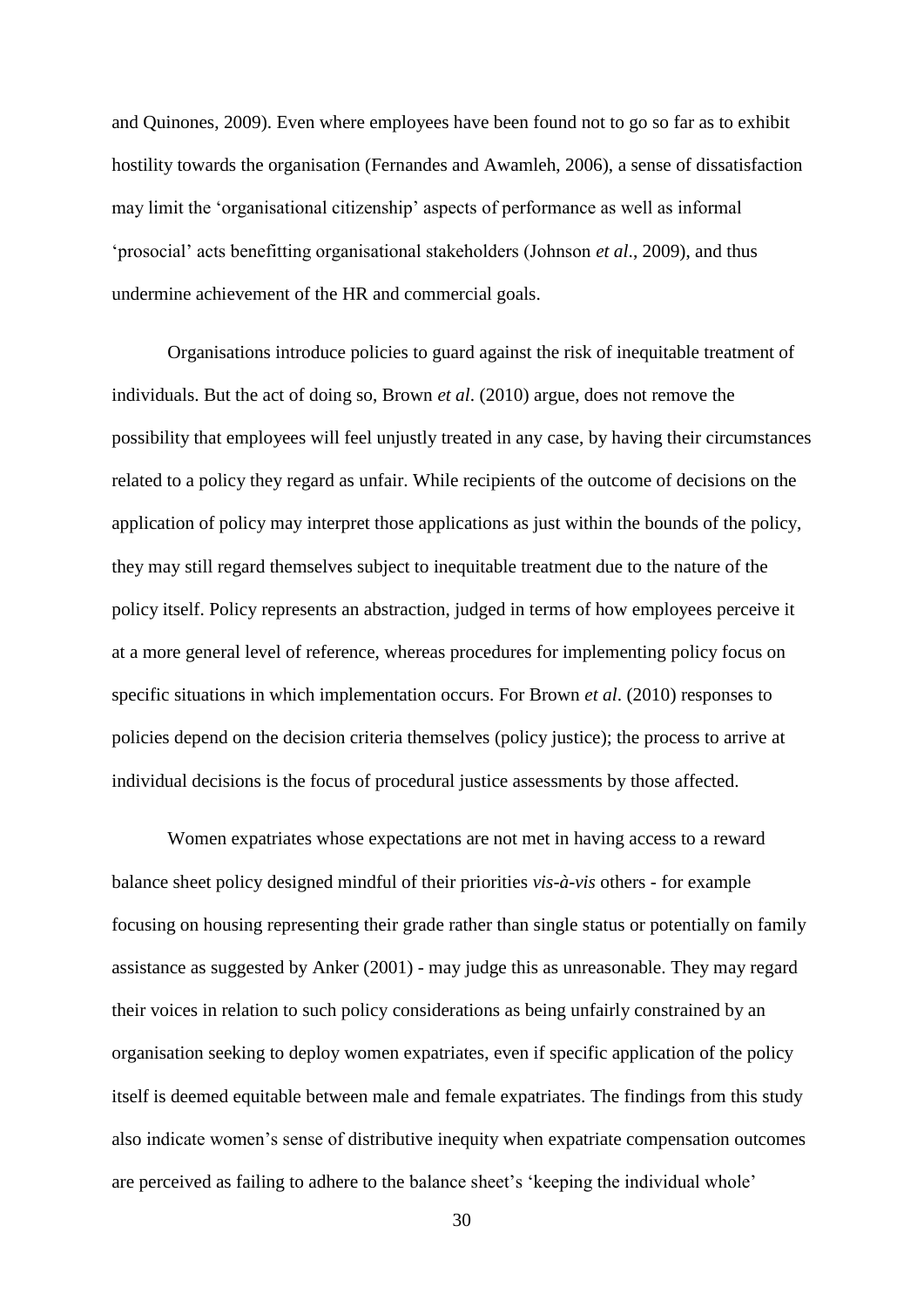principle against referents defined by women expatriates themselves. This is illustrated by the effect on two-income households when two partners working on assignment do not both receive all aspects of a 'fully funded' package. Nonetheless, the outcomes of having policy elements in place which intend to avoid such negative reactions on the part of employees - in this case female expatriates - remain indeterminate. This leads to the following future research theme:

*Theme 1: Perceived reward (in)equity by female expatriates is consolidated through the ways in which individuals relate themselves to others they may regard as comparators.*

Outcomes also depend on individual interpretations of the factors involved in how policy decisions are made and communicated, and the impressions recipients distil from them. Procedural justice is thus compromised, for example, by creeping inequity when individuals become aware that differential expatriate packages may be the result of 'localised' negotiation, and when changes are introduced without opportunities for their voices to be heard with results always biased in the employer's favour. This leads to the following future research theme:

*Theme 2: Perceived reward (in)equity by female expatriates is consolidated through their interactions with those involved in applying the policies and managing attendant processes.*

Interactional justice is manifested in information transparency and explanation. For example, contextual and policy injustices apply when strictness in application combined with lack of transparency mean women's priorities may be ignored corporately to avoid the risk of opening policy to universal application. And moral values may be compromised by the 'market rates' defence when judging compensation for expatriation hardships against different points of origin. This leads to the following future research theme: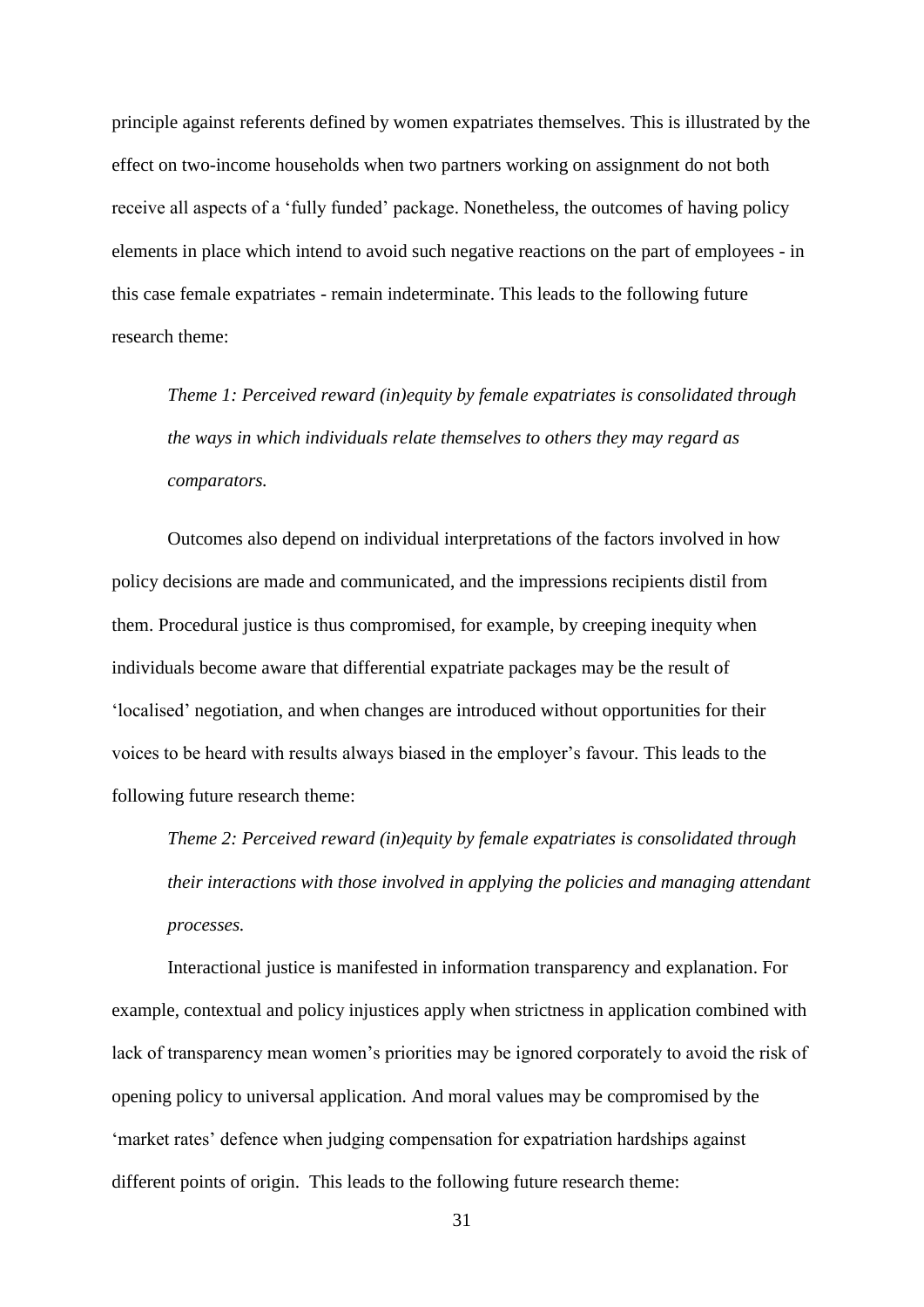*Theme 3: Perceived reward equity is more likely to occur when female expatriates are able to access transparent and credible policy information and explanation.*

Theoretical discourse, informed by compensating differentials reasoning, suggests placing an emphasis on economic exchanges in persuading women employees to undertake long-term international assignments. Drawing on organisational justice frameworks helps us to understand that the situation is complicated and that theory needs to be refined accordingly. Attention needs to be paid to intermediating considerations that may distort theoretically anticipated behaviour among women expatriates: we need to be mindful of the attitudinal shifts that may be provoked when individuals perceive how policies are applied, communicated and modified given these can provoke a sense of relative deprivation. However, it cannot be expected that applying the same policies aiming to achieve similar outcomes, following similar procedures and approaching related interpersonal interactions in similar ways will result in common responses among women expatriates offered expatriate rewards. Intermediating factors derived from every individual set of circumstances need to be observed as these are likely to impact materially on female expatriates' reactions to compensating differential expatriate reward policies. In essence, processes and outcomes viewed as inequitable can fundamentally undermine the economic exchange and psychological contracting role of balance sheet reward policy incorporating compensating differentials intended to secure acceptance of long-term assignments among women employees.

#### *Implications for organisational practice*

Casper and Buffardi (2004) demonstrate that work-life benefits offered by organisations serve to enhance recruitment through a perceived supportive culture but that this support must be maintained post-employment to avoid psychological contract violation. Similarly, the findings from the women expatriates in this research show that organisations should not only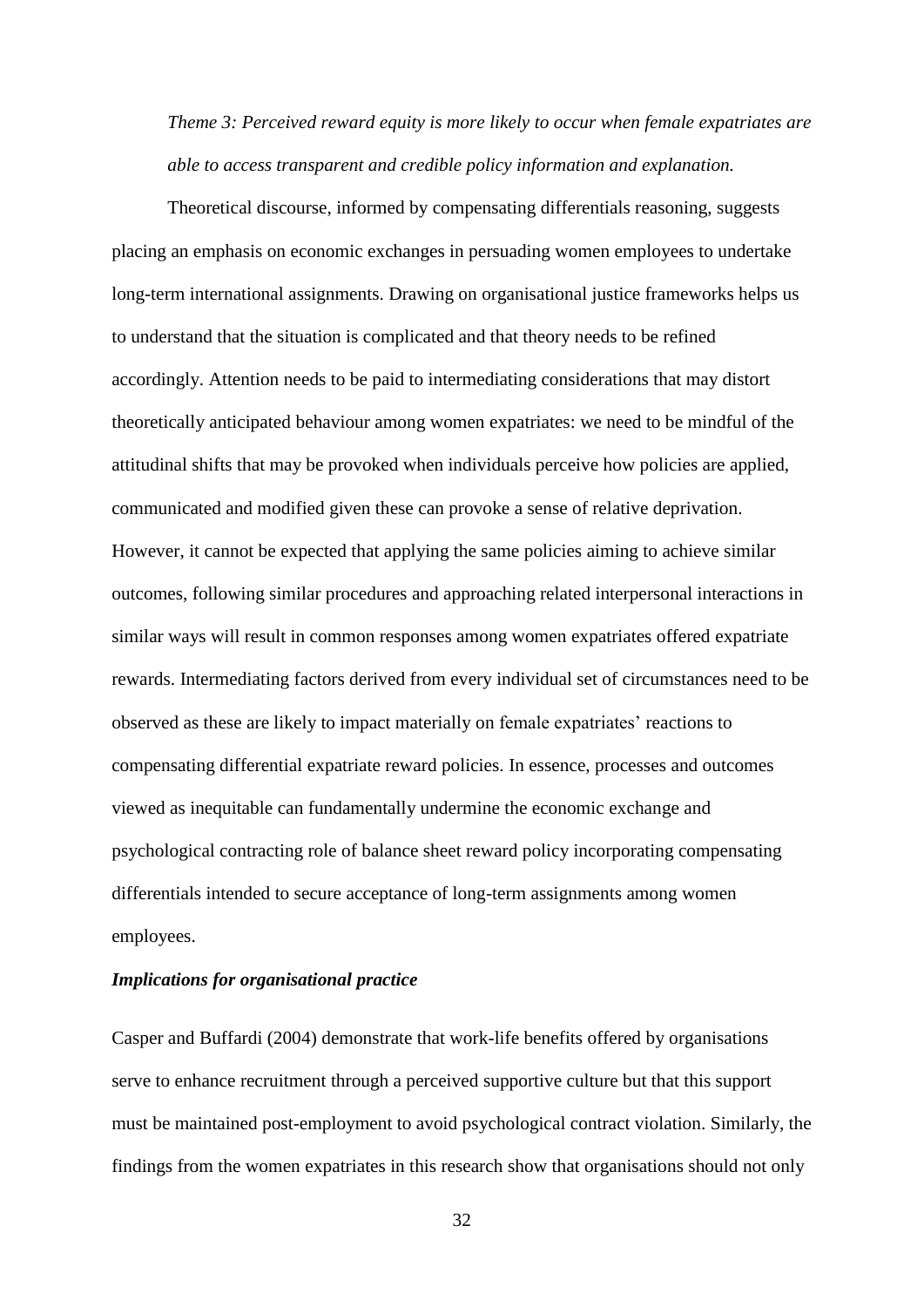ensure that the reward policy offered to international assignees fosters assignment take-up for diverse applicants but also its practical implementation maintains expatriates' expectations as the assignment progresses to avoid perceived inequity and potential psychological contract breach. Thus, international assignment reward policies need to be made available as they are a crucial factor in the expatriate participation decision. As changes to reward policy are developed, on-going communication is also required. Ideally, assignees should be involved in policy review to ensure that policy changes made do take current commitments into account. Organisations also need to explain the elements that comprise the policy so that assignees do not misunderstand their intention. As Pate and Scullion (2010) suggest, organisations should take steps to influence expatriates' expectations. This will help to reduce the likelihood of perceptions of inequity and enhance those of organisational justice.

While HR may operate a flexible approach to the interpretation of policy within guidelines (through necessity as it is impractical to require amending/rewriting it continually), it is important that the HR decision-making process and pay and benefits outcomes are transparent to recipients. Open communication is crucial (McNulty, 2014). While recognising local resource pressures and that expatriates may perform in the host country with a considerable degree of autonomy from the headquarters (Bonache and Fernández, 1997), effort is nonetheless required to resolve tensions between the headquarters' custodians, host country line managers and recipients of policy (Perkins and Daste, 2007). Local policy interpretation and provision of compensation and benefits elements in the host country must not undermine policy intention and transparency.

This study shows that the policy elements that are of the greatest importance to female expatriates in their expatriation participation decision tend to create the most dissatisfaction if their provision is considered inequitable. Employers might thus look first at the key elements desired by employees before adapting their reward programmes (Lowe, Milliman, De Cieri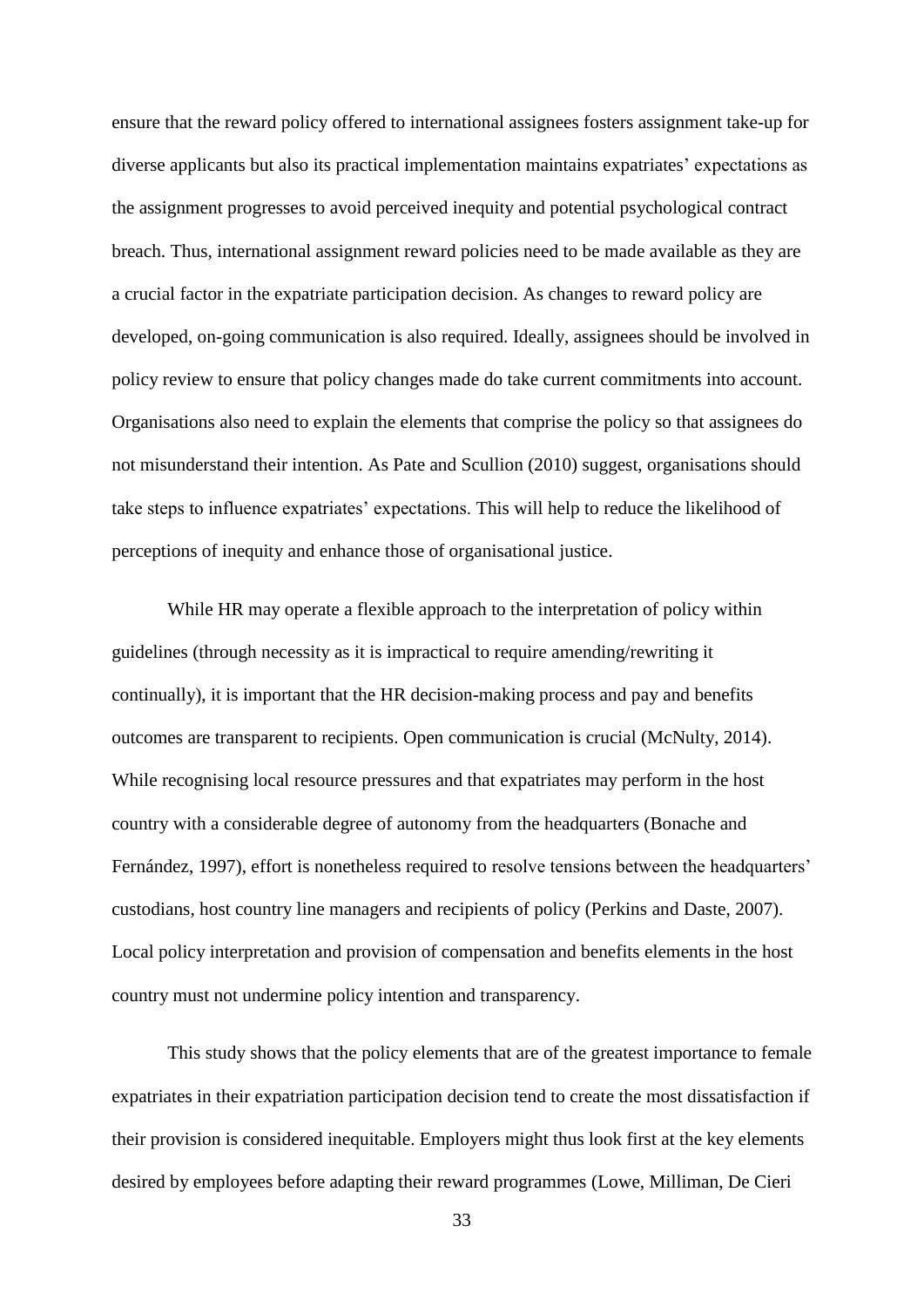and Dowling, 2002). Identified here as being some of the elements of greatest importance to women are housing allowances, salary uplifts, and children's education. Employers could begin with these points to consider how to reduce any potential inequity in implementation. If current policy leads to unintended gendered effects for reward delivery, review could also assist in the provision of an international assignment policy structure that is more encouraging to female expatriation. For example, male expatriates are more likely to be married/partnered than women (Brookfield Global Relocation Services, 2014). Allowances based on grade (for example, housing), which should result in equitable provision, can be distorted by accompanied status, leading to the situation where women appear to be more frequently disadvantaged (because they often go solo) compared with their male colleagues (who are usually accompanied).

A further example, illustrated here, concerns the provision of allowances being deduplicated or reduced when applied to co-working and dual career couples. While HR justifies this on cost grounds (double the benefits provision is unnecessary and expensive), and therefore it is usual practice to balance out elements in the package to keep the couple 'whole' but not over-compensated financially (Oemig, 1999), action is needed to explain to assignees how allowances are structured if they inherently reflect marital/accompanied status. For example, COLA might be paid to the higher earner but be calculated taking into account family size.

The unintended gendered nature of how payments are made to dual career expatriates must be considered. Spouses can feel 'cut off' or that they have only a 'shadowed relationship' with their partner's employer (McNulty and Pember, 2014). For instance, allowances might be paid to the higher earner but this is often the man, leading to perceptions by female expatriates of being discounted or under-valued. Care is also required in the determination of allowances based on location including the use of matrix style allowances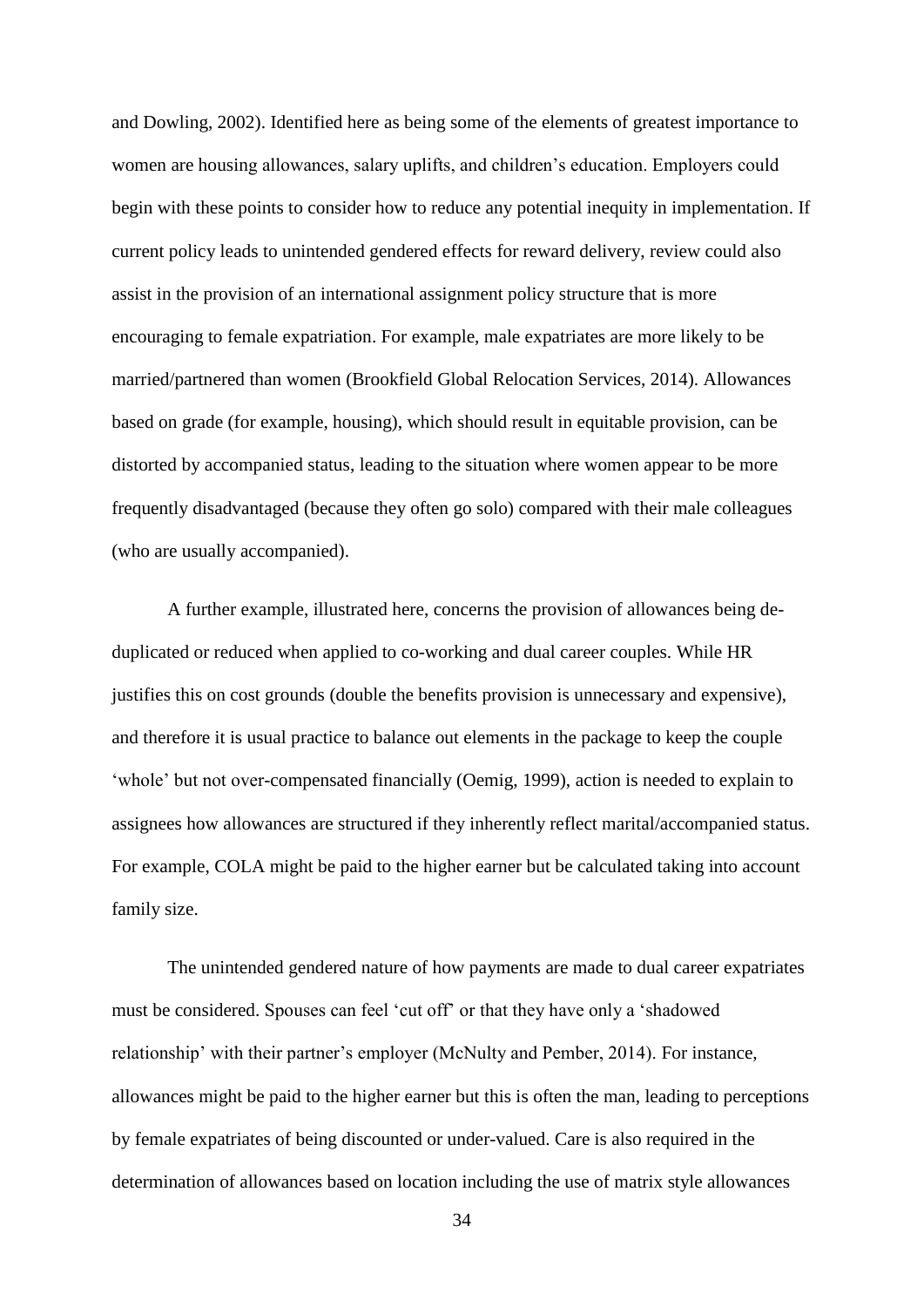linked to home/host country pairings. An unintended consequence is the message that the organisation values its people differently (expatriates versus locals; and expatriates from different home locations) which can be extremely damaging to employees' sense of justice and morale (Chen, Choi and Chi, 2002; Leung, Wang and Hon, 2011). While standard formulae in policy design and implementation may hinder mobility of particular sub-sections of the expatriate talent pool and attempts to provide individualised support can have benefits in redressing any such lack of expatriate diversity (Farndale, Pai, Sparrow and Scullion, 2014), care must be taken by employers to ensure a sense of equity and justice prevails. As Haslberger and Brewster (2009: 391) point out: "Organizations need to be more aware of the psychological contract's role in international assignments and manage it for positive consequences".

#### *Research limitations and call for further research*

This research examined long-term international assignment reward designed and delivered using balance sheet methodology, set in the oil and gas industry in two medium-sized exploration and production organisations. Further suitably theoretically framed research, potentially linked to organisational justice, is needed to examine the effects of different reward methodologies in other sectors and in organisations of different sizes on women's expatriation decisions. This study examined women's views on policy transparency, equity and change from the perspective of those who had accepted long-term international assignments having being deployed on policy terms and conditions developed by Western headquartered firms. It would be valuable to hear from women who have rejected assignments to learn of the effects of reward provision on their decisions. We know little about expatriate compensation policy developed in a non-Western context and the cultural implications of expatriate rewards (Gomez-Mejia and Welbourne, 1991) or about the effects of nationality on expatriates' attitudes towards expatriate rewards (Bonache, 2006). Hence, it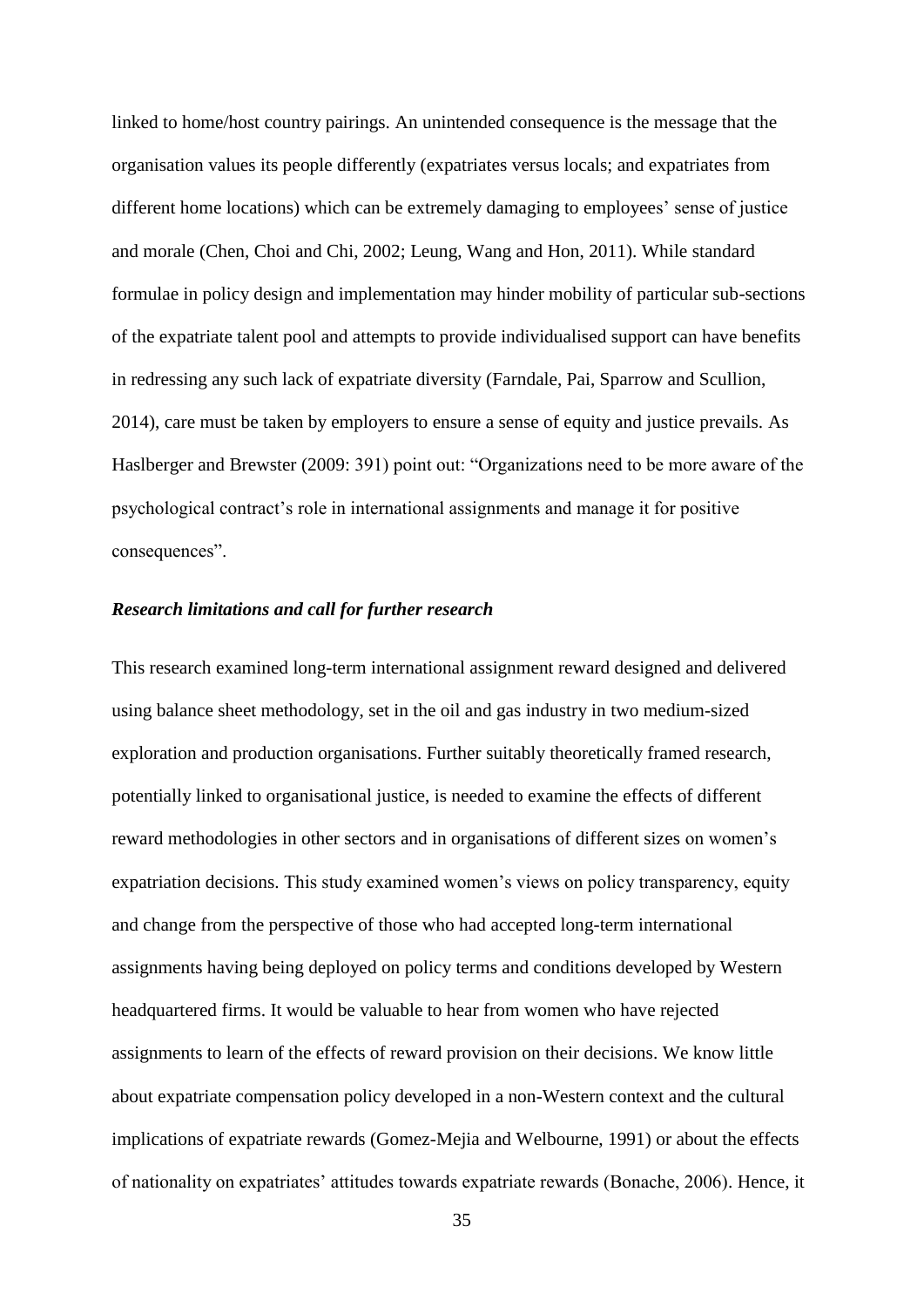would also be useful to examine the effects of policy design reflecting firms headquartered in non-Western societal cultures on female expatriation and to learn about how expatriates from non-traditional sending locations view reward policy. Cerdin and Brewster (2014) draw attention to potentially differing objectives between short-term financial rewards and longerterm careers in the context of expatriation and talent management. While this study focuses on the effects of reward policy and practice on women's assignment participation, further research that links these issues into organisations' talent management activities would be most valuable.

A cross-sectional research design was employed. Given practitioner surveys such as those presented by expatriate consultancies such as Brookfield Global Relocation Services (2014, 2015) and Cartus (2014) indicate emphasis on cost control and erosion of policy content for long-term assignments, rigorous longitudinal research that explores how policy element reduction and removal influence female expatriation would be valuable. In addition, research into the effects of alternatives to the balance sheet, such as where expatriates receive local salaries plus limited benefits ('local-plus') which are becoming increasingly of interest to organisations (McNulty and Aldred, 2013), would also be helpful. Further research could also help us to evaluate the relevance of this pay methodology to long-term expatriation *visà-vis* alternatives such as headquarters approaches (Dwyer, 1999) and 'transpatriate' (global) compensation (Phillips and Fox, 2003).

Future research into reward arrangements for alternative assignments types (such as short-term international assignments, commuting and rotational working) would also be valuable in the context of women's expatriation to understand the influence of reward in women's decisions to undertake such mobility lengths and patterns. As international travel becomes "the 'backbone' of a global career" (Lirio, 2014:169) so investigation into reward for global business travellers would also merit research attention.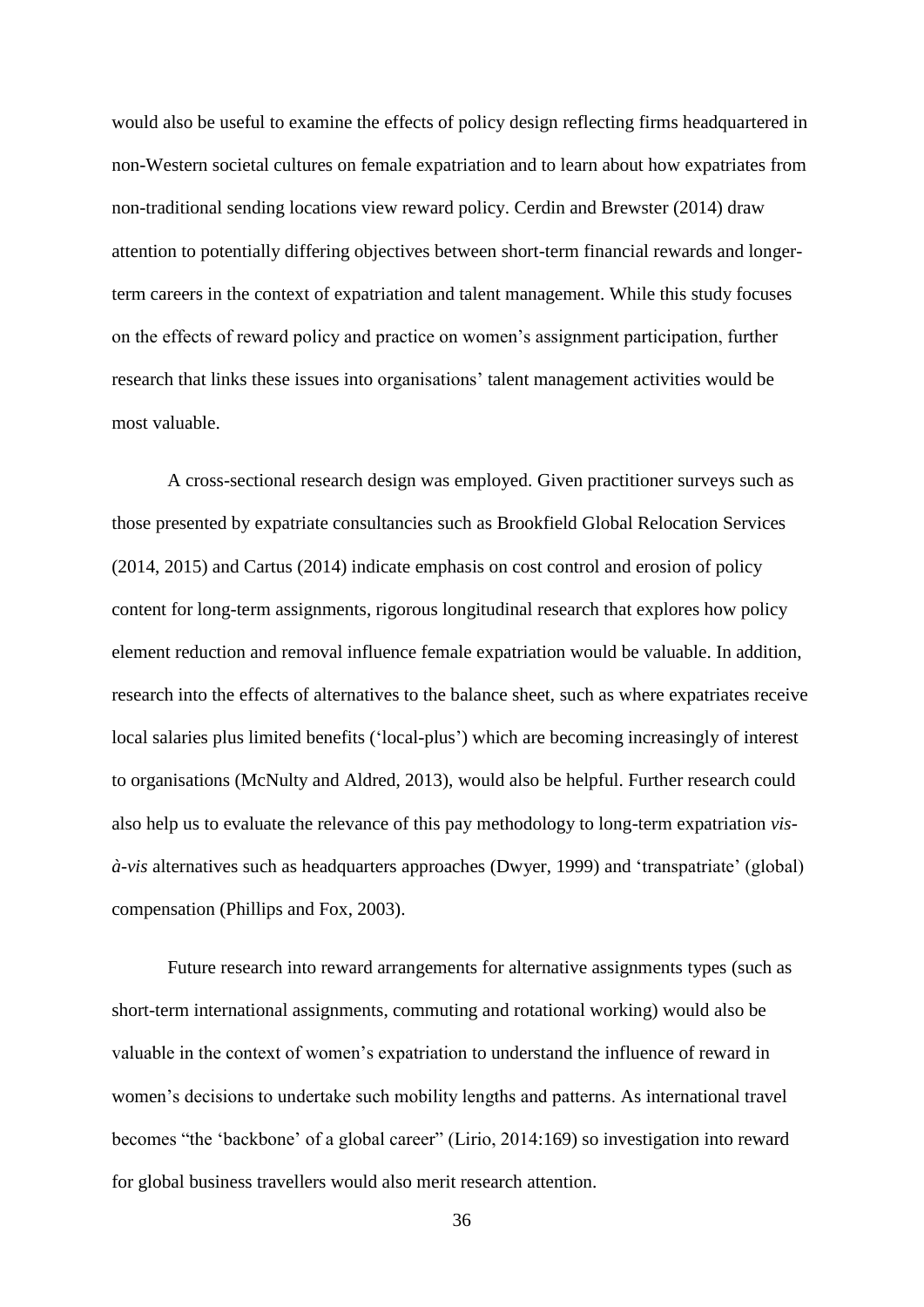Comparative research that examines men's and women's opinions on the importance of various balance sheet elements might highlight differentials in policy provision that could lead to the development of different approaches to expatriate reward for men and women with implications for increasing gender diversity. This has the potential to be especially valuable in masculine industries such as oil and gas, mining and engineering. In addition, the literature reports an increase in the proportion of female-led expatriate couples (Salamin and Hanappi, 2014); thus the influence of reward policy on their decisions to undertake expatriation would also be valuable.

#### **Conclusion**

This study finds that organisational transparency and clear communication of international assignment rewards is crucial if women are to remain satisfied with their expatriate terms and conditions and undertake future expatriate roles. It adds to our knowledge gleaned from other studies that help to explain low female expatriate representation by highlighting perceived reward inequities that discourage women's expatriation. Specifically, it highlights perceived inequitable treatment linked to grade and family status experienced by single women, reductions in reward applied to dual career and co-working women, cutbacks in family support received by mothers and perceived inequity in salary and allowances received by women linked to home/host country pairings. Careful consideration is therefore needed going forward to design and implement reward policies that help to foster a climate of organisational justice that encourages female expatriation rather than one which creates unintended gendered outcomes to the potential detriment of increasing expatriate gender diversity.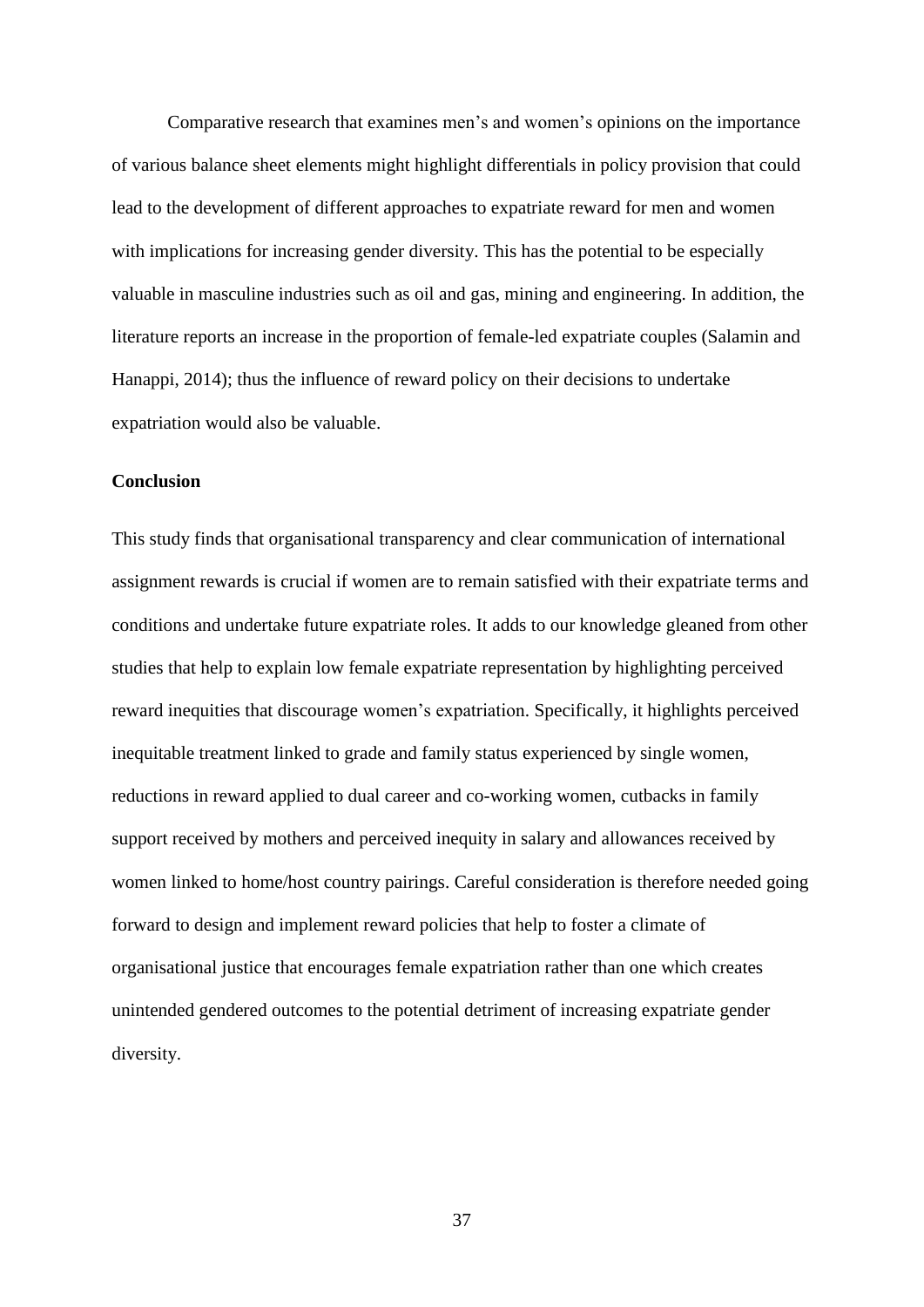#### **References**

Adams, S.J. (1963), "Towards an understanding of inequity", *Journal of Abnormal and Social Psychology*, Vol. 67, No. 5, pp. 422-436.

Adler, N.J. (1984), "Women in international management: where are they?", *California Management Review*, Vol. 26, No. 4, pp. 78-89.

Adler, N.J. (1987), "Pacific basin managers: a gaijin, not a woman", *Human Resource Management*, Vol. 26, No. 2, pp. 169-191.

Adler, N.J. and Bartholomew, S. (1992), "Managing globally competent people", *Academy of Management Executive*, Vol. 6, No. 3, pp. 52-65.

Altman, Y. and Shortland, S. (2008), "Women and international assignments: taking stock – a 25-year review", *Human Resource Management*, Vol. 47, No. 2, pp. 199-216.

Anker, R. (2001), "Theories of occupational segregation by sex: an overview", in Loutfi, M.F. (Ed.), *Women, Gender and Work: What is Equality and How Do We Get There?* International Labour Organization, Geneva, pp. 129-155.

Benson, G.S. and Pattie, M. (2008), "Is expatriation good for my career? The impact of expatriate assignments on perceived and actual career outcomes", *The International Journal of Human Resource Management*, Vol. 19, No. 9, pp. 1636-1653.

Bonache, J. (2006), "The compensation of expatriates: a review and a future research agenda", in Stahl, G.K. and Björkman, I. (Eds.), *Handbook of Research in International Human Resource Management*, Edward Elgar, Cheltenham, pp. 158-175.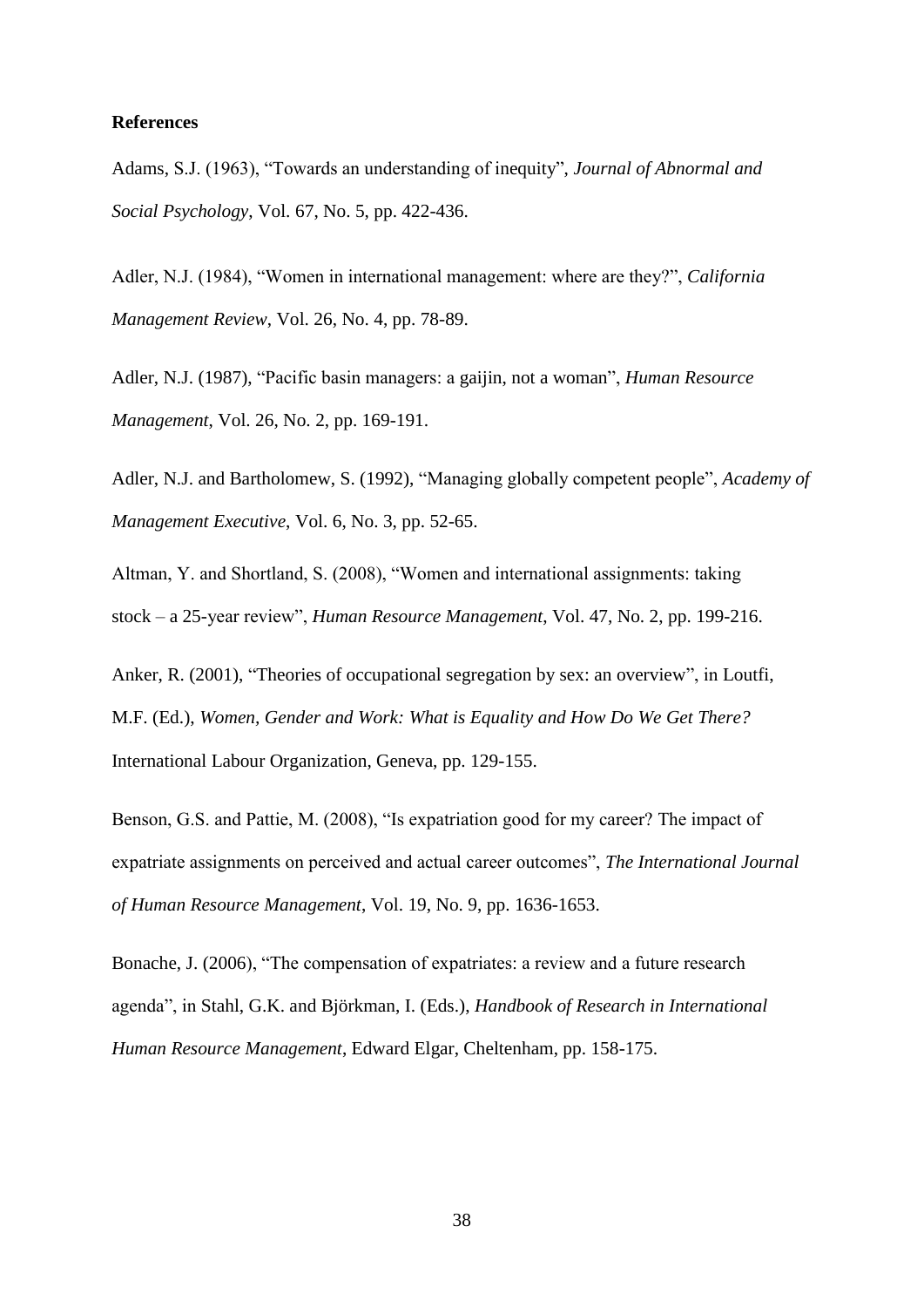Bonache, J. and Fernández, Z. (1997), "Expatriate compensation and its link to the subsidiary strategic role: a theoretical analysis", *The International Journal of Human Resource Management*, Vol. 8, No. 4, pp. 457-475.

Bonache, J., Sanchez, J.I. and Zárraga-Oberty, C. (2009), "The interaction of expatriate pay differential and expatriate inputs on host country nationals' pay unfairness", *The International Journal of Human Resource Management*, Vol. 20, No. 10, pp. 2135-2149.

Borstorff, P.C., Harris, S.G., Feild, H.S. and Giles, W.F. (1997), "Who'll go? A review of factors associated with employee willingness to work overseas", *Human Resource Planning*, Vol. 20, No. 3, pp. 29-40.

Brookfield Global Relocation Services. (2009), *"International Mobility: Impact of the Current Economic Climate*, Brookfield Global Relocation Services, Chicago, IL.

Brookfield Global Relocation Services. (2014), *Global Relocation Trends: 2014 Survey Report*, Brookfield Global Relocation Services, Chicago, IL.

Brookfield Global Relocation Services. (2015), *Mindful Mobility: 2015Global Relocation Trends*, Brookfield Global Relocation Services, Chicago, IL.

Brown, G., Bemmels, B. and Barclay, L.J. (2010), "The importance of policy in perceptions of organizational justice", *Human Relations,* Vol. 63, No. 10, pp. 1587-1609.

Byrne, Z.S. and Cropanzano, R. (2001), "History of organizational justice: the founders speak", in Cropanzano, R. (Ed.), *Justice in the Workplace (Volume II): From Theory to Practice*, Lawrence Erlbaum Associates, Mahwah, NJ, pp. 3-26.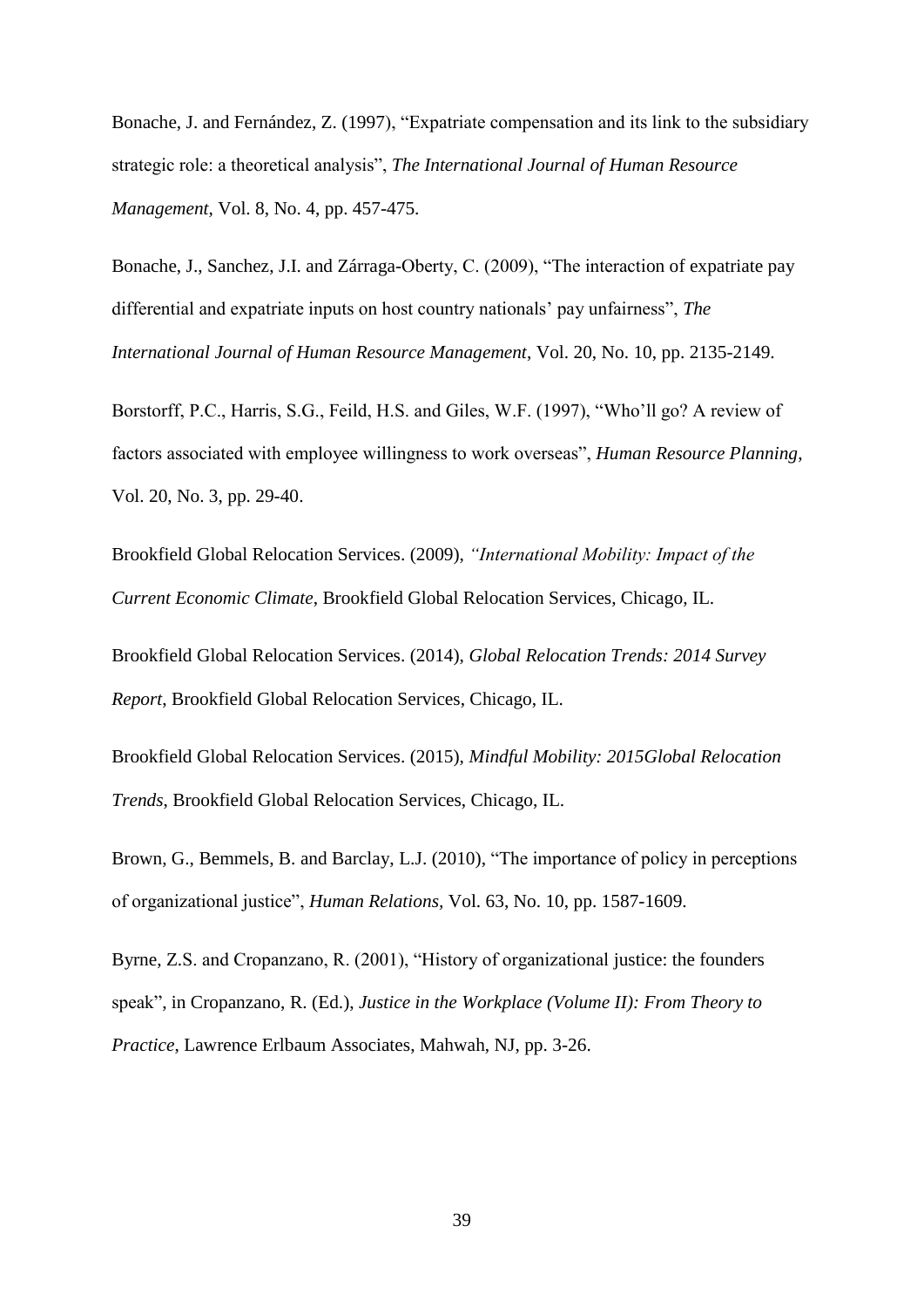Caligiuri, P.M. and Colakoglu, S. (2007), "A strategic contingency approach to expatriate assignment management", *Human Resource Management Journal*, Vol. 17, No. 4, pp. 393- 410.

Carpenter, M.A, Sanders, W.G. and Gregersen, H.B. (2001), "Building human capital with organizational context: the impact of international assignment experience on multinational firm performance and CEO pay", *Academy of Management Journal*, Vol. 44, No. 3, pp.493- 511.

Cartus. (2014), *Global Mobility Policy and Practices 2014 Survey Report: Trends in Global Relocation*, Cartus, Danbury, CT.

Casper, W.J. and Buffardi, L.C. (2004), "Work-life benefits and job pursuit intentions: the role of anticipated organizational support", Journal of Vocational Behavior, Vol. 65, No. 3, pp. 391-410.

Cerdin, J.-L., and Brewster, C. (2014), "Talent management and expatriation: bridging two stream of research and practice", *Journal of World Business*, Vol. 49, No. 2, pp. 245-252.

Chen, C.C., Choi, J. and Chi, S-C. (2002), "Making justice sense of local-expatriate compensation disparity: mitigation by local referents, ideological explanations, and interpersonal sensitivity in China-foreign joint ventures", *Academy of Management Journal*, Vol. 45, No. 4, pp. 807-817.

Chesters, A. (1998), "Reward in an international context", *Journal of Professional HRM*, Vol. 10, January, pp. 24-30.

Chory, R.M. and Kingsley Westerman, C.Y. (2009), "Feedback and fairness: the relationship between negative performance feedback and organizational justice", *Western Journal of Communication*, Vol. 73, No. 2, pp. 157-181.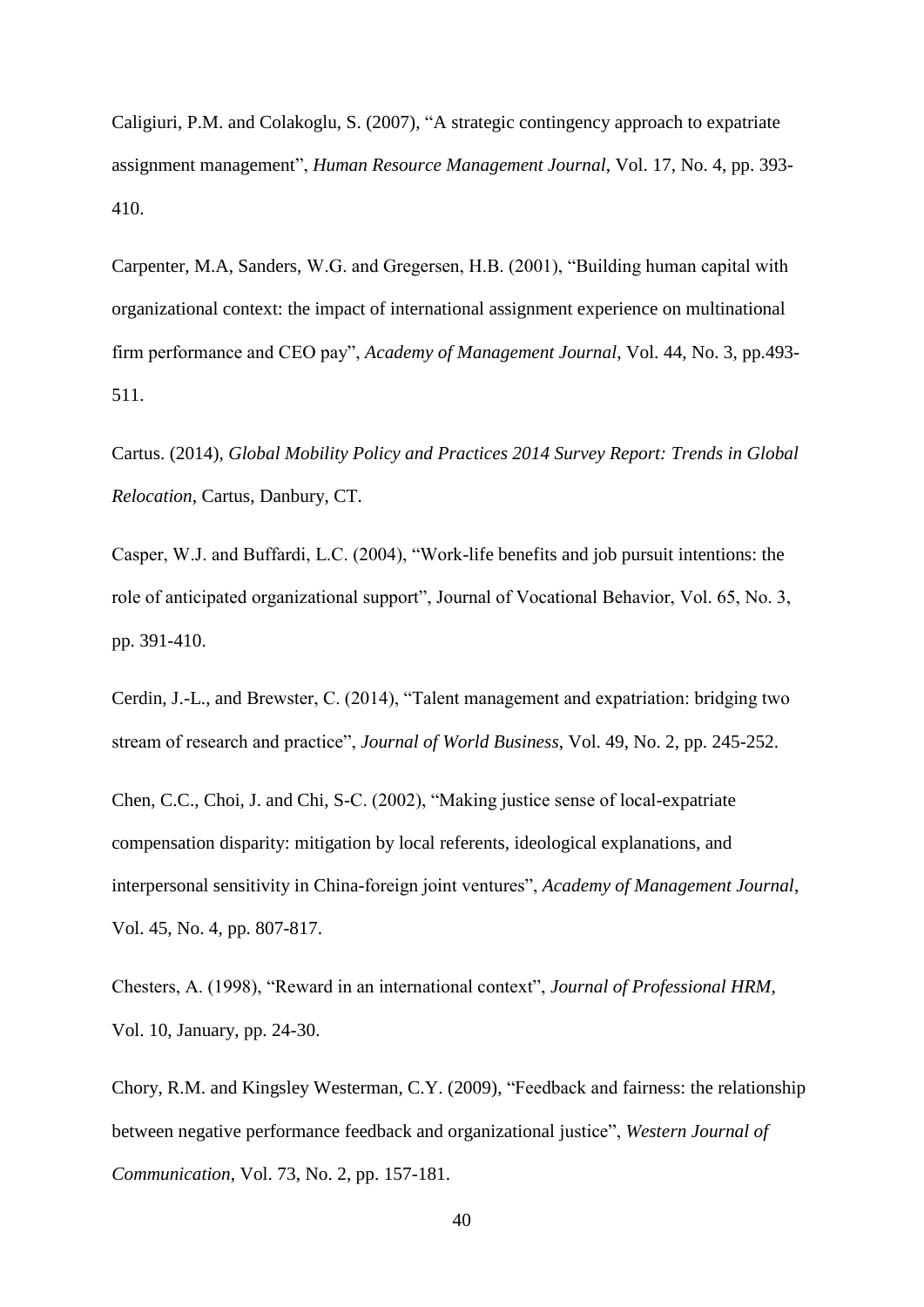Cole, N. and McNulty, Y. (2011), "Why do female expatriates "fit-in" better than males? An analysis of self-transcendence and socio-cultural adjustment", *Cross Cultural Management: An International Journal*, Vol. 18, No. 2, pp.144-164.

Collis, J. and Hussey, R. (2009), *Business Research: A Practical Guide for Undergraduate and Postgraduate Students*, Palgrave Macmillan, Basingstoke.

Colquitt, J.A., Greenberg, J. and Zapata-Phelan, C.P. (2005), "What is organizational justice? A historical overview", in Greenberg, J. and Colquitt, J.A. (Eds.), *Handbook of Organizational Justice*, Lawrence Erlbaum Associates, Mahwah, NJ, pp. 3-56.

Cugueró-Escofet, N. and Fortin, M. (2014), "One justice or two? A model of reconciliation of normative justice theories and empirical research on organizational justice", *Journal of Business Ethics*, Vol. 124, No. 3, pp. 435-451.

Dallalfar, A. and Movahedi, S. (1996) "Women in multinational corporations: old myths, new constructions and some deconstruction", *Organization*, Vol. 3, No. 4, pp. 546-559.

Dickmann, M. and Baruch, Y. (2011), *Global Careers*, Routledge, Abingdon.

Dickmann, M., Doherty, N., Mills, T. and Brewster, C. (2008), "Why do they go? Individual and corporate perspectives on the factors influencing the decision to accept an international assignment", *The International Journal of Human Resource Management*, Vol. 19, No. 4, pp. 731-751.

Dowling, P.J. and Welch, D.E. (2004), *International Human Resource Management: Managing People in a Multinational Context*, Thomson, London.

Dwyer, T.D. (1999), "Trends in global compensation", *Compensation & Benefits Review*, Vol. 31, No. 4, pp. 48-53.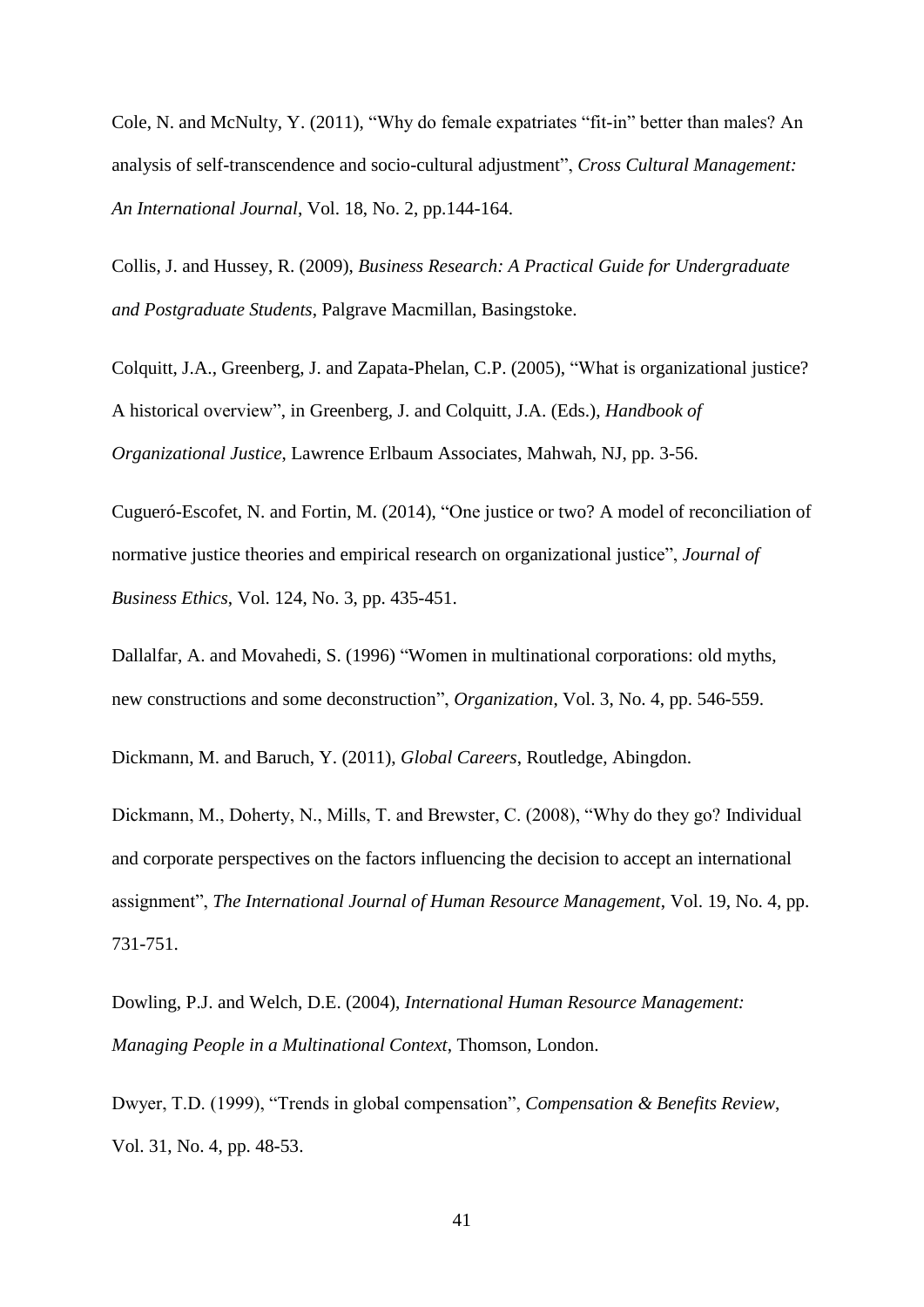Eisenhardt, K.M. (1989), "Building theories from case study research", *Academy of Management Review*, Vol. 14, No. 4, pp. 532-550.

Farndale, E., Pai, A., Sparrow, P. and Scullion, H. (2014), "Balancing individual and organizational goals in global talent management: a mutual-benefits perspective", *Journal of World Business*, Vol. 49, No. 2, pp. 204-214.

Fernandes, C. and Awamleh, R. (2006), "Impact of organisational justice in an expatriate work environment", *Management Research News*, Vol. 29, No. 11, pp. 701-712.

Folger, R., Cropanzano, R. and Goldman, B. (2005), "What is the relationship between justice and morality?", in Greenberg. J. and Colquitt, J.A. (Eds.), *Handbook of Organizational Justice*, Lawrence Erlbaum Associates, Mahwah, NJ, pp. 215-246.

Gilliland, S.W., Gross, M.A. and Hogler, R.L. (2014), "Is organizational justice the new industrial relations? A debate on individual versus collective underpinnings of justice", *Negotiation and Conflict Management Research*, Vol. 7, No. 3, pp. 155-172.

Gomez-Mejia, L.R. and Welbourne, T. (1991), "Compensation strategies in a global context", *Human Resource Planning*, Vol. 14, No. 1, pp. 29-41.

Gripenberg, P., Niemistö, C. and Alapeteri, C. (2013), "Ask us equally if we want to go", *Journal of Global Mobility*, Vol. 1, No. 3, pp. 287-311.

Guest, D.E. and Conway, N. (2002), "Communicating the psychological contract: an employer perspective", *Human Resource Management Journal*, Vol. 12, No. 2, pp. 22-38.

Guzzo, R.A., Noonan, K.A. and Elron, E. (1994), "Expatriate managers and the psychological contract", *Journal of Applied Psychology*, Vol. 79, No. 4, pp. 617-626.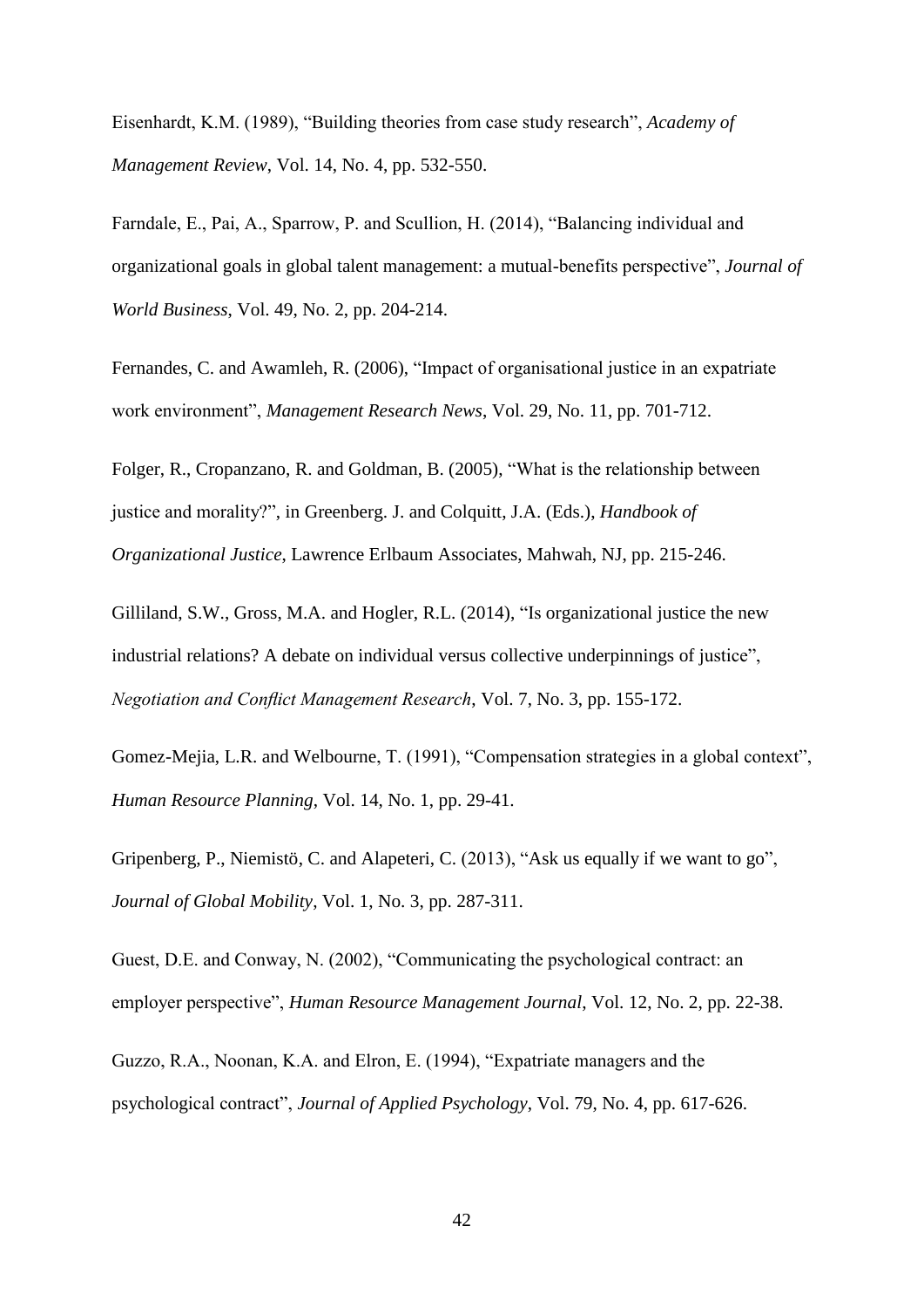Hansen, A.M., Byrne, Z.S. and Kiersch, C.E. (2013), "Development and validation of an abridged measure of organizational justice", *The Journal of Psychology*, Vol. 147, No. 3, pp. 217-244.

Harrison, E.C. and Michailova, S. (2012) "Working in the Middle East: Western female expatriates' experiences in the United Arab Emirates", *The International Journal of Human Resource Management*, Vol. 23, No. 4, pp. 625-644.

Harvey, M. and Moeller, M. (2009), "Expatriate managers: a historical review", *International Journal of Management Reviews*, Vol. 11, No. 3, pp. 275-296.

Harzing, A-W. and Christensen, C. (2004), "Expatriate failure: time to abandon the concept?", *Career Development International*, Vol. 9, No. 7, pp. 616-626.

Haslberger, A. and Brewster, C. (2009), "Capital gains: expatriate adjustment and the psychological contract in international careers", *Human Resource Management*, Vol. 48, No. 3, pp. 379-397.

Hippler, T. (2009), "Why do they go? Empirical evidence of employees' motives for seeking or accepting relocation", *The International Journal of Human Resource Management*, Vol. 20, No. 6, pp. 1381-1401.

Hocking, J.B., Brown, M. and Harzing, A.-W. (2004), "A knowledge transfer perspective of strategic assignment purposes and their path-dependent outcomes", *The International Journal of Human Resource Management*, Vol. 15, No. 3, pp. 565-586.

Homans, G.C. (1961), *Social Behavior: Its Elementary Forms,* Harcourt, Brace and World, New York, NY.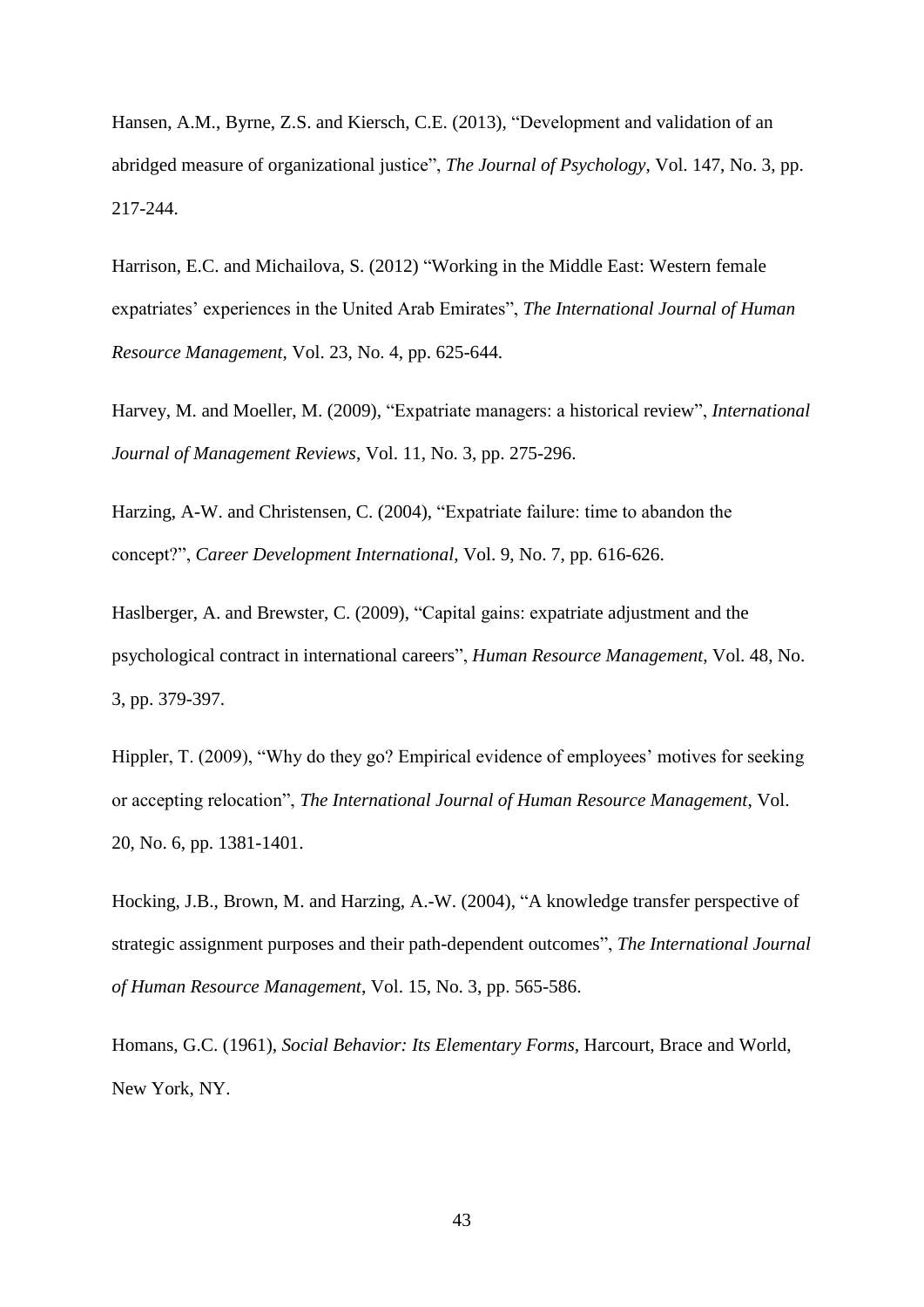Hutchings, K., Lirio, P. and Metcalfe, B.D. (2012), "Gender, globalisation and development: a re-evaluation of the nature of women's global work", *The International Journal of Human Resource Management*, Vol. 23, No. 9, pp. 1763-1787.

IDS. (2002), *International Assignments*, IDS Studies, No. 728, May, Incomes Data Services Ltd, London.

Johnson, M.E. (2015), "Testing times for the global oil and gas sector", Re:Locate, Spring, pp. 6-9.

Johnson, S.K., Holladay, C.L. and Quinones, M.A. (2009), "Organizational citizenship behavior in performance evaluations: distributive justice or injustice?", *Journal of Business and Psychology*, Vol. 24, No. 4, pp. 409-418.

King, N. (2004), "Using templates in the thematic analysis of text", in Cassell C. and Symon, G. (Eds.), *Essential Guide to Qualitative Methods in Organizational Research*, Sage, London, pp. 256-270.

Kotter, J.P. (2007), "Leading change. Why transformation efforts fail", *Harvard Business Review*, Vol. 85, No. 1, pp. 96-103.

Leventhal, G.S. (1980), "What should be done with equity theory? New approaches to the study of fairness in social relationships", in Gergen, K., Greenberg, M. and Willis, R. (Eds.), *Social Exchange*, Plenum Press, New York, NY, pp. 27–55.

Leung, K., Wang, Z. and Hon, A.H.Y. (2011), "Moderating effects on the compensation gap between locals and expatriates in China: a multi-level analysis", *Journal of International Management*, Vol. 17, No. 1, pp. 54-67.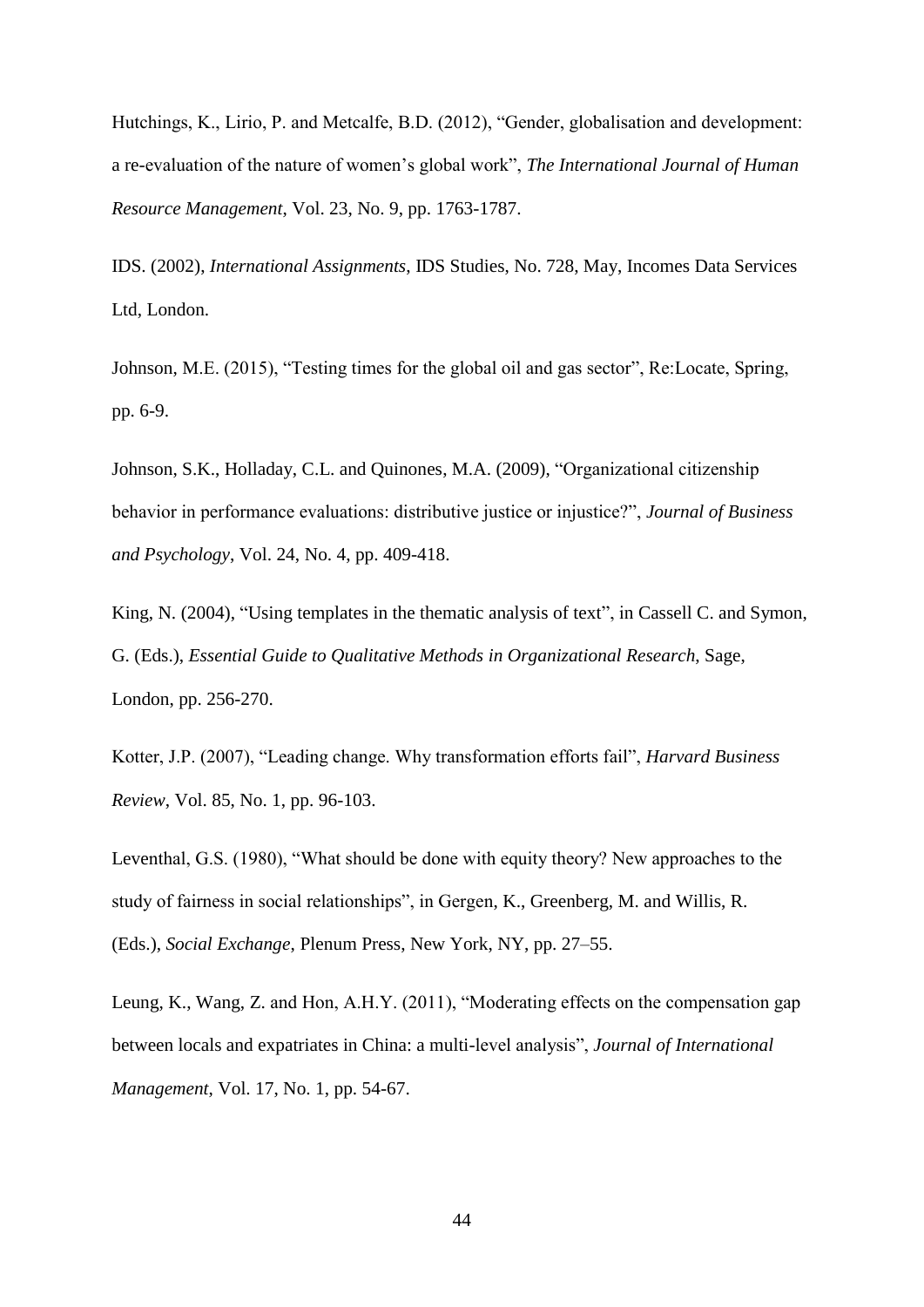Lirio, P. (2014), "Taming travel for work-life balance in global careers", *Journal of Global Mobility*, Vol. 2, No. 2, pp. 160-182.

Lowe, K.B., Milliman, J., De Cieri, H. and Dowling, P.J. (2002), "International compensation practices: a ten-country comparative analysis", *Human Resource Management*, Vol. 41, No. 1, pp. 45-66.

Markus, U. (2015), *Oil and Gas: The Business and Politics of Energy*, Palgrave, London.

Maxham, J.G., Netemeyer, R.G. and Lichtenstein, D.R. (2008), "The retail value chain: linking employee perceptions to employee performance, customer evaluations, and store performance", *Marketing Science*, Vol. 27, No. 2, pp. 147-167.

McNulty, Y. (2014), "Modern expatriation through the lens of global careers, psychological contracts, and individual return on investment", *Global Business and Organizational Excellence*, Vol. 33, No. 3, pp. 6-22.

McNulty, Y. and Aldred, G. (2013), "Local plus: winning the compensation battle but losing the talent war", *Strategic Advisor*, Vol. 4, No. 9, pp. 1-4.

McNulty Y. and Brice, J. (2014), "Linking global mobility to global talent management", available at: [http://www.expatresearch.com/files/8913/9951/3200/MSI\\_-](http://www.expatresearch.com/files/8913/9951/3200/MSI_-_White_Paper_GTM_May_2014.pdf) [\\_White\\_Paper\\_GTM\\_May\\_2014.pdf](http://www.expatresearch.com/files/8913/9951/3200/MSI_-_White_Paper_GTM_May_2014.pdf) (accessed 31 March 2015).

McNulty, Y., De Cieri H. and Hutchings, K. (2013), "Expatriate return on investment in the Asia Pacific: an empirical study of individual ROI versus corporate ROI", *Journal of World Business*, Vol. 48, No. 2, pp. 209-221.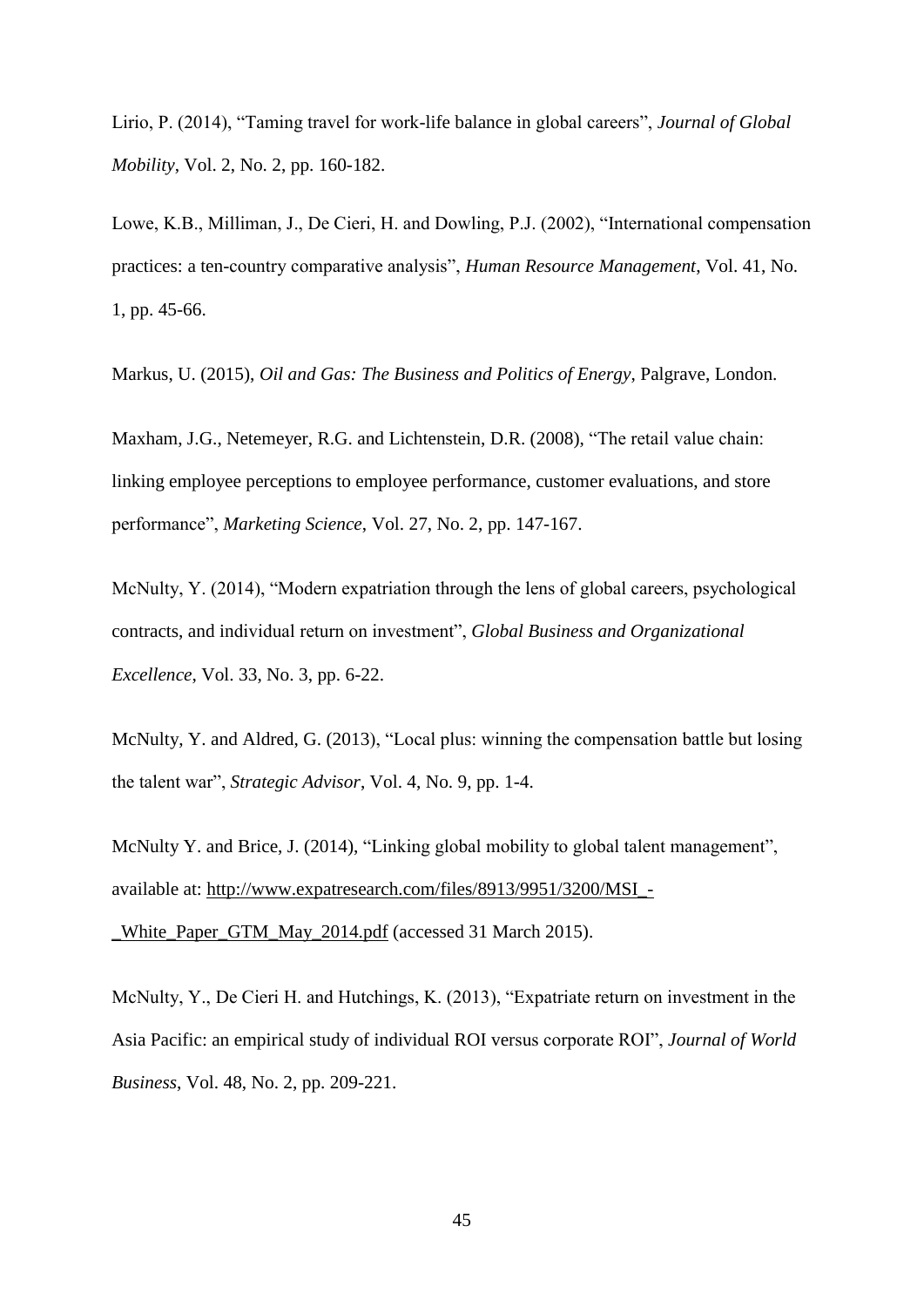McNulty Y. and Pember, J. (2014), "Delivering effective relocation family support", available at: [http://www.expatresearch.com/files/9714/1679/2907/McNulty\\_Pember\\_2014-](http://www.expatresearch.com/files/9714/1679/2907/McNulty_Pember_2014-AussieOS_Delivering_Effective_Relocation_Family_Support.pdf) [AussieOS\\_Delivering\\_Effective\\_Relocation\\_Family\\_Support.pdf](http://www.expatresearch.com/files/9714/1679/2907/McNulty_Pember_2014-AussieOS_Delivering_Effective_Relocation_Family_Support.pdf) (accessed 31 March 2015).

Muir, M., Wallace, M. and McMurray, D. (2014), "Women on the move: the self-initiated expatriate in China", *Journal of Global Mobility*, Vol. 2. No. 2, pp. 234-254.

Oemig, D.R.A. (1999), "When you say "we'll keep you whole," do you mean it?", *Compensation & Benefits Review*, Vol. 31, No. 4, pp. 40-47.

ORC Worldwide. (2007), *2006 Worldwide Survey of International Assignment Policies and Practices*, ORC Worldwide, New York, NY.

Orser, B. and Leck, J. (2010), "Gender influences on career success outcomes", *Gender in Management: An International Journal*, Vol. 25, No. 5, pp. 386-407.

Palaiologos, A., Papazekos, P. and Panayotopoulou, L. (2011), "Organizational justice and employee satisfaction in performance appraisal", *Journal of European Industrial Training*, Vol. 35, No. 8, pp. 826-840.

Pate, J. and Scullion, H. (2010), "The changing nature of the traditional expatriate psychological contract", *Employee Relations*, Vol. 32, No. 1, pp. 56-73.

Perkins, S.J. and Daste, R. (2007), "Pluralistic tensions in expatriating managers", *Journal of European Industrial Training*, Vol. 31, No. 7, pp. 550-569.

Perkins, S.J. and Shortland, S.M. (2006), *Strategic International Human Resource Management: choices and Consequences in Multinational People Management*, Kogan Page, London.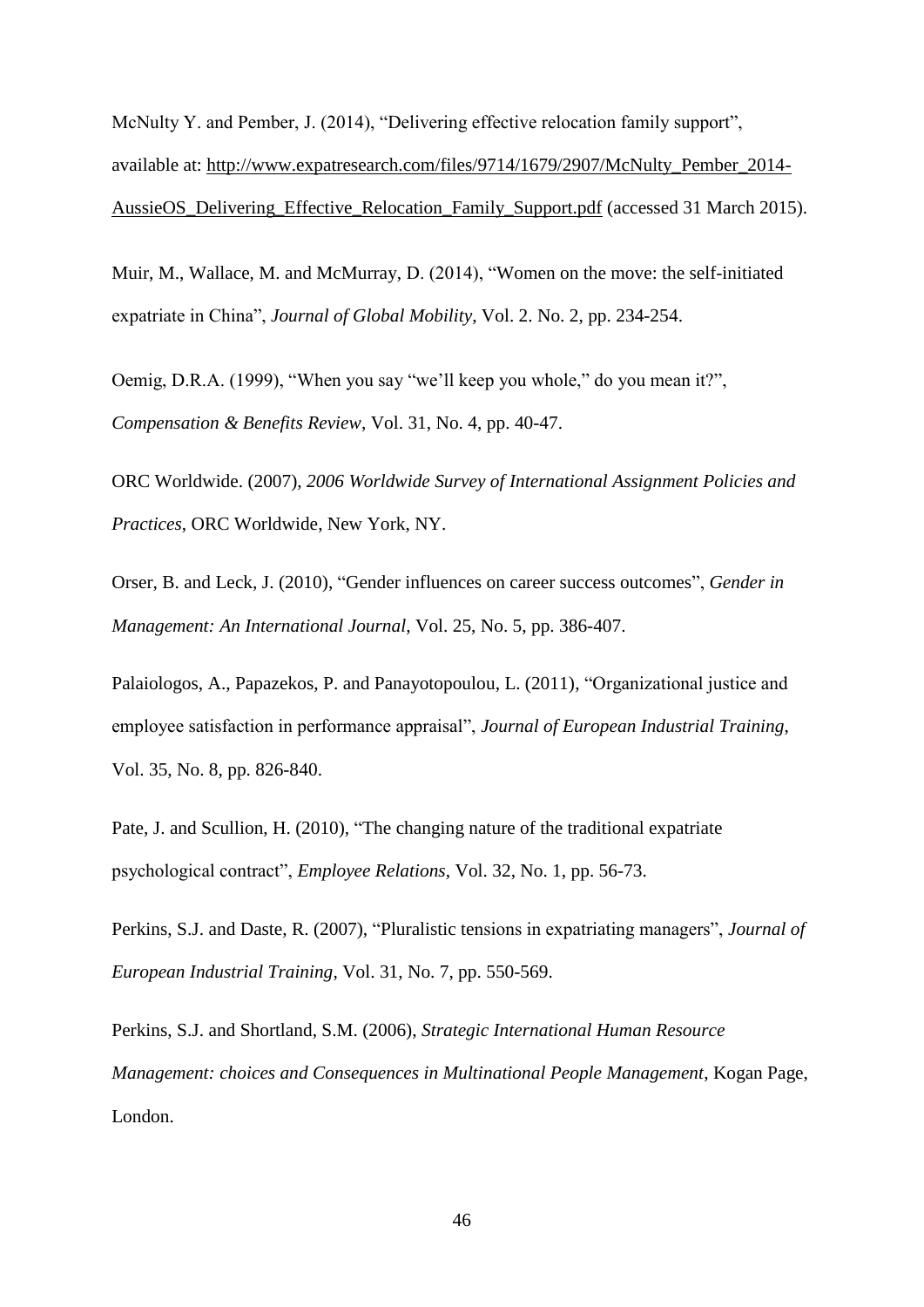Perkins, S.J. and White, G. (2011), *Reward Management: Alternatives, Consequences and Contexts*, CIPD, London.

PricewaterhouseCoopers/Cranfield. (2006), *Measuring the Value of International Assignments*, PricewaterhouseCoopers LLP, London.

Phillips, L. and Fox, M.A. (2003), "Compensation strategy in transnational corporations", *Management Decision*, Vol. 41, No. 5, pp. 465-476.

Richardson, J., McKenna, S. and Dickie, C. (2014), ""They always look at you a bit oddly": women developing career capital through international mobility in the mining industry", in Hutchings K. and Michailova, S. (Eds.), *Research Handbook on Women in International Management*, Edward Elgar, Cheltenham, pp. 367-394.

Rosen, S. (1986), "The theory of equalizing differences", in Ashenfelter O. and Layard, R. (Eds.), *Handbook of Labor Economics, Volume 1*, Elsevier Science Publishers B.V., Amsterdam, pp. 641-692.

Rousseau, D.M. (1989), "Psychological and implied contracts in organizations", *Employee Responsibilities and Rights Journal*, Vol. 2, No. 2, pp. 121-139.

Rousseau, D.M. (1995), *Psychological Contracts in Organizations: Understanding Written and Unwritten Agreements*, Sage, Thousand Oaks, CA.

Salamin, X. and Hanappi, D. (2014), "Women and international assignments", *Journal of Global Mobility*, Vol. 2, No. 3, pp. 343-374.

Saunders, M., Lewis, P. and Thornhill, A. (2009), *Research Methods for Business Students*, Pearson Education, Harlow.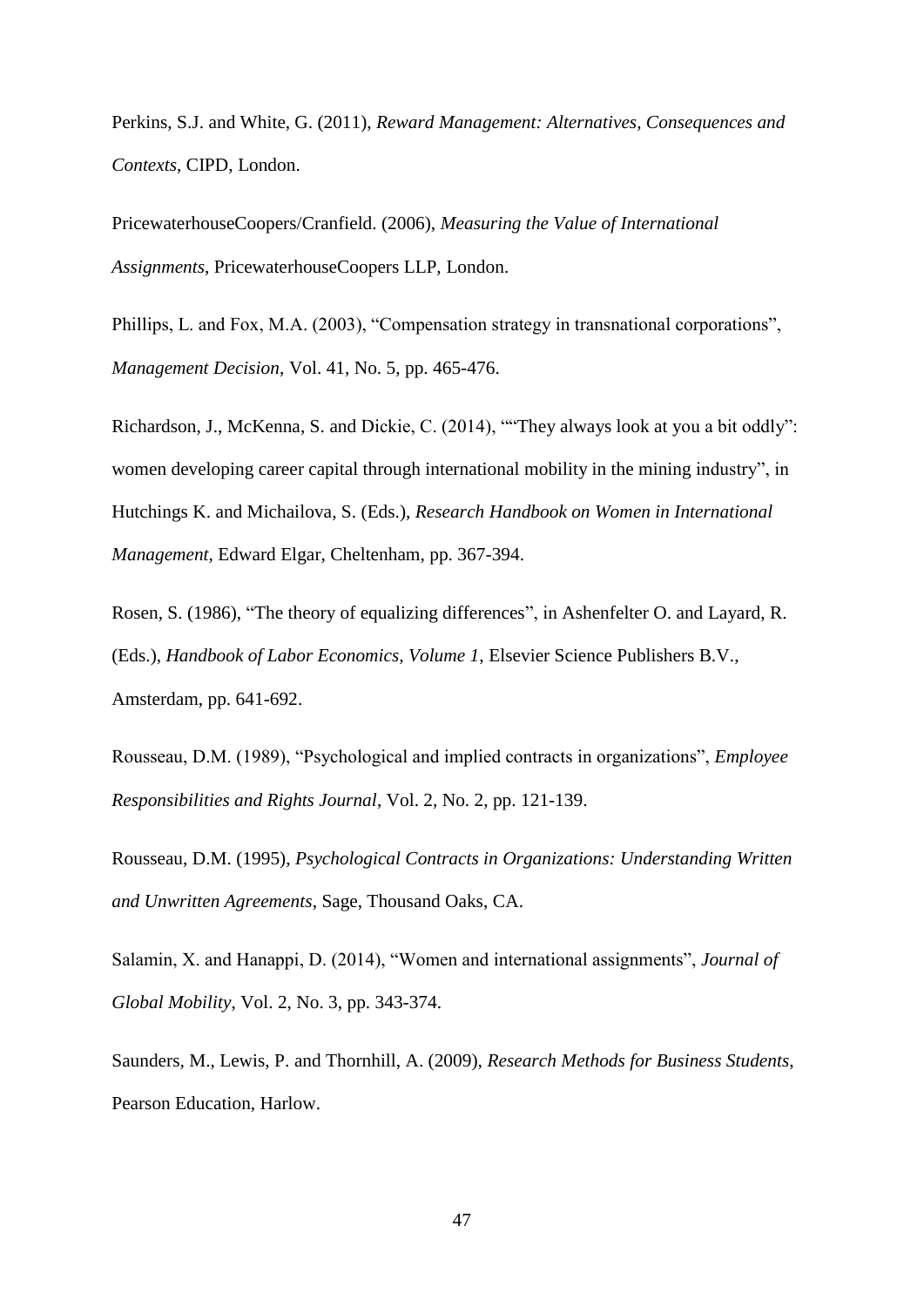Scott, D., Brown, M., Shields, J., Long, R., Antoni, C.H., Beck-Krala, E.J., Lucia-Casademunt, A.M. and Perkins, S.J. (2015), "A global study of pay preferences and employee characteristics", *Compensation & Benefits Review*, Vol. 47, No. 2, pp. 60-70.

Shortland, S. (2014a), "Women expatriates: a research history", in Hutchings K. and Michailova, S. (Eds.), *Research Handbook on Women in International Management*, Edward Elgar, Cheltenham, pp. 18-44.

Shortland, S. (2014b), "Role models: expatriate gender diversity pipeline or pipe-dream?", *Career Development International*, Vol. 19, No. 5, pp. 572-594.

Shortland, S. (2015), "The purpose of expatriation: why women undertake international assignments", *Human Resource Management*, in press.

Sims, R.H. and Schraeder, M. (2005), "Expatriate compensation: an exploratory review of salient contextual factors and common practices", *Career Development International*, Vol. 10, No. 2, pp. 98-108.

Suutari, V. and Tornikoski, C. (2001), "The challenge of expatriate compensation: the sources of satisfaction and dissatisfaction among expatriates", *The International Journal of Human Resource Management*, Vol. 12, No. 3, pp. 389-404.

Suutari, V., Tornikoski, C. and Mäkelä, L. (2012), "Career decision making of global careerists", *The International Journal of Human Resource Management*, Vol. 23, No. 16, pp. 3455-3478.

Tarique, I., Briscoe, D. and Schuler, R. (2016), *International Human Resource Management: Policies and Practices for Multinational Enterprises*, Routledge, New York.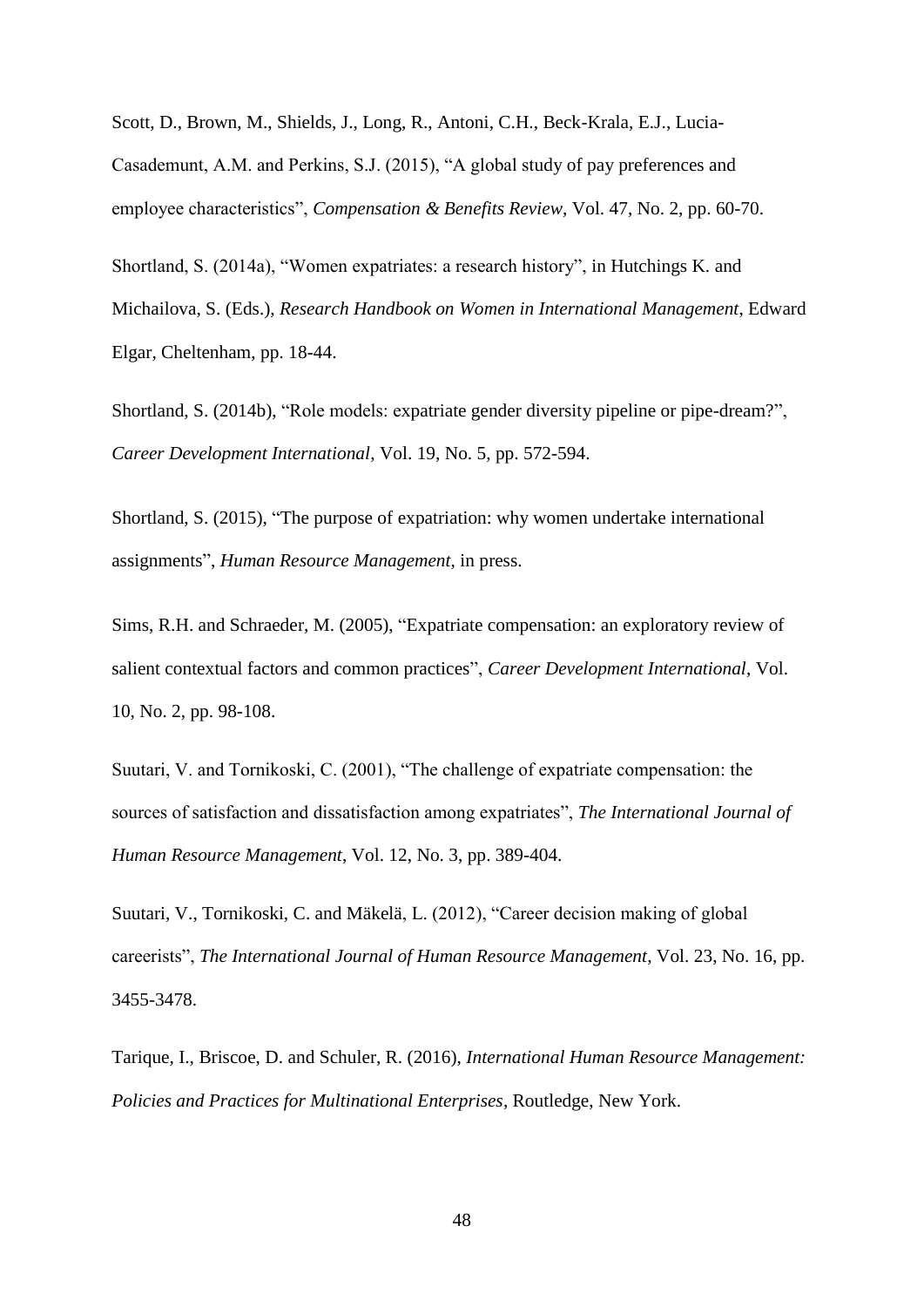Tharenou, P. (2009), "Self-initiated international careers: gender differences and career outcomes", in Baugh, S.G and Sullivan, S.E. (Eds.), *Maintaining Focus, Energy, and Options over the Career*, Information Age, Charlotte, pp. 198-226.

Tharenou, P. (2014), "Self-initiated expatriation by women: does it help to overcome the glass ceiling?", in Hutchings K. and Michailova, S. (Eds.), *Research Handbook on Women in International Management*, Edward Elgar, Cheltenham, pp. 304-331.

Thomas, D.C, Lazarova, M.B. and Inkson, K. (2005), "Global careers: new phenomenon or new perspectives?", *Journal of World Business*, Vol. 40, No. 4, pp.340-347.

Tornikoski, C. (2011a), "Fostering expatriate affective commitment: a total reward perspective", *Cross Cultural Management: An International Journal*, Vol. 18, No. 2, pp. 214- 235.

Tornikoski, C. (2011b), "Expatriate compensation: a theoretical approach", in Antoni, C.H., Baeten, X., Lucas, R., Perkins, S. and Vartiainen, M. (Eds.), *Pay and Reward Systems in Organizations – Theoretical Approaches and Empirical Outcomes*, Pabst Science Publishers, Lengerich, pp. 38-67.

Tung, R.L. (2004), "Female expatriates: the model global manager?", *Organizational Dynamics*, Vol. 33, No. 3, pp. 243-253.

Varma, A., Toh, S.M. and Budhwar, P. (2006), "A new perspective on the female expatriate experience: the role of host country national categorization", *Journal of World Business*, Vol. 41, No. 2, pp.112-120.

Warneke, D. and Schneider, M. (2011), "Expatriate compensation packages: what do employees prefer?", *Cross Cultural Management: An International Journal*, Vol. 18, No. 2, pp. 236-256.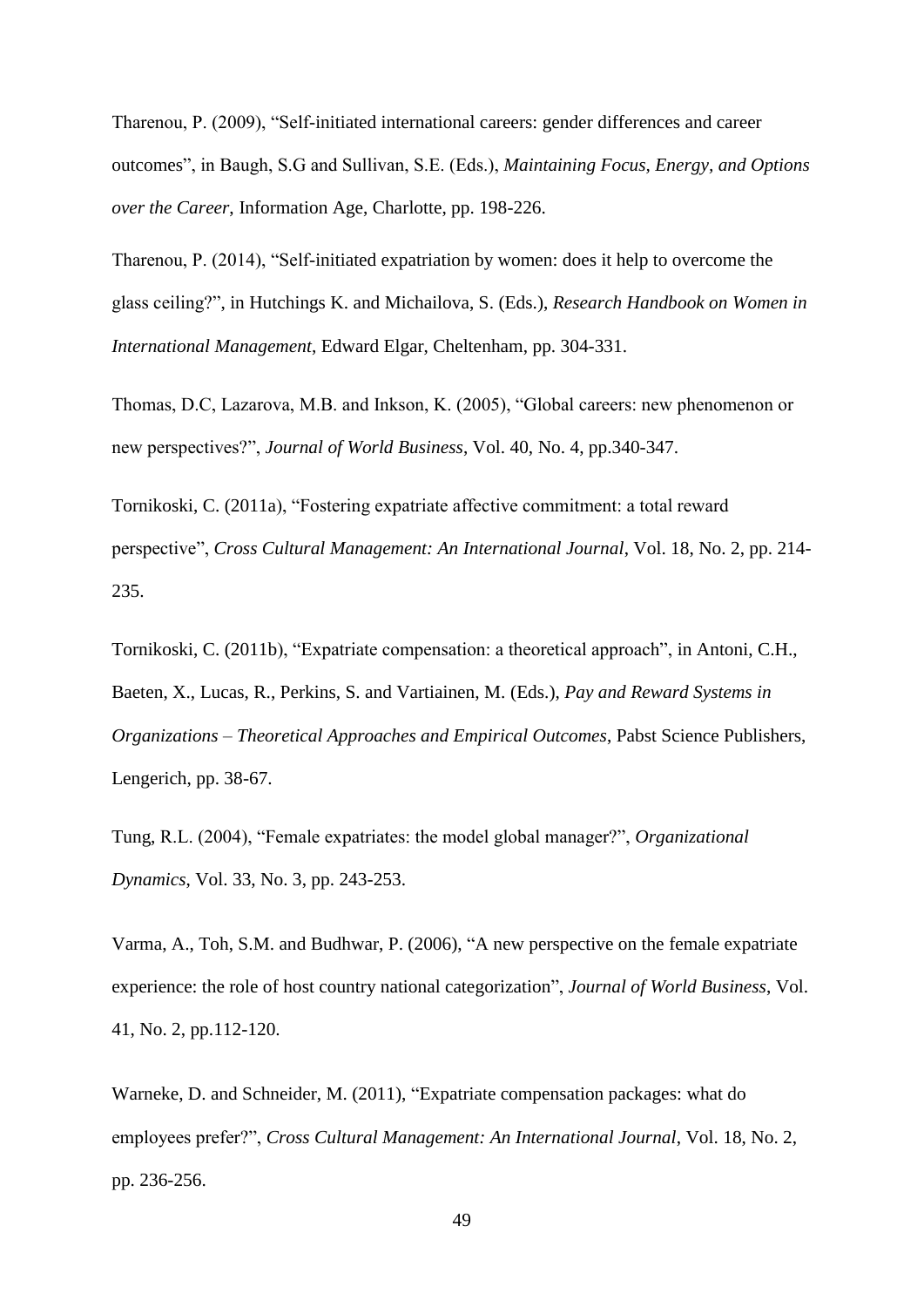Welch, D. (1994), "Determinants of international human resource management approaches and activities: a suggested framework", *Journal of Management Studies*, Vol. 31, No. 2, pp. 139-164.

Yin, R.K. (2009), *Case Study Research: Design and Methods*, Sage, Thousand Oaks, CA.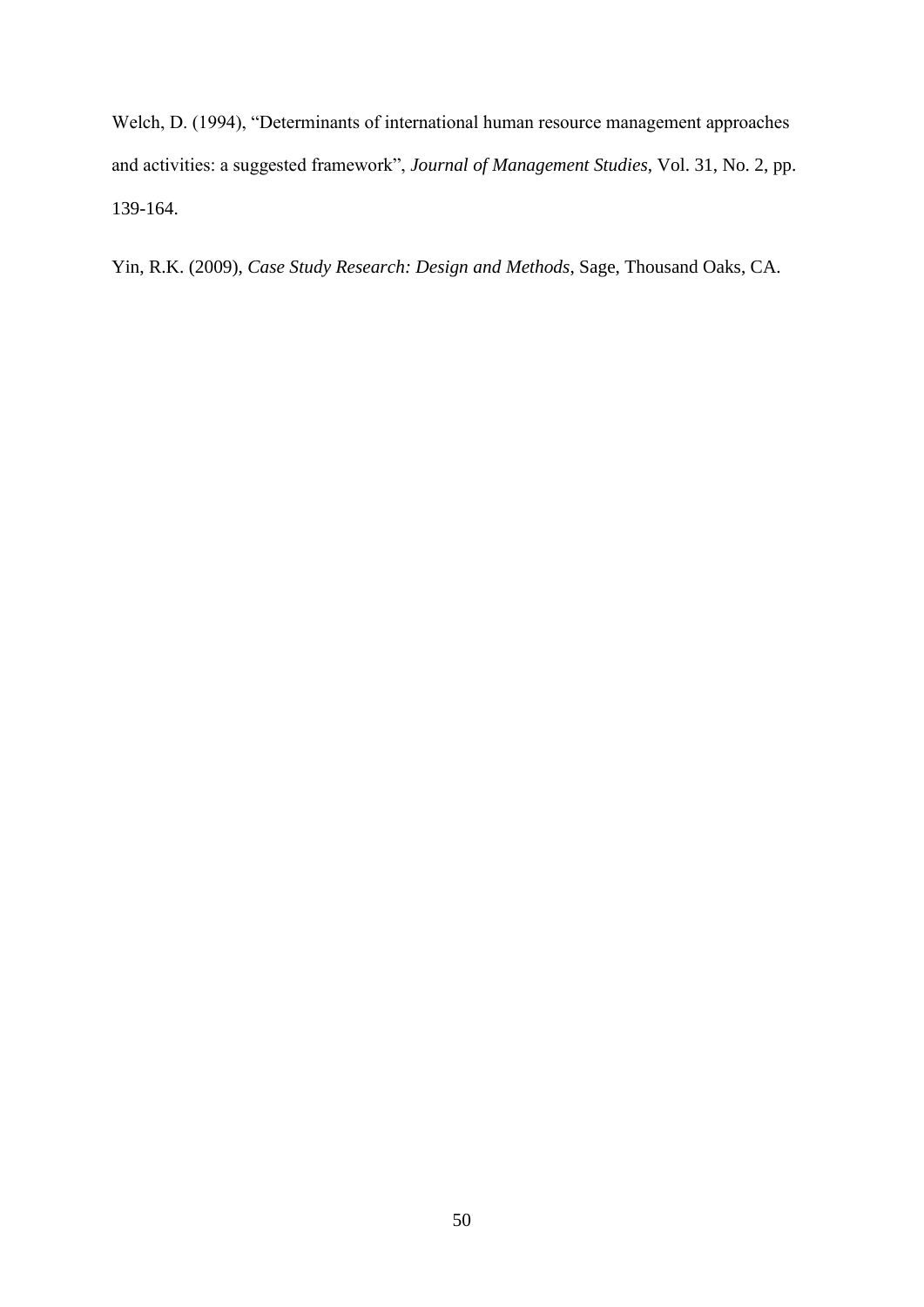| <b>Pseudonym and</b> | <b>Host region</b>    | Home region           | <b>Marital status</b> | <b>Accompanying</b> |
|----------------------|-----------------------|-----------------------|-----------------------|---------------------|
| company              |                       |                       |                       | partner/children    |
| <b>Company A</b>     |                       |                       |                       |                     |
| <b>Babs</b>          | Central Asia          | North America         | Divorced/widowed      | N <sub>0</sub>      |
| Abby                 | East Asia             | <b>Western Europe</b> | Married               | Yes/1               |
| Di                   | East Asia             | <b>Western Europe</b> | Married               | Yes/1               |
| Fiona                | East Asia             | North America         | Married               | Yes                 |
| Gina                 | North America         | East Asia             | Single                | No.                 |
| Esther               | <b>Western Europe</b> | East Asia             | Single                | N <sub>0</sub>      |
| Harriet              | Western Europe        | North America         | Divorced/widowed      | N <sub>0</sub>      |
| <b>Company B</b>     |                       |                       |                       |                     |
| Linda                | Australasia           | <b>Western Europe</b> | Partnered             | No                  |
| Olive                | Australasia           | Western Europe        | Married               | Yes                 |
| Rhoda                | Australasia           | <b>Western Europe</b> | Partnered             | No                  |
| Izzy                 | Caribbean             | <b>Western Europe</b> | Married               | Yes/3               |
| Milly                | Central Asia          | <b>Western Europe</b> | Married               | Yes                 |
| Yvonne               | Central Asia          | <b>Western Europe</b> | Married               | No                  |
| Wanda                | East Asia             | <b>Western Europe</b> | Married               | Yes/2               |
| Nina                 | Middle East           | <b>Western Europe</b> | Married               | Yes                 |
| Susan                | North Africa          | Western Europe        | Married               | Yes/1               |
| Una                  | North Africa          | Western Europe        | Married               | Yes/1               |
| Val                  | North America         | Caribbean             | Married               | Yes/1               |
| Karen                | West Africa           | Australasia           | Married               | <b>Yes</b>          |
| Xanthe               | West Africa           | Caribbean             | Single                | N <sub>0</sub>      |
| Polly                | Western Europe        | Western Europe        | Married               | Yes/1               |

|  | Table 1: Profile of long-term assignees interviewed |  |
|--|-----------------------------------------------------|--|
|  |                                                     |  |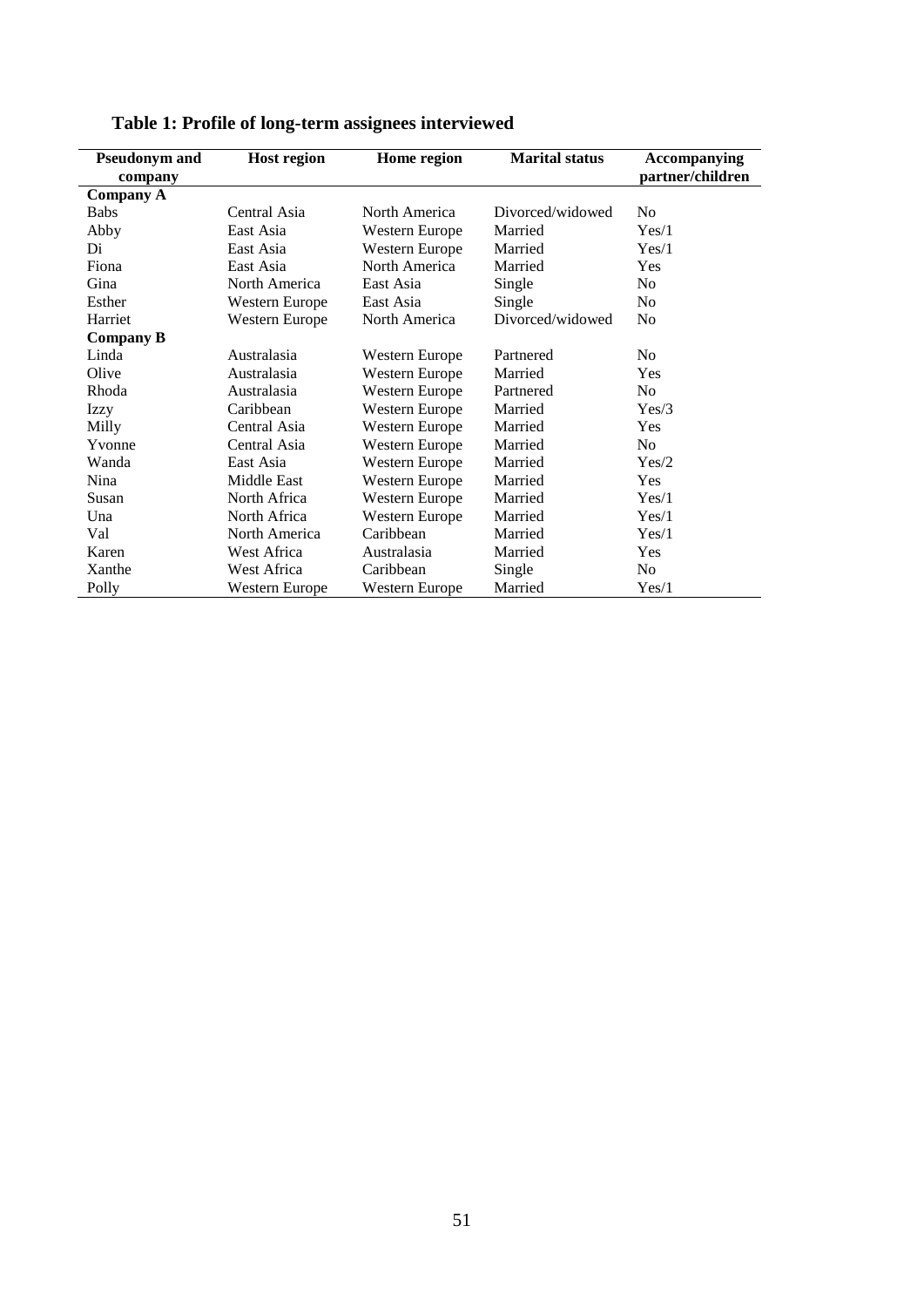|                                       | <b>Company A</b>                  | <b>Company B</b>   |                         |
|---------------------------------------|-----------------------------------|--------------------|-------------------------|
| <b>Policy element</b>                 | <b>Europe &amp; North America</b> | Other destinations | <b>All destinations</b> |
| Remuneration                          |                                   |                    |                         |
| Salary, pension, vacation entitlement | Home-based                        | Home-based         | Home-based              |
| Incentive scheme                      | ✓                                 | ✓                  | ✓                       |
| Cost of Living Allowance (COLA)       | $\checkmark$                      | ✓                  | ✓                       |
| Per diems                             | ✓                                 | ✓                  |                         |
| Foreign service premium (FSP)         |                                   | ✓                  | ✓                       |
| Settling-in allowance                 | ✓                                 | ✓                  |                         |
| Peer equity allowance                 |                                   |                    | Considered              |
| Housing and associated costs          |                                   |                    |                         |
| Pre-assignment trip                   | ✓                                 | ✓                  | ✓                       |
| Temporary accommodation               | ✓                                 | ✓                  | ℐ                       |
| Accommodation/housing allowance       | ✓                                 | ✓                  |                         |
| Shipment of household goods           | ✓                                 | ✓                  | ✓                       |
| Utility/telephone costs               | ✓                                 | ✓                  | ✓                       |
| Travel, local transport and leave     |                                   |                    |                         |
| Transport to and from host location   | ✓                                 | ✓                  | ✓                       |
| Home leave                            | ✓                                 | ✓                  |                         |
| Home leave travel costs               | ✓                                 |                    |                         |
| Rest and relaxation breaks            |                                   |                    | Certain locations       |
| Change of scenery allowance           |                                   |                    | Certain locations       |
| Car                                   | ✓                                 | ✓                  | ℐ                       |
| Driver                                |                                   |                    | Certain locations       |
| Driving tuition                       | ✓                                 | ∕                  |                         |
| Family and health issues              |                                   |                    |                         |
| Dual career/partner allowance         | ✓                                 | ✓                  | ✓                       |
| <b>Education allowance</b>            | ✓                                 | ✓                  | ℐ                       |
| Medical insurance                     | ℐ                                 | ✓                  |                         |
| Pregnancy support/maternity           | <b>Exceptional circumstances</b>  | ✓                  |                         |
| Emergency evacuation                  | ✓                                 | ✓                  |                         |
| Miscellaneous                         |                                   |                    |                         |
| Security guard                        |                                   |                    | Certain locations       |
| Club membership costs                 |                                   | ✓                  | ✓                       |
| Work permit/visa expenses             | ✓                                 | ✓                  | ✓                       |

# **Table 2: Long-term assignment policy components**